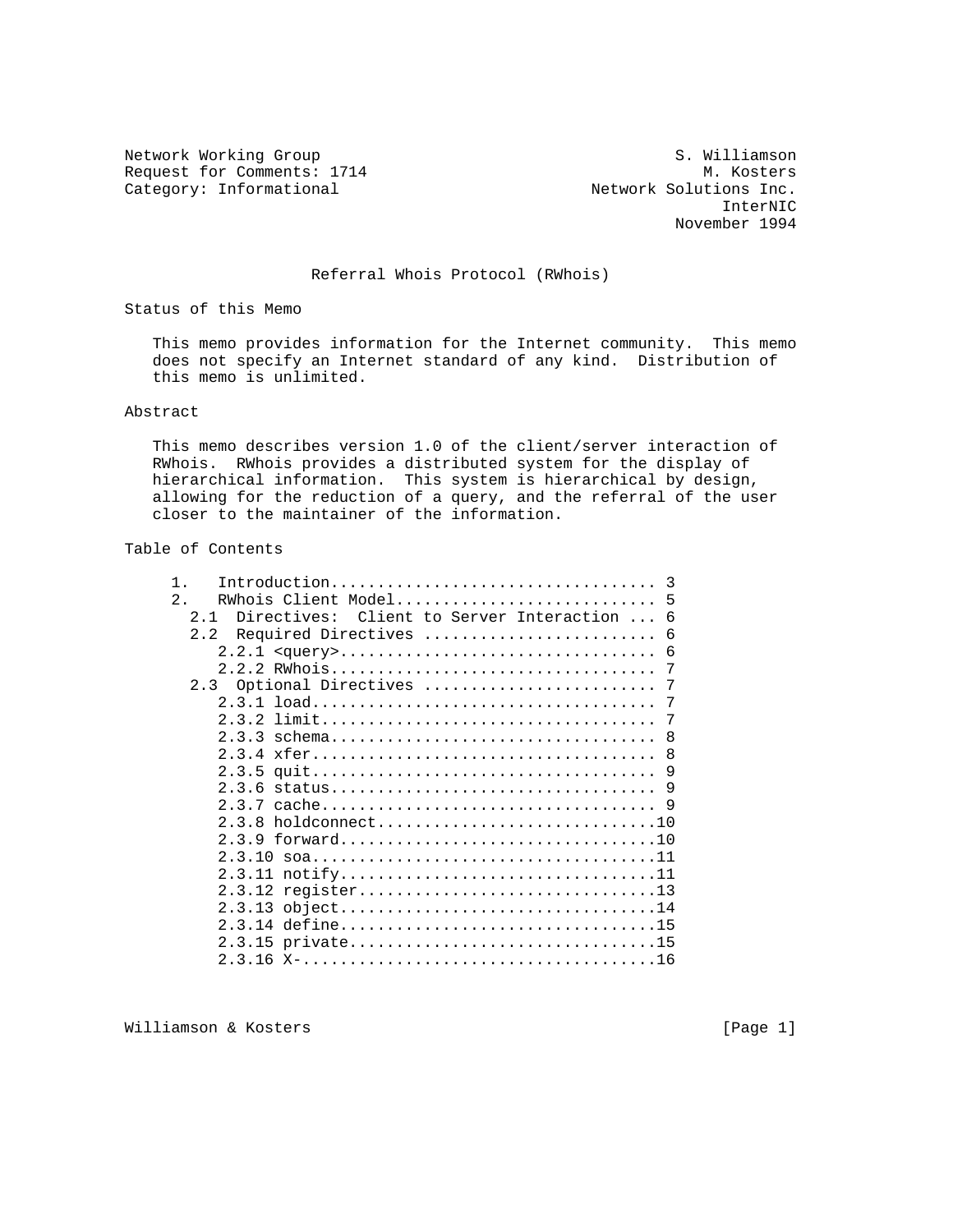| 2.3.17 directive17                                                                                             |
|----------------------------------------------------------------------------------------------------------------|
| 2.3.18 display17                                                                                               |
| 2.3.19 language18                                                                                              |
| RWhois Client Model 18<br>2.4                                                                                  |
| RWhois Server Model20<br>3.                                                                                    |
| Output Display and Restriction Keywords 20<br>3.1                                                              |
| Responses: Server to Client Interaction 21<br>3.2                                                              |
| 3.3<br>Required Responses 22                                                                                   |
| 3.3.1 RWhois22                                                                                                 |
|                                                                                                                |
|                                                                                                                |
|                                                                                                                |
| Optional Responses 25<br>3.4                                                                                   |
| 3.4.1 see-also25                                                                                               |
|                                                                                                                |
|                                                                                                                |
|                                                                                                                |
|                                                                                                                |
|                                                                                                                |
|                                                                                                                |
|                                                                                                                |
| 3.4.8 object32                                                                                                 |
| 3.4.9 directive33                                                                                              |
|                                                                                                                |
| 3.4.11 display34                                                                                               |
|                                                                                                                |
| 3.4.13 language35                                                                                              |
| Query Reduction 36<br>3.5                                                                                      |
| Determining Authority 36<br>3.6                                                                                |
| Secondary Server Interaction 37<br>3.7                                                                         |
| Registration Process 38<br>3.8                                                                                 |
| 3.9<br>Out-of-Service 38                                                                                       |
| Interaction: Client Directives and Acceptable<br>4.                                                            |
| Server Responses39                                                                                             |
|                                                                                                                |
| 4.2 On Connection 39                                                                                           |
| 4.3                                                                                                            |
|                                                                                                                |
| 4.5                                                                                                            |
| $-limits$ sP>< value > 40<br>4.6                                                                               |
| $4.7 - \text{schema} < S_P > [\text{object}]$ 40                                                               |
| 4.8                                                                                                            |
|                                                                                                                |
| $4.10 - \text{cache} < \text{SP} > \text{con}/\text{off} > \dots \dots \dots \dots \dots \dots \dots \dots 40$ |
|                                                                                                                |
|                                                                                                                |
| 4.13                                                                                                           |
|                                                                                                                |
|                                                                                                                |
|                                                                                                                |

Williamson & Kosters [Page 2]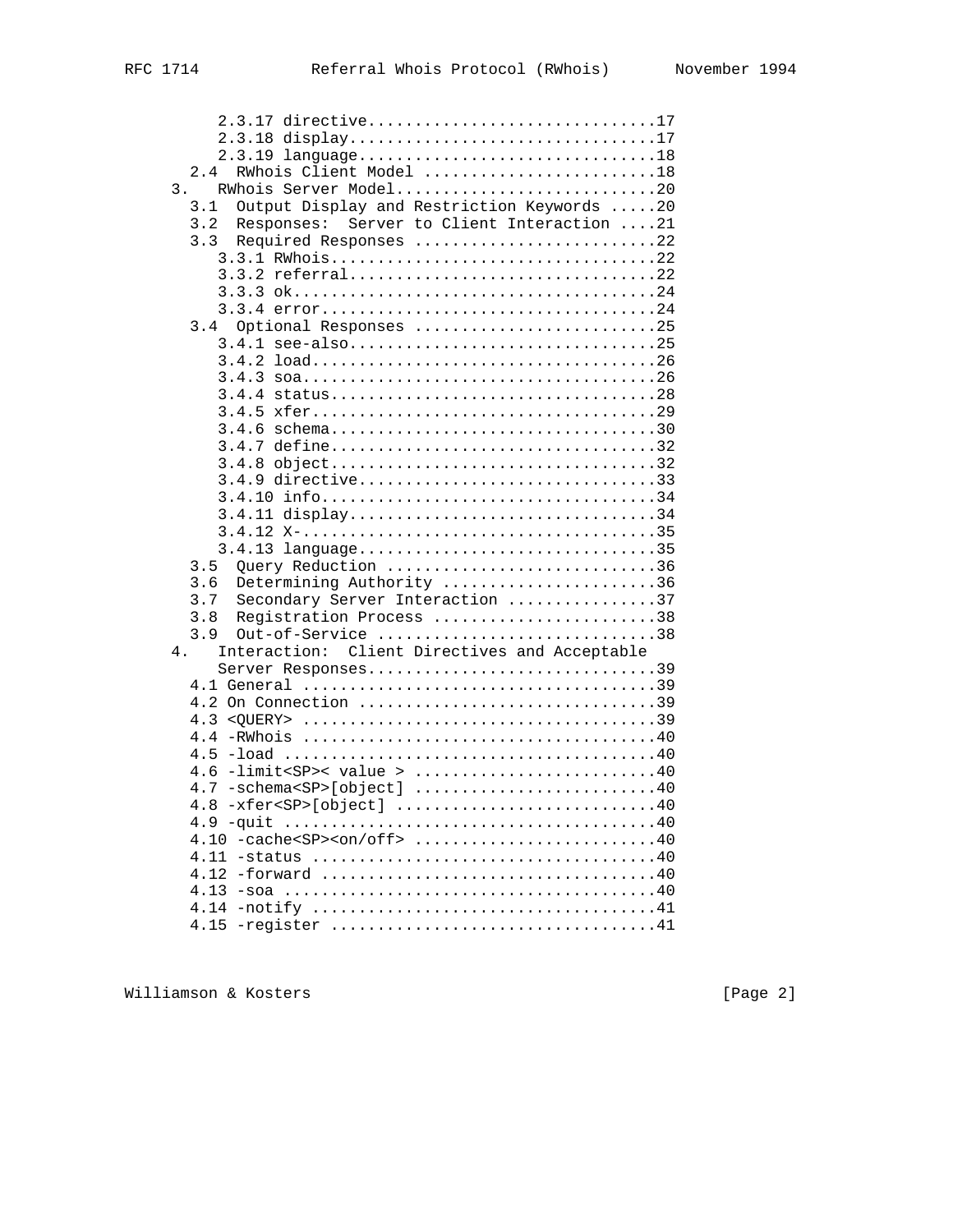| 5 <sub>1</sub>                        |  |
|---------------------------------------|--|
| 5.1 Error Code List 42                |  |
| Attribute Format43<br>$6 -$           |  |
| 6.1 Format Specification Macros 44    |  |
| Quick Query (RWhois using UDP)45<br>7 |  |
| $\mathsf{R}$                          |  |
| 9.<br>Security Considerations 46      |  |
| Authors' Addresses46<br>1 N           |  |
|                                       |  |

#### 1. Introduction

 Early in ARPANET development, the SRI-NIC established a centralized whois database that provided host and network information about the systems connected to the network and the E-mail addresses of the users on those systems. The ARPANET experiment has evolved into a global network with countless people and hundreds of thousands of end systems. Given the sheer size and effort needed to maintain a centralized database, an alternate, decentralized approach to store and display this information is desired.

 The Internet portions of the DDN NIC have been transitioned to what is now known as InterNIC Registration Services (RS). The charter for InterNIC RS has been reduced to maintain information only for IP networks, top-level domains, Autonomous System Numbers, and the points of contact for each of these particular entities. In addition, the InterNIC, in its role as an Internet Registry (IR), has delegated IP block assignment authority to Regional Registries such as the RIPE NCC for Europe and the APNIC for the Asian Pacific region, while retaining authority for North America and all non delegated regions. This has led to a fragmentation of whois service to the Internet user.

 Several different solutions have been proposed and developed by the various regional IR's. Two solutions have been worked on extensively: the Shared Whois Project (SWIP) and X.500.

 The SWIP project has a common exchange format that can be parsed by the various IR's for input and output. Thus, one can synchronize their databases with information obtained from the other IR's. This project is showing promise and is now operational. However, this approach still requires a centralized database for store and display.

Williamson & Kosters [Page 3]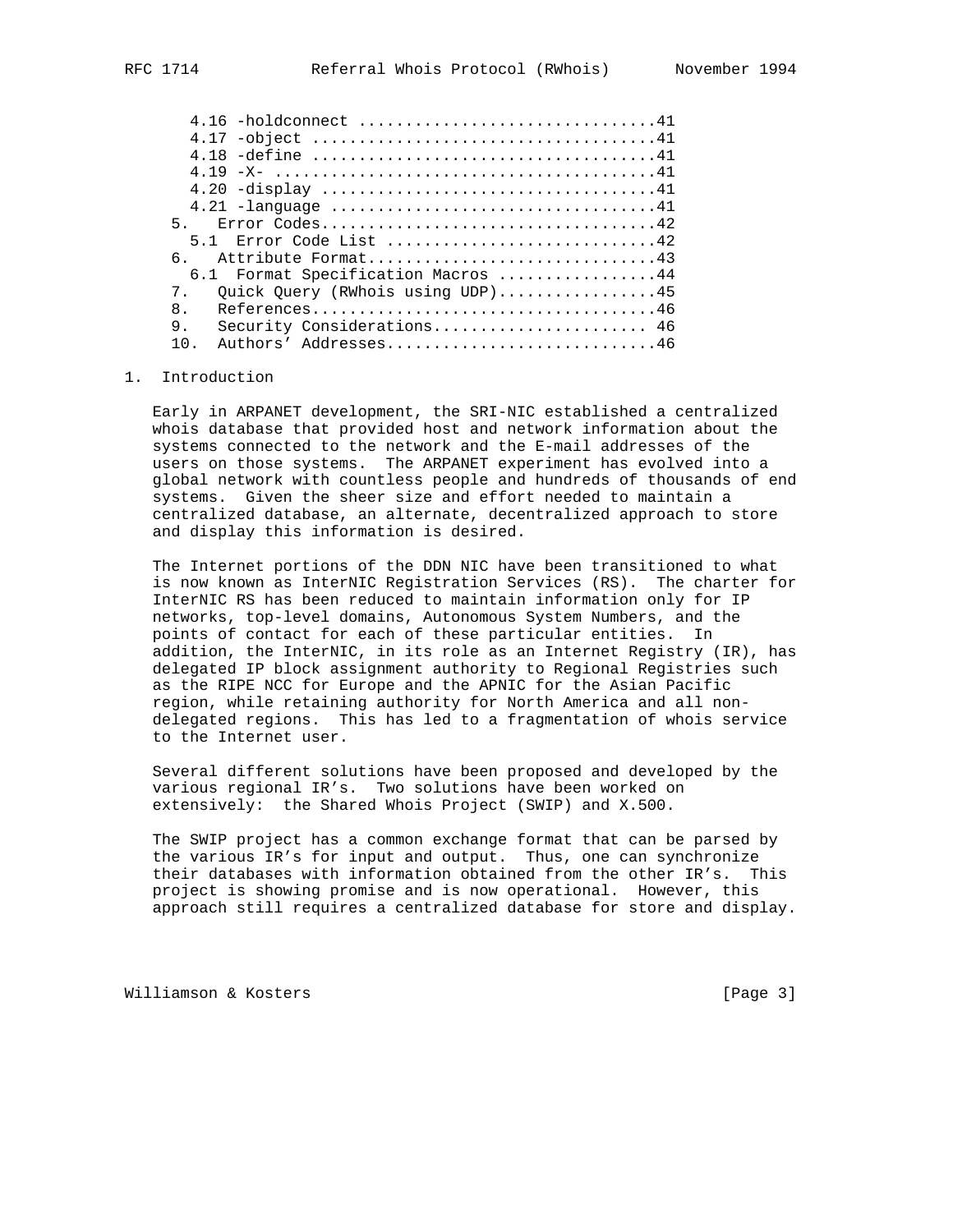The InterNIC has also been involved in the use of X.500 for display of registration information. Among other things, this included defining schemas and Directory information tree structures for the purpose of distributing information amongst the various IR X.500 Directory Service Agents (DSA). Unfortunately, X.500's complexity, resource utilization, and lack of Internet support has made a search for an alternative solution necessary.

 The information that the various IR's maintain is inherently hierarchical in nature. (Examples: hammer.nic.ddn.mil is under the nic.ddn.mil domain which is under the ddn.mil domain which is under the .mil domain. 198.41.0.21 is part of network 198.41.0.0/24 which is part of the block 198.41.0.0/16 which is part of the block 198.0.0.0/8) The InterNIC may not have the information, but will at least be able to reduce the query and point or refer the users closer to their goal. This has led to the development of a referral whois, and the corresponding RWhois protocol.

 The underlying premise for this project has been to retain the basic functionality of the whois server and client, making all of the extensions optional. The server must respond to the original whois client, currently included with many operating systems. The RWhois client must also interact with RFC 954 [RFC-954] whois servers.

 RWhois has been designed as an extensible protocol to ensure that many uses can be accommodated. Public extensions to the protocol should be documented as RFCs. Private extensions can be used with agreement left up to the client and server.

 If extensions are not implemented at the server in question, an appropriate error message must be sent. The use of extended error message is outlined in Section 5 - Error Codes.

 Throughout this document the following notations will be used to describe the RWhois server/client interaction:

| <sp< th=""><th>space</th></sp<> | space                         |
|---------------------------------|-------------------------------|
| [arq]                           | optional argument             |
| <arg></arg>                     | required argument             |
| ( <arg>)</arg>                  | conditional required argument |
| ([arg])                         | conditional optional argument |
| $\{format\}$                    | format of item                |
|                                 | continued on next line        |

 The words should and must are significant in this document. If should is used, the implementor has the option to follow the advice of this document. If must is used then it is a required part of the protocol. Implementations without this functionality may not

Williamson & Kosters [Page 4]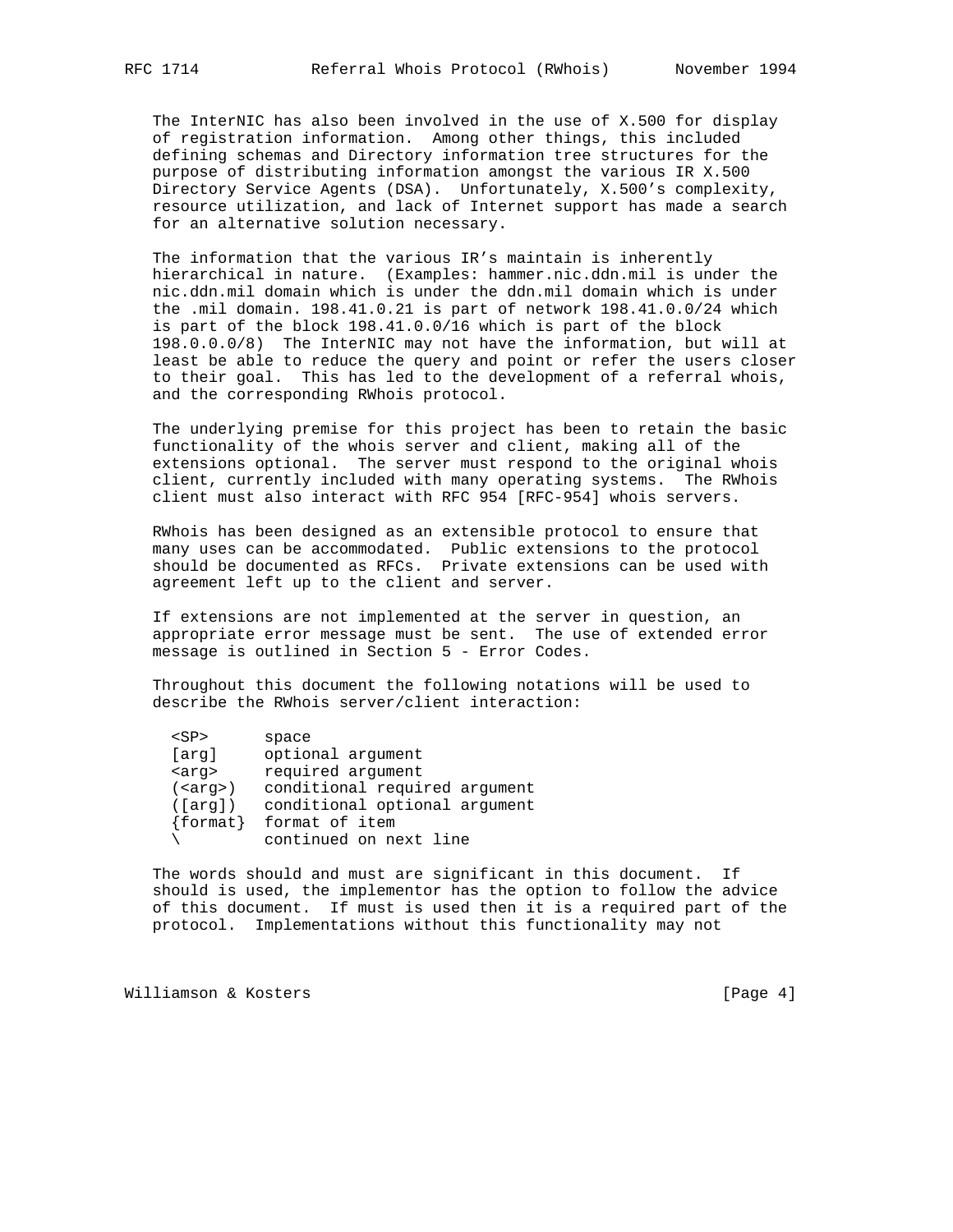interact correctly with other RWhois servers.

 The format descriptions throughout this document use macro definitions described in Section 6.1. Refer to that section for clarification.

 The RWhois protocol specified in this document can be extended to accommodate such applications as NetHelp and ZoneGen (DNS zone generator).

2. RWhois Client Model

 The RWhois design requires compatibility with the current Whois and Whois++ servers. Therefore, the RWhois client must wait or have knowledge of server type to determine if the server contacted is an RWhois server. The user should have control over the time the client waits, since this will vary based on network congestion and capacity. If after the wait the server does not respond with the %RWhois response, the client must not send any RWhois extended directives.

 In this case, the client should only send the query. We realize that the server identification feature may mean that the identity of an RWhois server may be missed. However, it will allow the RWhois system to utilize the current Whois and Whois++ infrastructure. Referrals from RWhois can be directed toward a Whois or Whois++ server. These non-RWhois servers must be placed as a leaf on the hierarchical tree. These servers represent a mesh structure from the RWhois perspective. This restriction should not discourage the use of these servers in building the RWhois structure.

 The RWhois server must remain connected until a query is received. If the client wishes to make multiple queries it must send the -holdconnect directive. In this mode, once the client has sent the last query and received either an answer or the error code indicating that no records were found, it must issue the -quit directive. If the client only wishes to issue directives, then upon completion the -quit directive must be sent. If it is not sent, the server will wait until it receives non-directive input from the client.

 Considering the requirement for compatibility with the original whois, the RWhois client in default mode must operate exactly like the current Whois client. However, in the enhanced mode, the RWhois client can do much more based on information received from the RWhois server.

Williamson & Kosters [Page 5]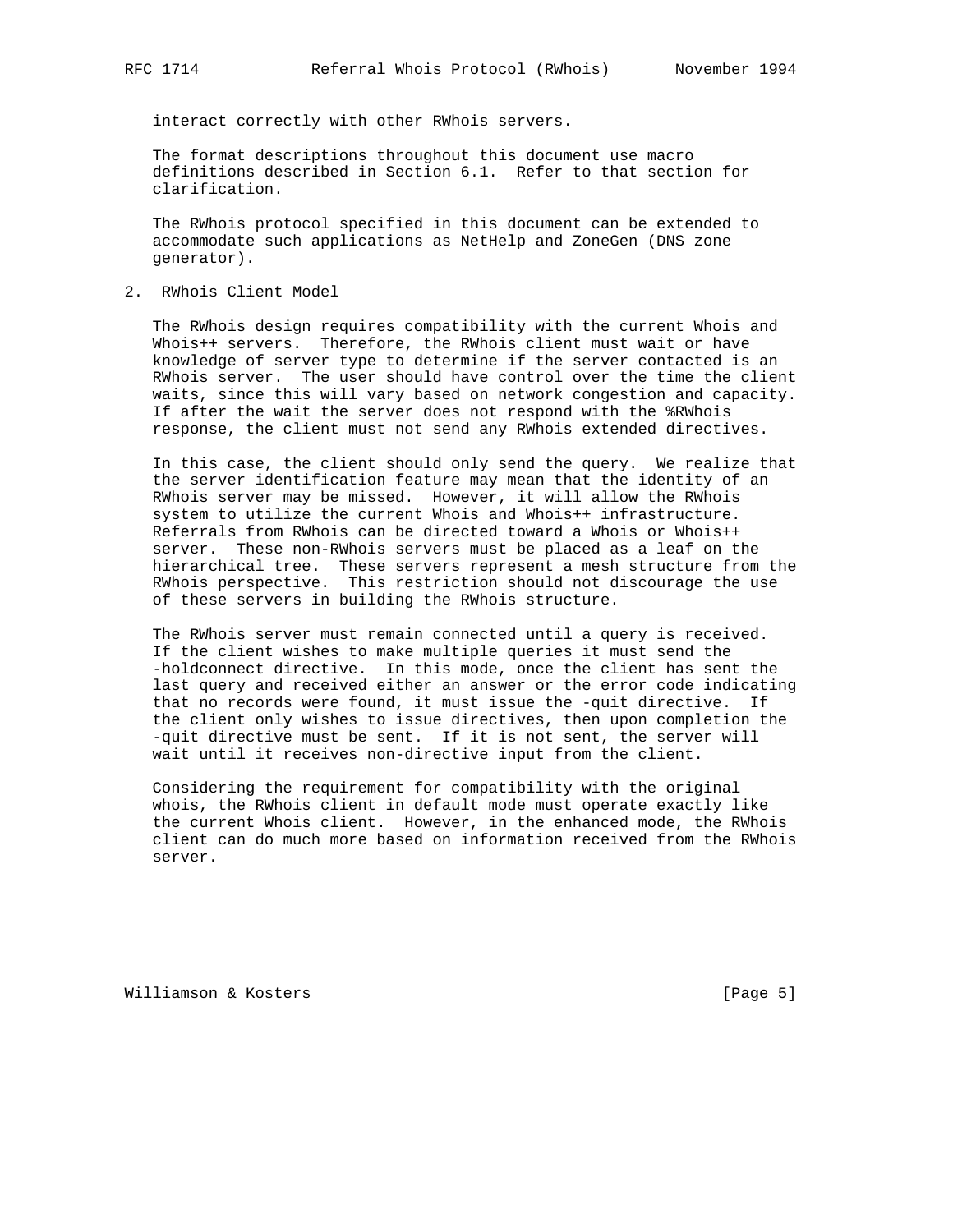2.1 Directives: Client to Server Interaction

 The RWhois client sends directives to the RWhois server. These directives are prefaced with the '-' character always at the start of a new line. However, for compatibility with older Whois clients, the query is not prefaced with the '-' character. Only after the client is certain that the server is an RWhois server should these directives be sent. Compatibility with RFC 954 [RFC-954] whois servers is required. All directives must be terminated by <LF><CR>.

2.2 Required Directives

The following are required RWhois client directives.

2.2.1 <query>

 The query is generally the final directive sent to the server. It is the only directive that does not start with a  $'-'$ . The query is the question that the client wants the server to answer. The qualifiers that may proceed the query are addressed in Section 3.1 - Output Display and Restriction Keywords.

Format for use:

[display format]<SP>[query restriction]<SP><query>

| [Display format] $\{\$s\}$ | This optional pre-query directive allows |
|----------------------------|------------------------------------------|
|                            | the requester to select the format of    |
|                            | the returned data. Details of the        |
|                            | allowable values can be found in Section |
|                            | 3.1.                                     |
|                            |                                          |

 [Query restriction]{%s} This optional pre-query directive allows the requester to limit the area in which the servers search for a specific object.

Example of use:

dump domain netsol.com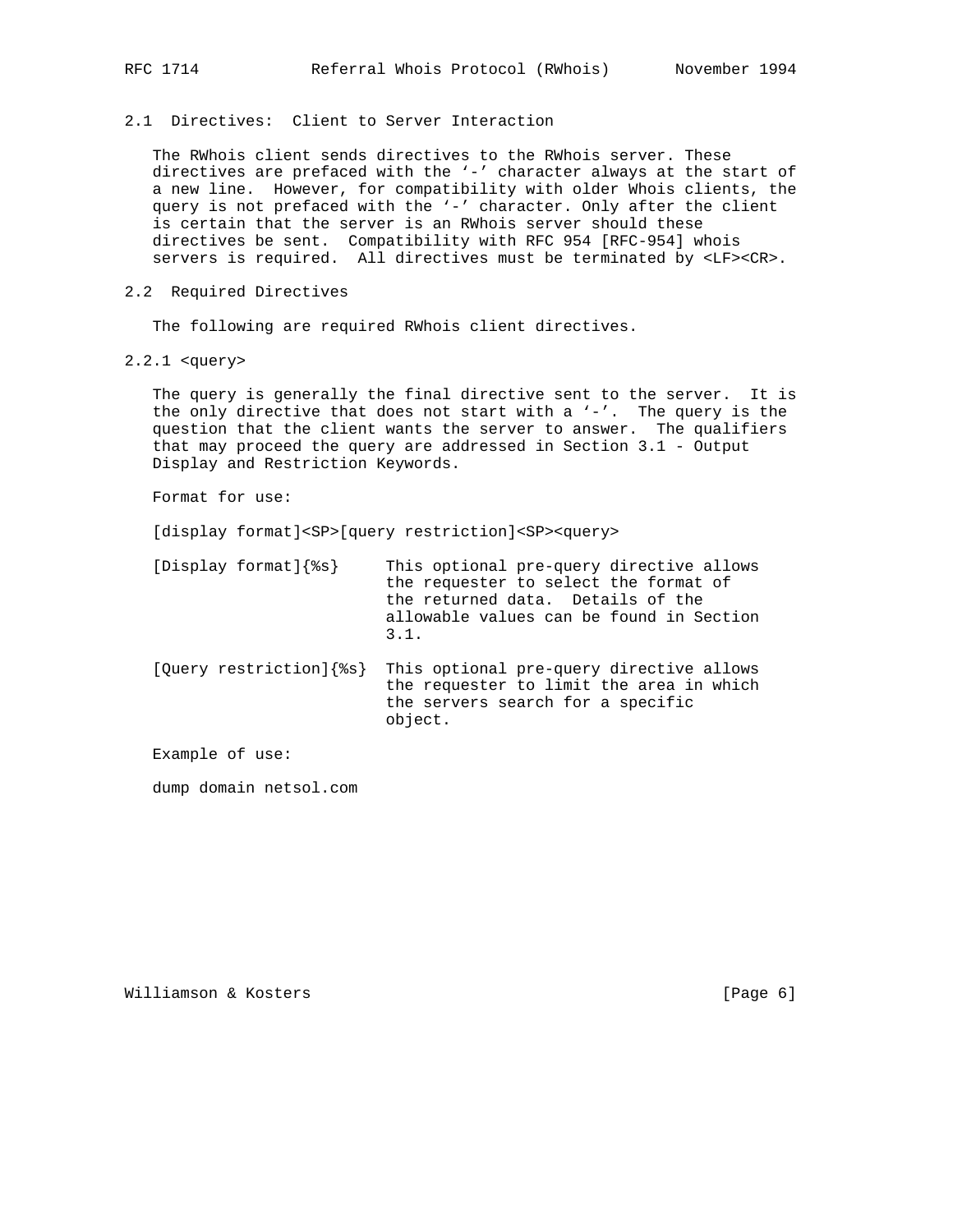2.2.2 RWhois

 The -RWhois directive identifies the client as an RWhois client allowing the server to operate using the RWhois protocol exclusively.

Format for use:

-RWhois<SP>V-<spec version #><SP>[imp identifier]

 <Spec version #>{%2d.%2d} This required argument identifies the specification version that the client is built to conform with. Clients that are built in accordance with this document are V-1.0. This argument will be used by the server to determine if features introduced in subsequent releases of the protocol document may be used.

 [Imp identifier]{%s} This optional argument identifies client implementation information. It is recommended that the implementor maintain a version number separate from the specification version.

Example of use:

-RWhois V-1.0 [InterNIC B.0.9.7]

2.3 Optional Directives

The following are OPTIONAL RWhois server directives.

2.3.1 load

 The -load directive allows the client to make a quick decision about presenting the query to the current server. If the client determines that another server can better serve the query, then control may be transferred to the server with the lower load and better connection. This directive has no arguments.

2.3.2 limit

 The -limit directive will allow the client to request the server allocate enough space to collect more responses than would currently be collected by the server.

Williamson & Kosters [Page 7]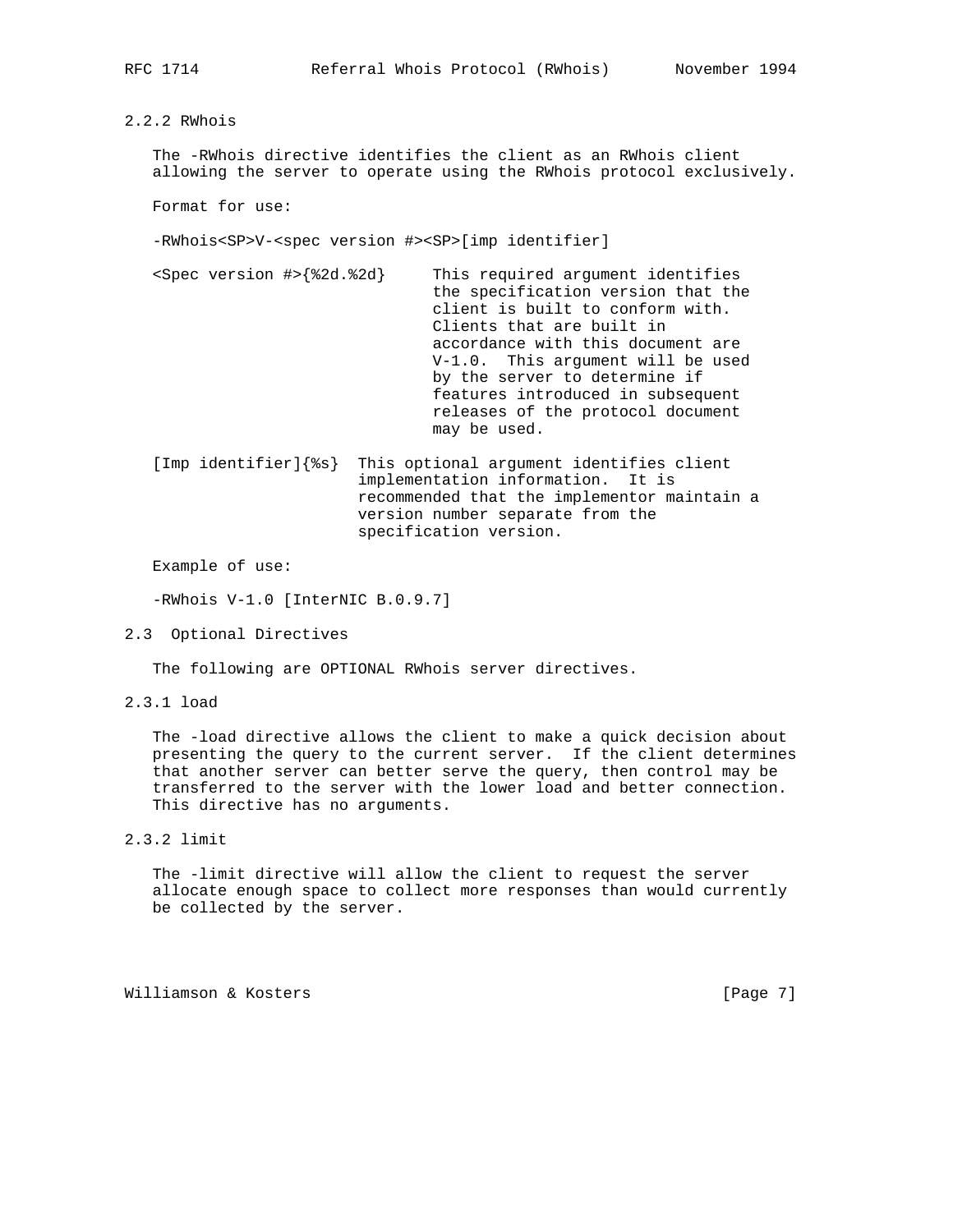Format for use:

-limit<SP><value>

 <Value>{%d} This required argument is the new limit requested by the client. If the limit exceeds the limit set by the server administrator, the client must receive an error message. It is recommended that if the client receives an error for exceeding the servers upper limit, it should cut the request in half and resend the request until an acceptable level has been negotiated.

Example of use:

-limit 2000

2.3.3 schema

 One of the shortcomings of X.500 was the requirement to know the schema of an object before making a query. RWhois allows the client to request the schema for an object without knowledge of the object by using the -schema directive.

Format for use:

-schema<SP>[object]

 [object]{%s} This optional argument identifies the objects for which the schema is being requested. If this argument is not sent, the schemas for all objects contained in the server will be sent.

Example of use:

-schema domain

 The -xfer directive is used to transfer all data from a server. This method of transfer has no limit on the number of records that can be transferred to the client application. This directive is primarily used to transfer data contained in an authority area for caching at a secondary server.

Format for use:

-xfer<SP>[object]<SP>[authority area]<SP>[SOA]

Williamson & Kosters [Page 8]

<sup>2.3.4</sup> xfer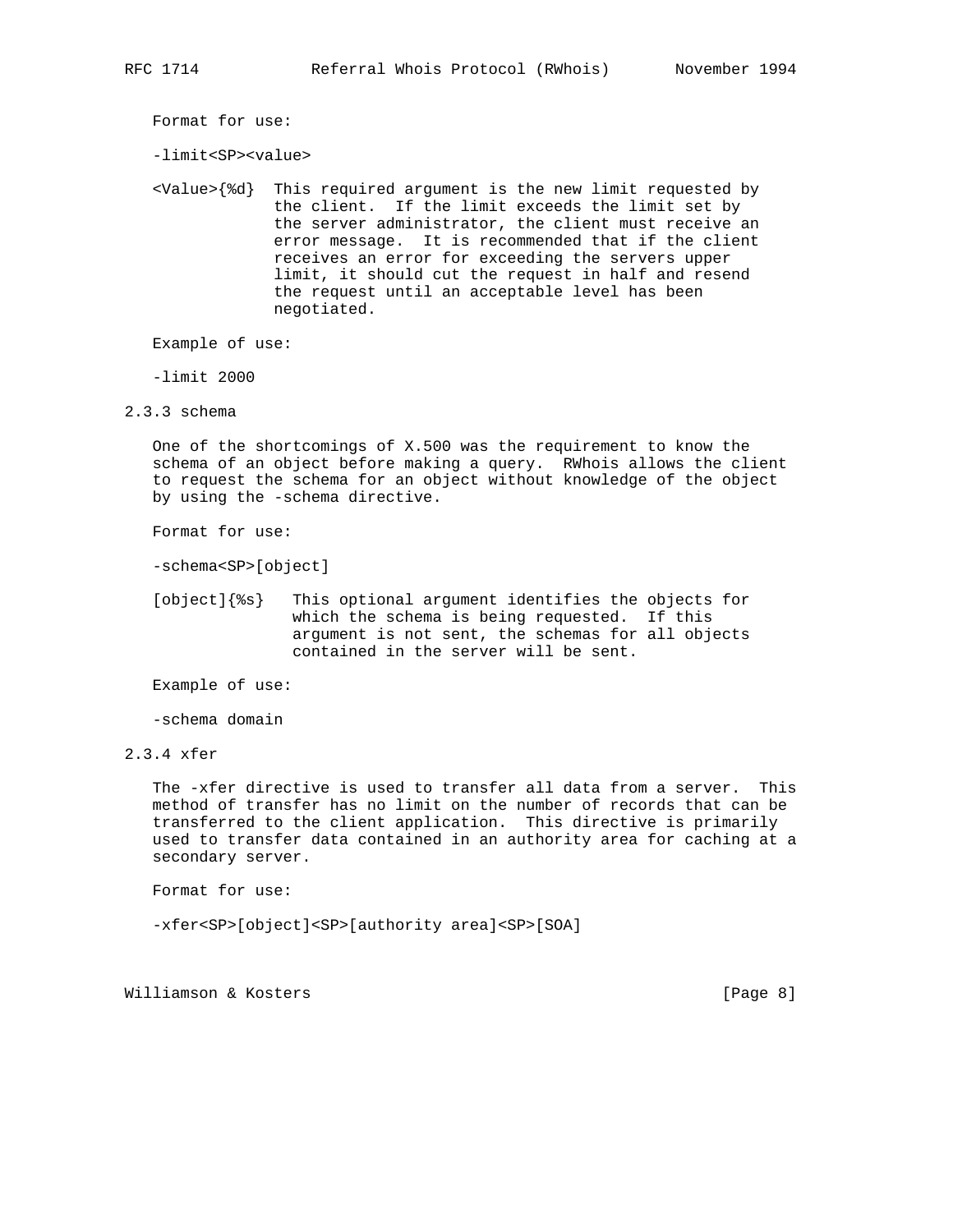- [Object]{All|%s} This required argument identifies the object to transfer. If the keyword all is sent, all objects contained in the server will be transferred. Otherwise, only the object specified will be sent.
- [Authority area]{%s} This optional argument contains the authority area of the object to send further limiting the data transfer.
- [SOA]{%d} This optional argument notifies the server to send everything that has been updated since this SOA number.

 -xfer domain netsol.com -xfer domain netsol.com 19940818141259

2.3.5 quit

 The -quit directive will inform the server that the client is finished. The server and client should close the connection. This directive has no arguments.

## 2.3.6 status

 The -status directive is used to poll the server for its status. There are seven required responses to this directive. Additional attributes may be sent in the response. The client should ignore all unknown attributes. This directive has no arguments.

2.3.7 cache

 The RWhois server can hold data that it has no authority over. If the server sends this data to a requester, it is considered a non authoritative response. The holding of this data is called caching. The physical data for these objects is not contained on the system hosting the server. The -cache directive allows the client to instruct the server whether or not to send cached data. The RWhois client should start with the cache turned off. The server must start with the cache turned on in order to function like the RFC 954 [RFC- 954] whois server. Because of the server's default, the client should send the -cache off directive during initial session setup if cached data should not be sent. Details on expiration of cache data can be found in section 3.4.3, %soa response.

Williamson & Kosters **and South American** Extendion (Page 9)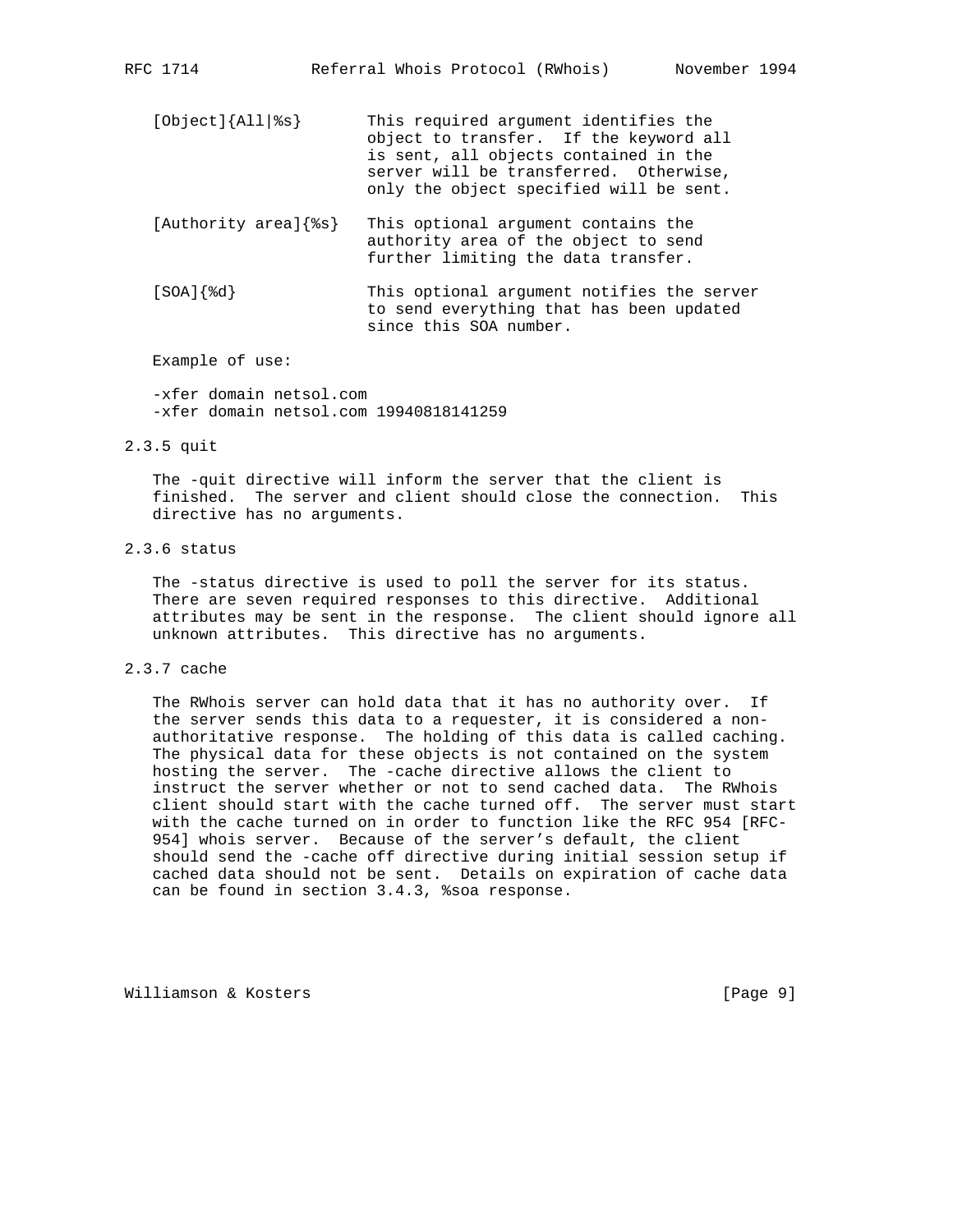Format for use:

-cache<SP><mode>

 <mode>{on|off} on: Turns caching on. off: Turns caching off.

 Example of use: -cache on

2.3.8 holdconnect

 The RWhois server must close the connection after the response to a query has been received. The query is the final exchange between the client and server. However, this characteristic can be modified with the -holdconnect directive. If this directive is issued to the RWhois sever, it will remain connected until the -quit directive is received. Once the -quit directive is received, both the server and the client must close their connection.

Format for use:

-holdconnect<SP><mode>

 $<sub>mode</sub>$   $<sub>for</sub> | off$ </sub></sub> On: Turns holdconnect on. Off: Turns holdconnect off.

Example of use:

-holdconnect on

#### 2.3.9 forward

 During normal sever operation the server will send %referral or see-also responses to the client, expecting the client to redirect the query to the server identified in the response. If the client is located behind a firewall or is poorly connected, having a server make the query may improve query performance or allow a query to be satisfied. The -forward directive will instruct the server to operate as a forwarding server. Whether or not this directive should be allowed should be a configuration parameter of the server.

Williamson & Kosters [Page 10]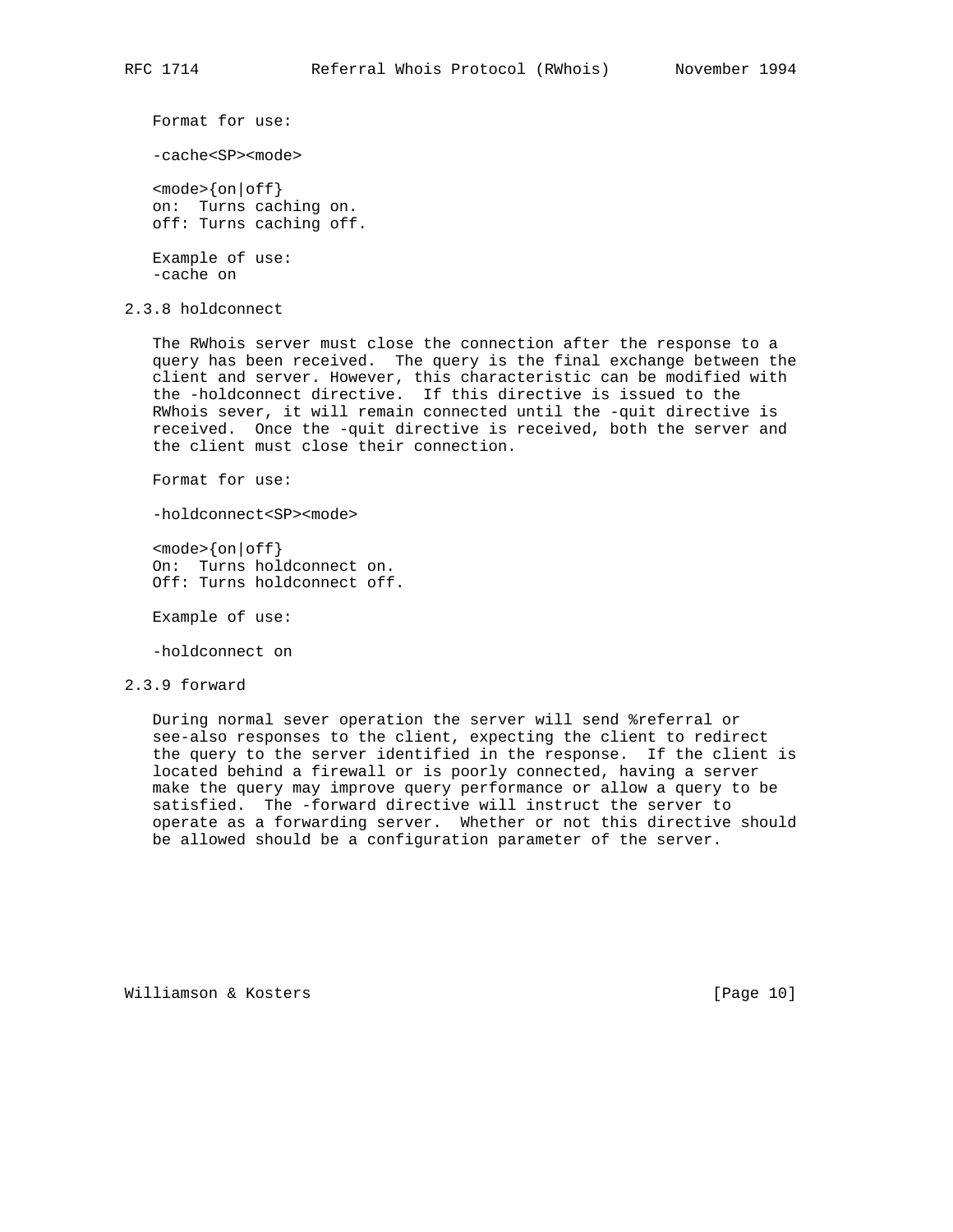Format for use:

-forward<SP><mode>

 $<$ mode> $\{$ on $|$ off $\}$  On: Turns forwarding on. Off: Turns forwarding off.

Example of use:

-forward on

2.3.10 soa

 The identification of authority area is an important part of the RWhois design. The -soa directive is used to question the server's authority for a specific area. A positive response will include the administrative parameters for the authority area as detailed in section 3.4.3. If the server does not contain an SOA for the authority area requested, it must send an error message to the client.

Format for use:

-soa<SP>[authority area]

 [Authority area]{%s} This optional argument identifies the authority area being requested. If this argument is not sent, information about all authority areas contained in the server must be sent.

Example of use:

-soa netsol.com

2.3.11 notify

 The -notify directive is used to notify a server of a bad or recursive referral or a change in a primary server's data.

Format for use:

-notify<SP><action><SP><information>

<action>{badref|recurref|update|inssec|delsec}

Williamson & Kosters [Page 11]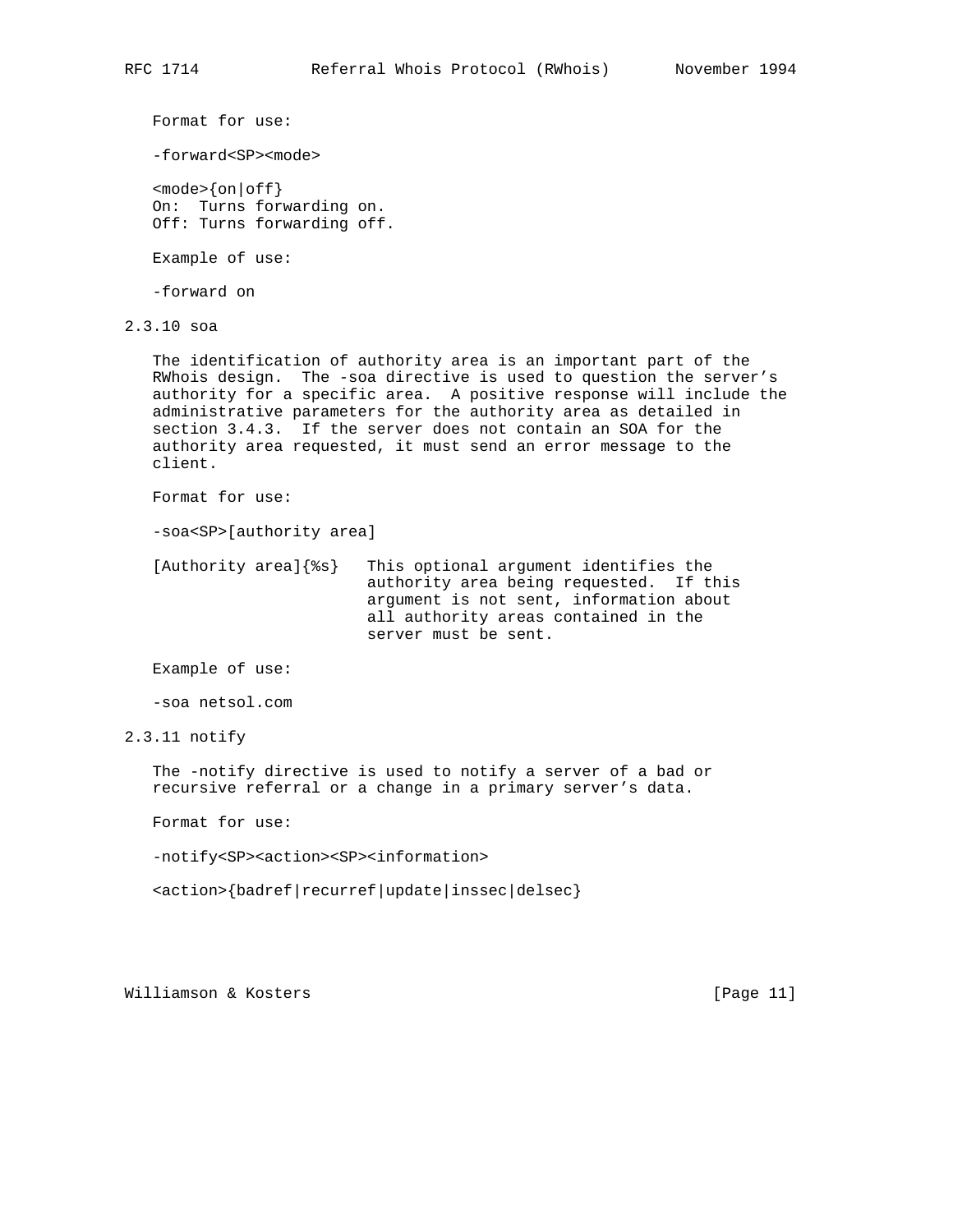- badref When a client receives a %referral response that does not work, it must report the bad referral to the server that issued the referral. The referral is bad only if the referred server does not contain the SOA record for the authority area in question. It is not considered a bad referral if the server does not have an answer to the query, but responds positively to the -soa area directive. This merely means that there is not an answer to the query. When a -badref is sent to the referring server; it should log the bad referral so the administrator of that server can remove the reference if it is no longer correct. This action should only be taken after receiving a negative response to the query and the SOA request.
- recurref When a client receives a referral that results in a recursive action, the referring server must be informed. The -recurref directive must be sent identifying the recursive loop. This directive should only be sent to the server one level back, even if multiple server were involved in the referral.
- update An RWhois primary server must be aware of its secondary servers. If the data in the primary server changes, the primary server may choose to notify the secondary servers. This allows the secondary servers to quickly reflect changes in the primary server's data.
- inssec This action will inform the authority server that the server indicated in the argument will be a secondary for its authority area. The server receiving this directive must determine if the secondary is acceptable. If it is, the server should be added to the update list so that it will be informed if data in the authority area changes.
- delsec This action will inform the server that the server indicated in the subsequent arguments will no longer be a secondary. The server receiving this action must determine if the server is a secondary and if so, remove it from the update list.
- <information>{action=badref|recurref <<server>:<query>> action=inssec|delsec|update <<server>:<object>:<authority>>}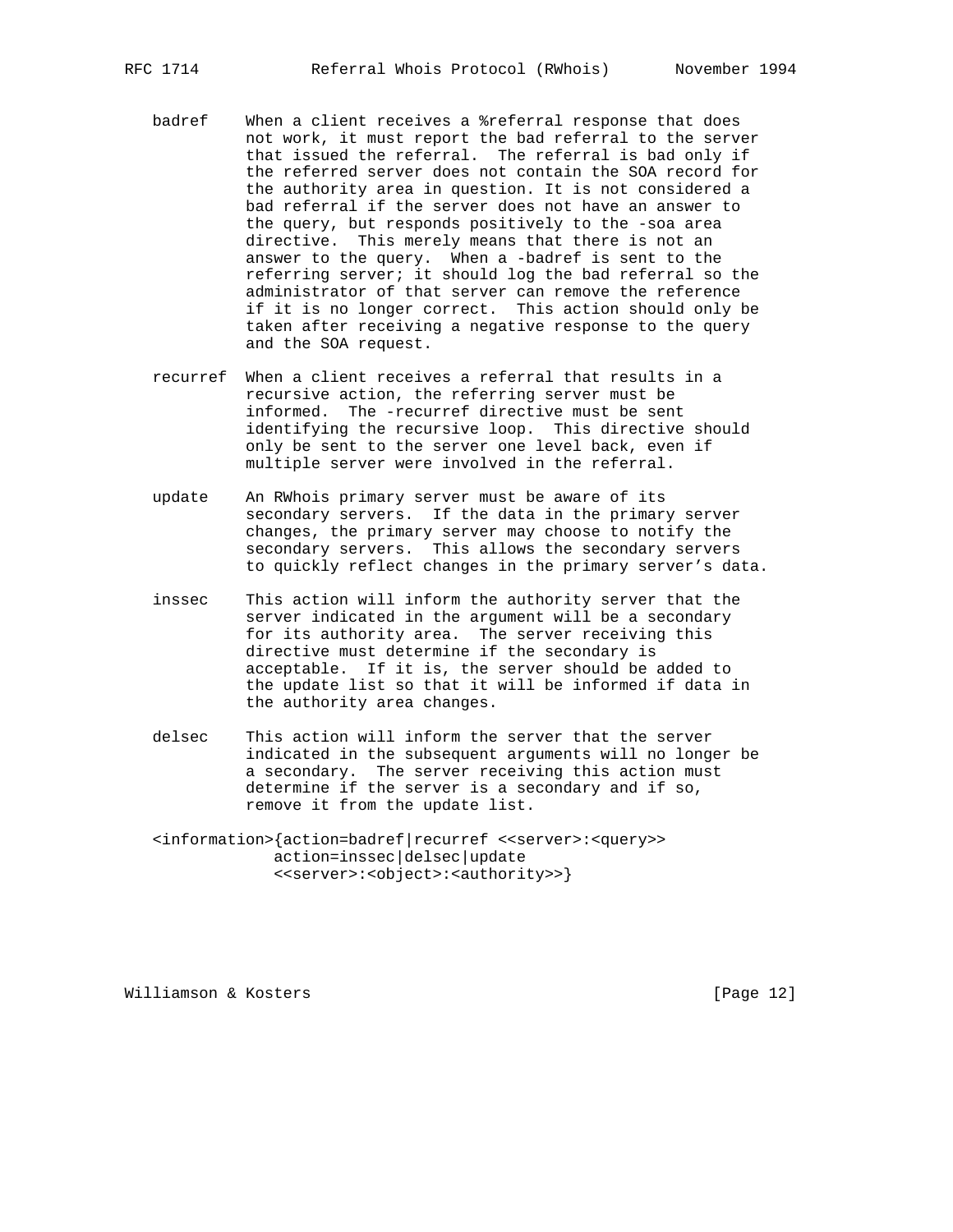- <server>{%Mserver} This required argument identifies the server that contained the recursive or bad referral, or has data that changed.
- <query>{%s} This required argument identifies the query that was sent to the server that gave a recursive or bad referral.
- <object>{%s} This required argument identifies the object that changed.
- <authority>{%s} This required argument identifies the authority area where the object that changed currently resides.

 -notify recurref netman1.netsol.com:4343:scottw@netsol.com -notify badref nic.ddn.mil:43:abc.af.mil -notify update netman1.netsol.com:4343:domain:netsol.com -notify inssec dmeister.internic.net:4343:domain:netsol.com -notify delsec dmeister.internic.net:4343:domain:netsol.com

2.3.12 register

 This directive allows the client to add, modify, or delete information that exists or should exist in the server's database. During the exchange, all attributes of an object must be sent. The client must wait to send the registration data until the %ok response is received from the server.

Format for use:

 -register<SP><mode><SP>(on:<action><SP><e-mail contact> <SP><authority info>)

 $<sub>mode</sub>$ {on|off}</sub>

 on: This required argument starts the registration process.

 off: This required argument ends the registration process.

 The following arguments are only required if the mode argument is sent with the value on:

 $(*actions*)$  {add | mod | del }

Williamson & Kosters [Page 13]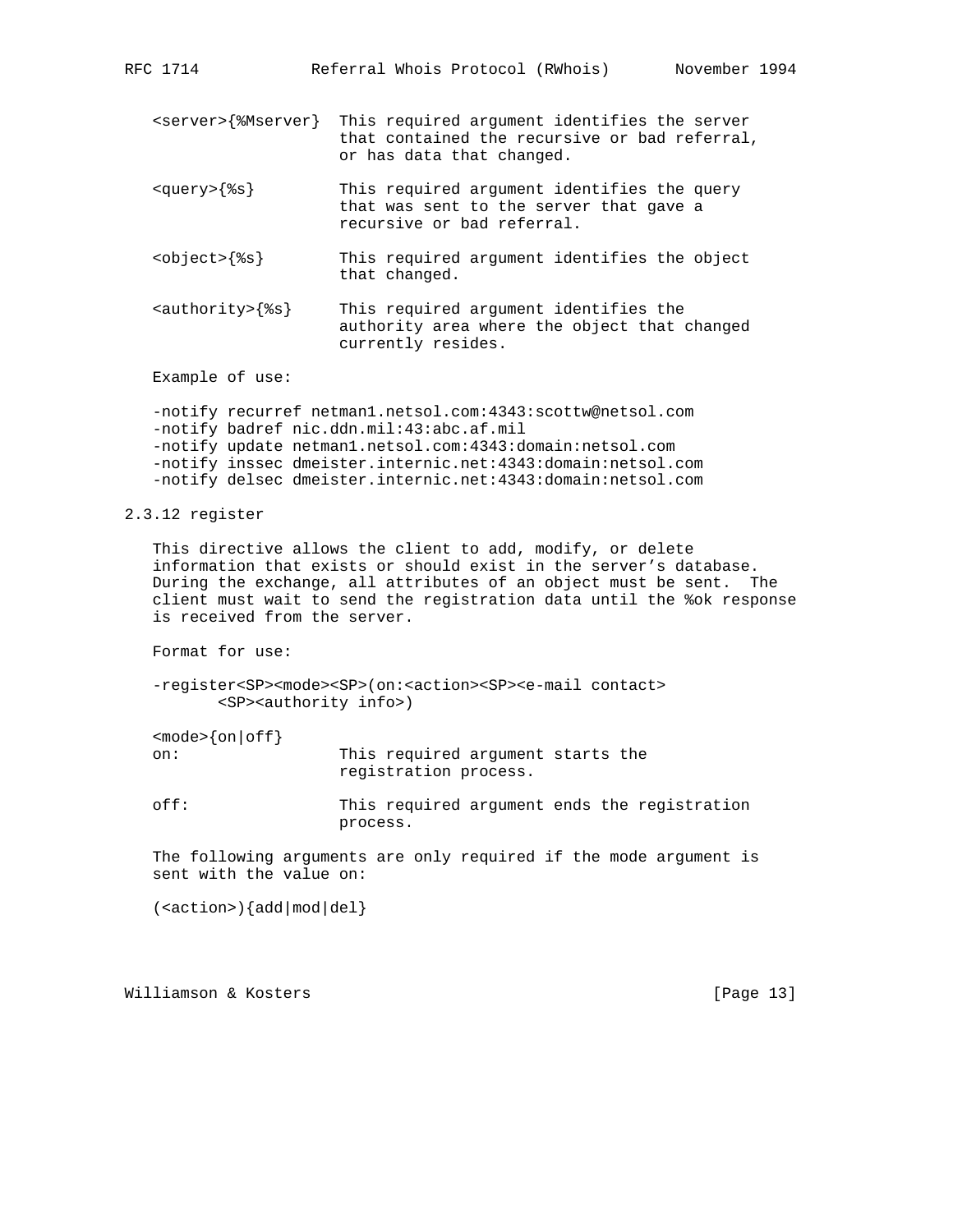| RFC 1714                            | Referral Whois Protocol (RWhois)                                                                                                                                                                                                                                                                                                                                                                                                                                               | November 1994 |
|-------------------------------------|--------------------------------------------------------------------------------------------------------------------------------------------------------------------------------------------------------------------------------------------------------------------------------------------------------------------------------------------------------------------------------------------------------------------------------------------------------------------------------|---------------|
| add:                                | This conditionally required argument<br>indicates that the object being sent should<br>be added to the server's database.                                                                                                                                                                                                                                                                                                                                                      |               |
| mod:                                | This conditionally required argument<br>indicates that the object being sent should<br>be modified and should already exist in the<br>server's database.                                                                                                                                                                                                                                                                                                                       |               |
| del:                                | This conditionally required argument<br>indicates that the object being sent should<br>be deleted from the server's database.                                                                                                                                                                                                                                                                                                                                                  |               |
| $(e-mail contact>)$ { $% M email$ } | This conditionally required<br>argument identifies the sender of<br>the registration information.                                                                                                                                                                                                                                                                                                                                                                              |               |
| $(sauthority info > )$ { $s$ s}     | This required argument contains<br>information used to authenticate<br>the person sending the registration<br>information. The method used must<br>be identified using the -private<br>directive. Work must be done to<br>identify usable authentication<br>methods for unsupervised<br>delegation. This is beyond the<br>scope of this document. However,<br>the authors have made an effort to<br>allow flexibility in the<br>implementation of an authentication<br>system. |               |
| $\blacksquare$                      |                                                                                                                                                                                                                                                                                                                                                                                                                                                                                |               |

 -register on add scottw@netsol.com Object-type:referral Referral:netman1.netsol.com:4343 Domain-Name:netsol.com IP-Network:192.153.247.0 IP-Network:198.41.0.0 -register off

2.3.13 object

 RWhois data is a collection of objects with defined attributes. The attributes for an object can be acquired by issuing the -schema directive. Each object must at a minimum define the attribute object-type. This attribute identifies the name of the object that

Williamson & Kosters [Page 14]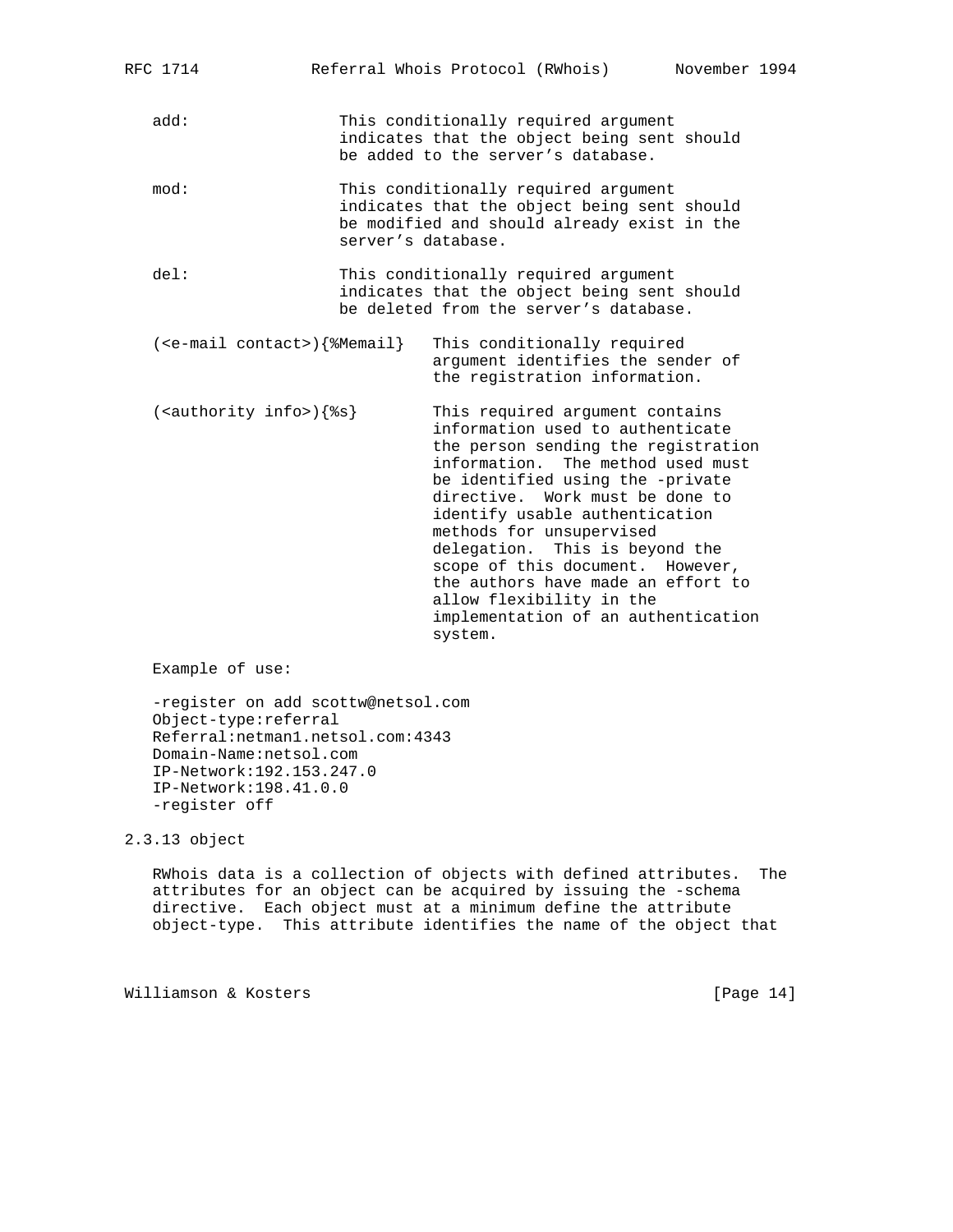will be displayed in response to the -object directive. This directive can be used by a client to verify that a server contains the desired object. Another possible use may be to gather all of the objects contained on a server and display them to the user in the form of a menu for selection.

Format for use:

-object<SP>[object]

 [object]{%s} This optional argument identifies the object requested. If no argument is sent, all objects contained in the server will be returned.

Example of use:

-object domain

2.3.14 define

 Format strings describing the format of an object's attribute may include format macros. More information about definitions of format macros can be found in Section 6. The -define directive allows the client to request the definition of a format macro.

Format for use:

-define<SP>[macro name]

 [macro name]{%s} This optional argument identifies the name of the macro to display. If no arguments are sent, the server must return the definition of all macros contained in the server.

Example of use:

-define server

2.3.15 private

 The -private directive allows the client to identify the authentication method to be used. More research needs to be done with respect to client authentication. This directive will allow more experimentation.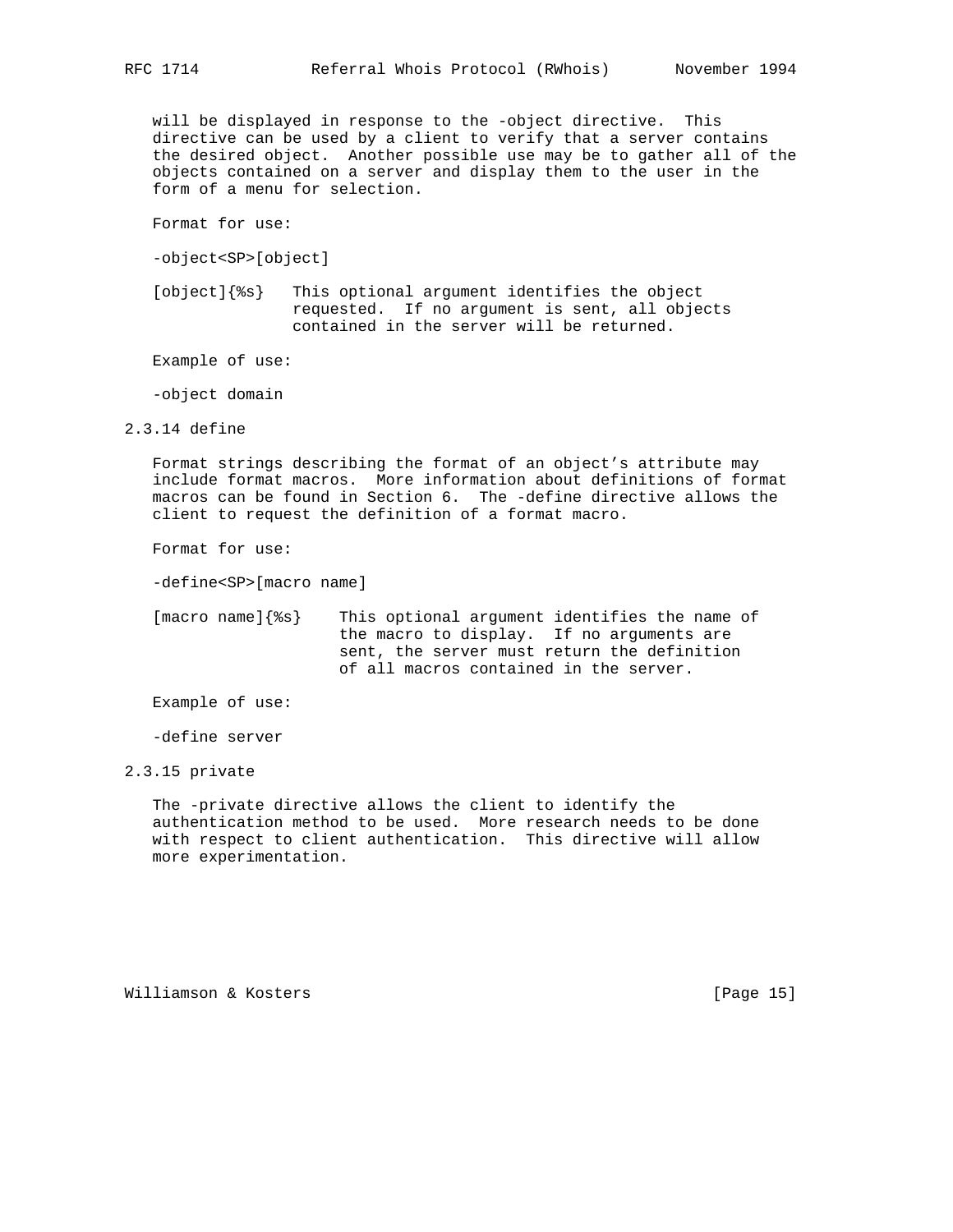Format for use:

-private<SP><action><SP><method><SP>[data]  $\{author\}$  auth  $|encr\}$  This required argument identifies the action the directive is taking. Currently the value for this argument can be auth for authentication or encr for encryption. <method>{%s} This required argument contains the name of the method to be used. The value must be recognized by the server or an error will be sent. It is beyond the scope of this document to identify the possible method to be used.

[data] $\{$ <sup>8</sup>s} This optional argument must be supplied if required by the method identified in the previous argument.

Example of use:

-private auth pass1 xxjdk998uu

 The above example is a simple password exchange. It is beyond the scope of this document to determine the authentication technique that would best suit this protocol. Development is underway to determine the authentication needs and to experiment with potential solutions.

2.3.16 X-

 This directive is the preface to extended directives, mutually agreed to between the client and server. The client and server must have knowledge of the extended directives to use. Extension can accommodate other uses such as NetHelp, white pages, and many others. If the extensions are public, they should be documented in an RFC and available through the -directive directive.

Williamson & Kosters [Page 16]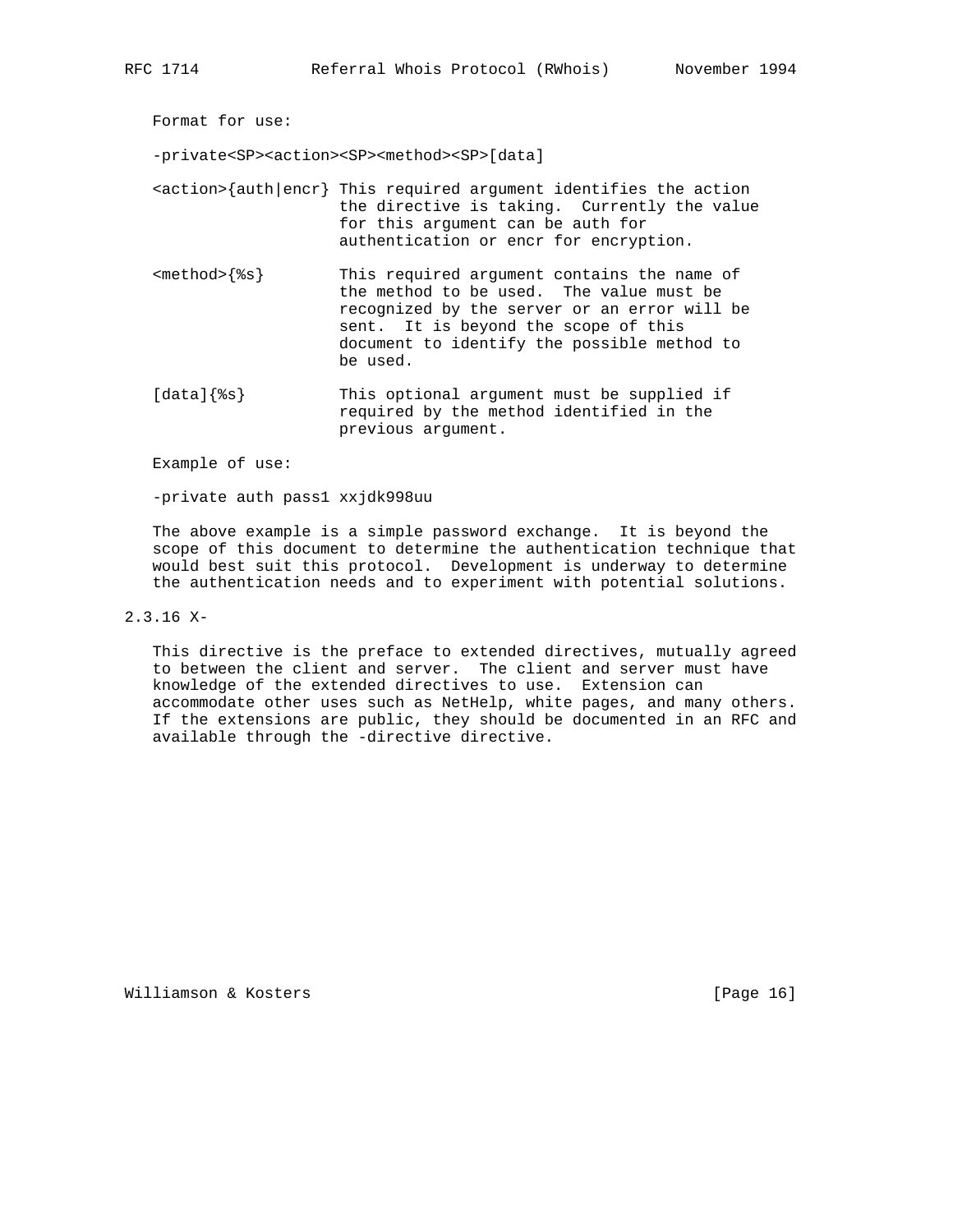Format for use: -X-<directive name><SP>[directive arguments] <directive name>{%s} This required argument identifies the name of the directive being issued. [directive arguments]{?} This optional argument is dependent upon the required or optional arguments of the extended directive. There may be multiple directive arguments. Example of use:

-X-date

2.3.17 directive

 Directives allowed by a server may vary. The client can issue the -directive directive to determine if the server allows a specific directive or to obtain a list of all acceptable directives for that server.

Format for use:

-directive<SP>[directive]

[directive][%s] This optional argument identifies the directive being requested. If no arguments are sent, all of the directives accepted by the server must be sent.

Example of use:

-directive X-date

2.3.18 display

 The -display directive is used to set the display mode of the server or to identify display modes the client is capable of. If this directive is sent without arguments, the server will return all available display methods.

Williamson & Kosters [Page 17]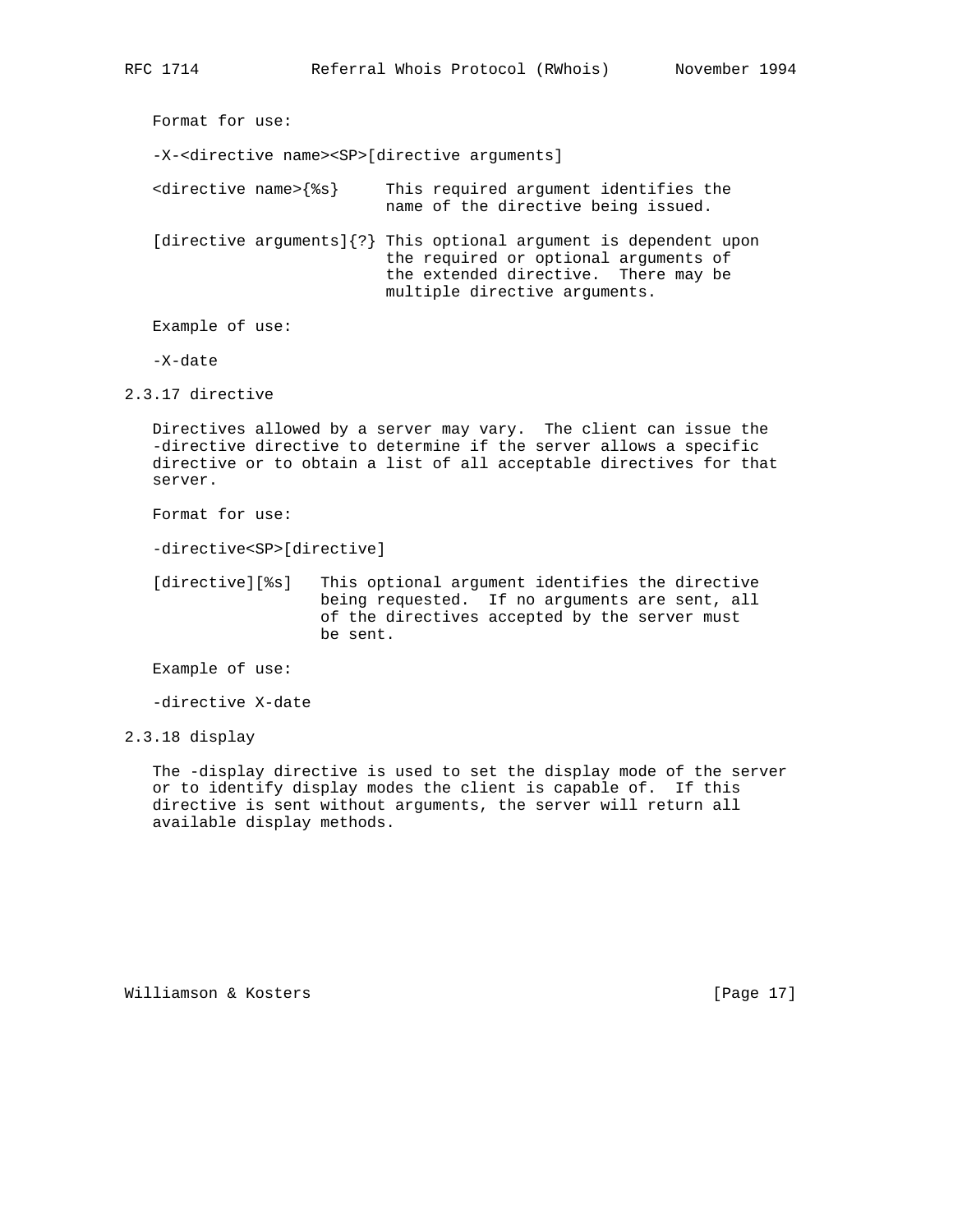```
 Format for use:
   -display<SP>[action]<SP>[method]
   [action]{activate|capable}
                       The 'activate' setting enables a certain
                       display mode, while a 'capable' setting sends
                       the display mode the client is capable of.
   [method]{%s} This optional argument indicates the display
                       method desired by the client.
   Example of use:
   -display swip
   -display mime
2.3.19 language
   The -language directive is used to set the language mode of the
   server or to identify language modes the client is capable of. If
   this directive is sent without arguments, the server will return all
   available languages.
   Format for use:
   -language<SP>[language]
   [language]{%s} This optional argument indicates the language
                       desired by the client.
   Example of use:
   -language german
2.4 RWhois Client Model
   Server <-------> Client
   START:
   <------ Connection (record time to connect)
           If no server type...Wait up to specified
            time for------> "%RWhois" response
            (recommend wait of at least 5 seconds)
   if "%RWhois" is not received from server, assume that it is
    not an RWhois server
       goto QUERY:
Williamson & Kosters [Page 18]
```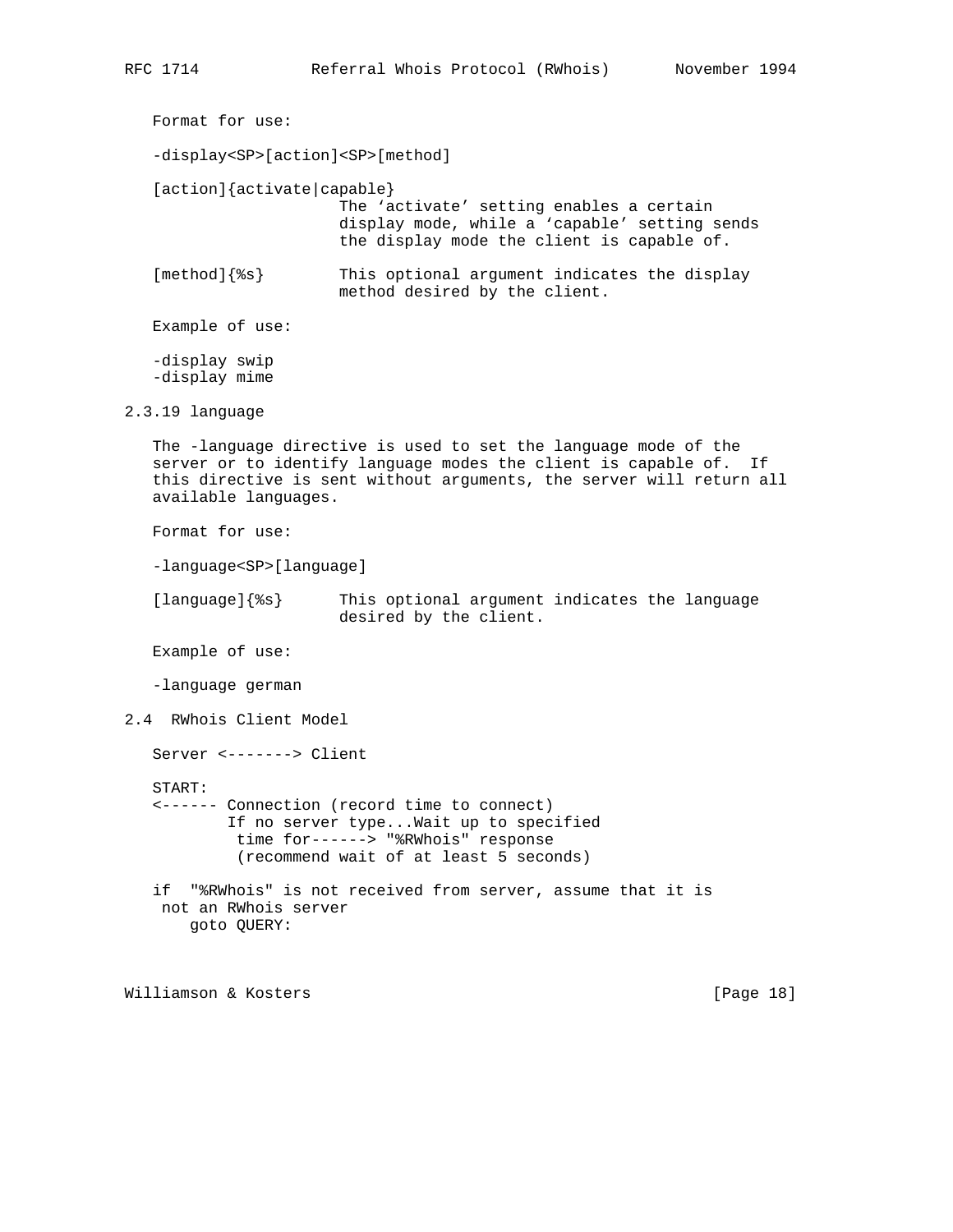```
 else if "%RWhois" is received from server
     <------- send "-RWhois -VX.X"
     --------> receive "%ok"
     DIRECTIVE: if directive for server
                <------- send directive
                -------> receive server response
                if "%ok" received
                  goto DIRECTIVE:
                if "%error" received
                  process error then goto DIRECTIVE:
              else if no more commands for server
                 goto QUERY:
 QUERY:
     <-------- send query
    --------> Receive and display response
     PROCESS: if "%referral" received
                 if first referral
                    restart server list
                 else
                    add to server list
             if "%see-also" received
                  insert server into server list
             if in holdconnection mode
                 goto DIRECTIVE:
             if no directive (%)
                 goto END:
             goto PROCESS:
 END:
 server will disconnect
 if more servers on Queue and multi or referral mode active
     goto START:
```
 Every time the RWhois client receives a %referral or %see-also response from the RWhois server it must compare the host:port:query with those already executed. If the client discovers that it is being directed to repeat the same query to a server that it has already visited, it must not repeat that query. As an example, the prototype RWhois client maintains a server trail and compares each new directive with the entire list. If a recursive act is about to occur, the client will notify the user and exit. The original Whois client opens a TCP connection, sends the query, and displays the response. The RWhois client must be more robust in order to handle multiple server queries, servers that do not exist, and recursive referrals. The client must also remain connected while sending directives and receiving responses. All of these features have been incorporated into the experimental RWhois client.

Williamson & Kosters [Page 19]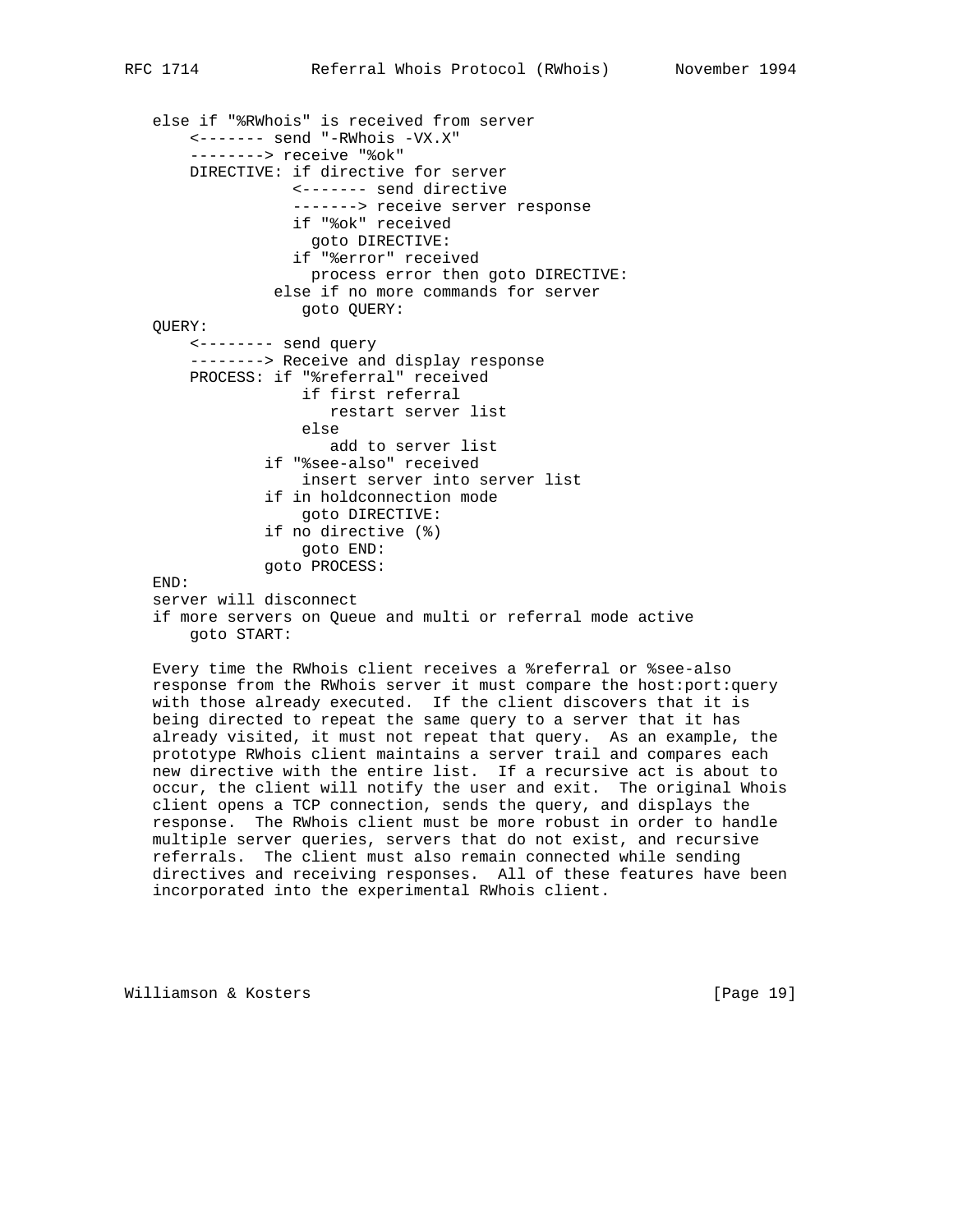3. RWhois Server Model

This section describes the functionality of the RWhois server.

3.1 Output Display and Restriction Keywords

 The RWhois server will behave similarly to the original whois server in terms of display formats and restrictions. The following are required in the RWhois server.

Display Format Keywords

EXPand (\*) Expand

˜ no sub displays

SUBdisplay (%) sub displays

 SUMmary (\$) Give a short summary for the query on one to many hits (defaults on multiple hits).

Full (=) Give the full record output on one to many hits (defaults on one hit only).

 The following was added to whois post RFC 954 [RFC-954] and is part of the RWhois requirements:

dump (#) Display the record in a parsable format.

 In addition to the above, the RWhois server must accept additional pre-query directives such as Boolean queries and attribute=value query combinations. The capability to perform partial matches are requested by post fixing a '\*' or '.' at the end of the search item for unknown characters. This capability is required for an RWhois server.

Example: last-name=williamson and first-name=scott

Data Restriction Format Keywords

Williamson & Kosters [Page 20]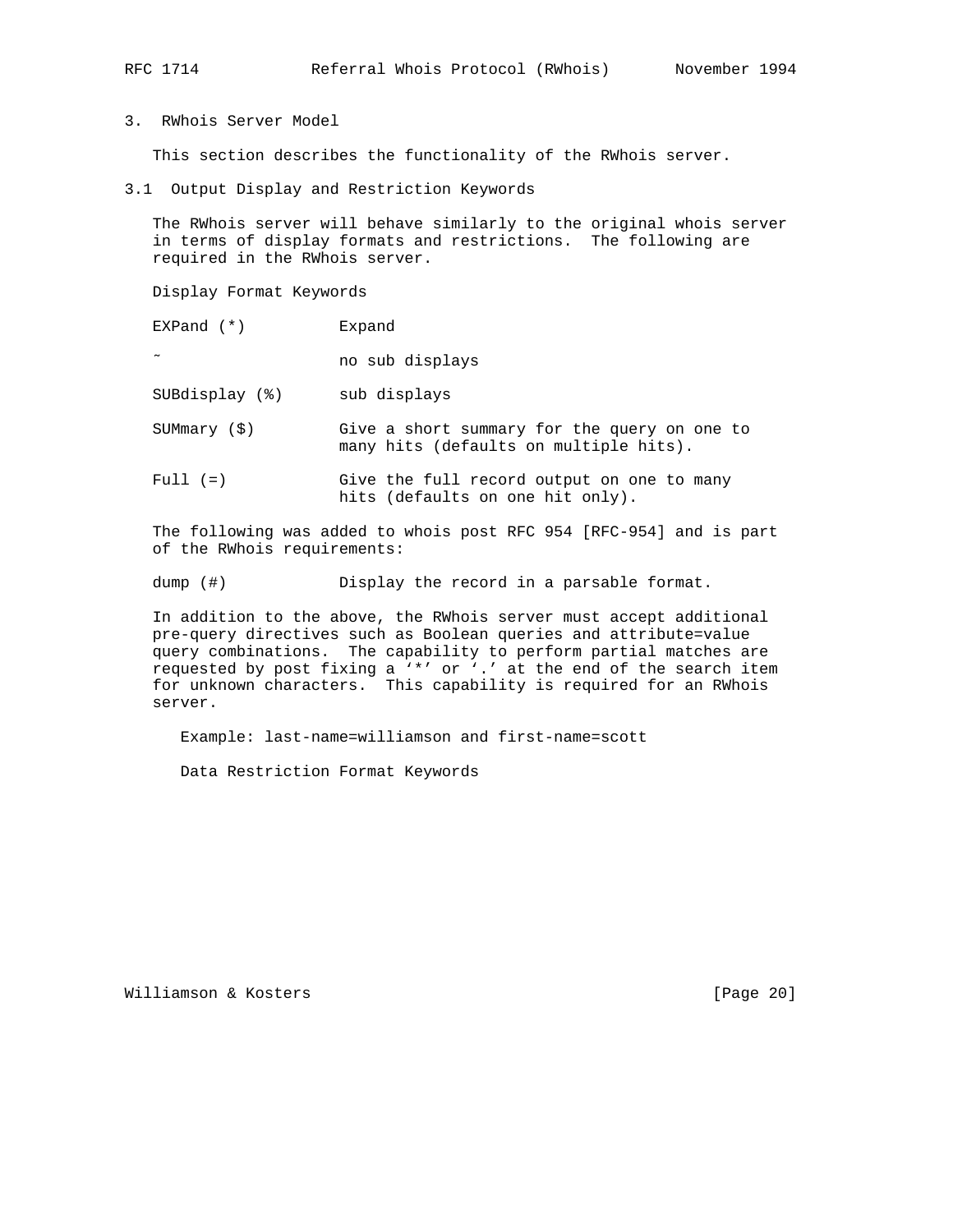The following restriction keywords are found in the RFC 954 [RFC-954] whois server:

| mailbox |  | Query on all records for person         |
|---------|--|-----------------------------------------|
| person  |  | Ouery on User records only              |
| host    |  | Ouery on Host records only              |
| domain  |  | Ouery on Domain records only            |
| network |  | Ouery on Network Records only           |
| asn     |  | Query on Autonomous System Numbers only |
|         |  | (handle) Ouery on Handle only           |

 The RWhois server must allow restriction of search to any object contained on that server. With the exception of the '!' restriction format keyword, the above listed restriction keywords represent defined objects. In the prototype software, each of these objects are defined in configuration files, not hard-coded into the server. New objects, and therefore restriction keywords, should be easily designed with no code change necessary to the server.

#### 3.2 Responses: Server to Client Interaction

 Responses are sets of data that servers send in response to a client directive. Responses from an RWhois server must be prefaced with the '%' character at the start of a line. Responses are divided into two groups: those that are required to provide minimal RWhois interaction and those that are used to achieve the desired characteristics of a fully functional distributed system. A server must respond with an error message indicating that a directive is not available on the server and therefore does not have the required responses.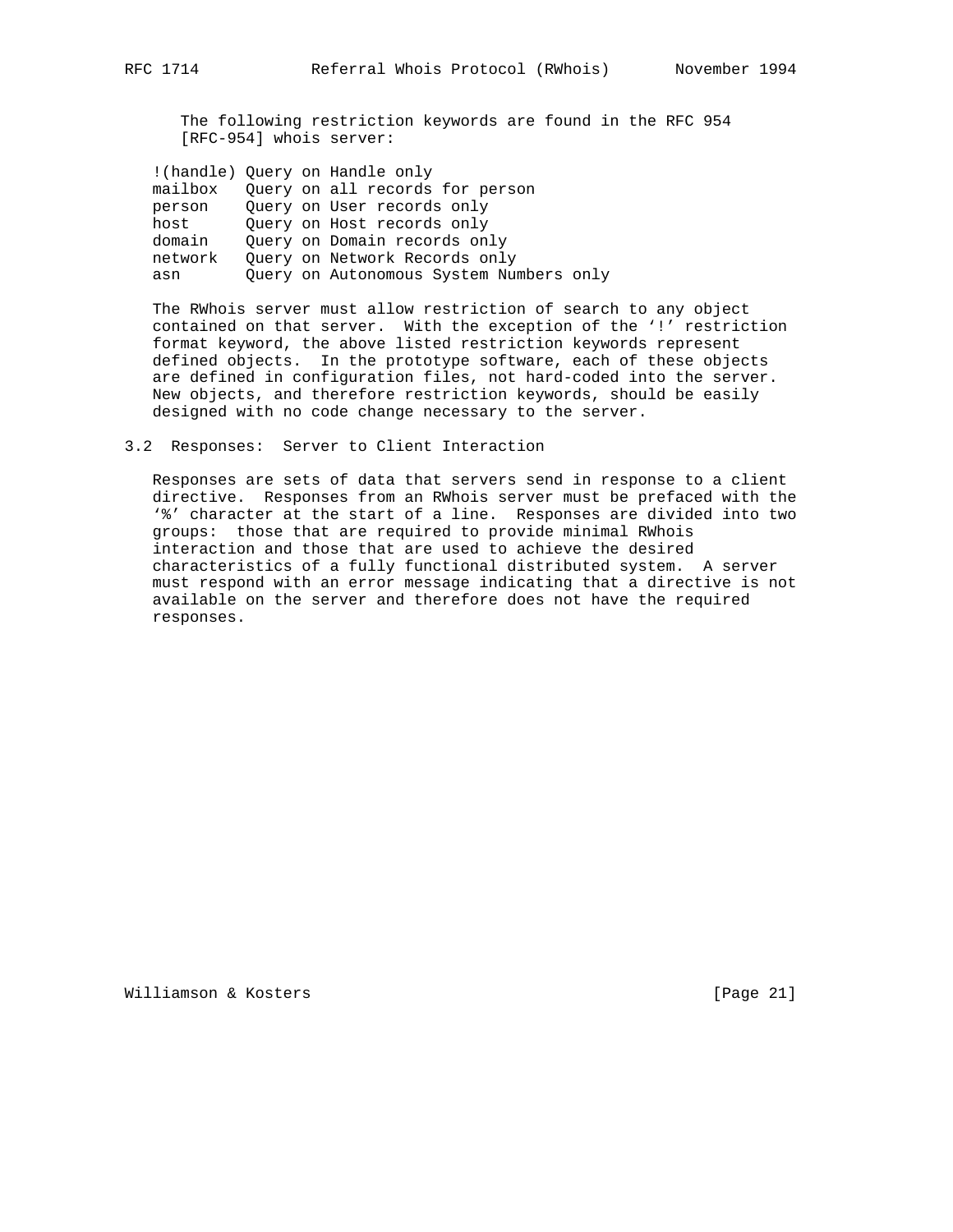| RFC 1714                      |                                                                                                                                                                                       |                    | Referral Whois Protocol (RWhois)                                                                                                                                                                                                      | November 1994 |
|-------------------------------|---------------------------------------------------------------------------------------------------------------------------------------------------------------------------------------|--------------------|---------------------------------------------------------------------------------------------------------------------------------------------------------------------------------------------------------------------------------------|---------------|
| 3.3 Required Responses        |                                                                                                                                                                                       |                    |                                                                                                                                                                                                                                       |               |
|                               | The following sections describe the required RWhois server responses.                                                                                                                 |                    |                                                                                                                                                                                                                                       |               |
| 3.3.1 RWhois                  |                                                                                                                                                                                       |                    |                                                                                                                                                                                                                                       |               |
|                               | The %RWhois response is used to identify a server as an RWhois<br>server. Clients that treat RWhois servers differently will need this<br>response to enable the RWhois capabilities. |                    |                                                                                                                                                                                                                                       |               |
| Format for use:               |                                                                                                                                                                                       |                    |                                                                                                                                                                                                                                       |               |
| version #1                    | RWhois <sp>V-<spec #="" version=""><sp><server name=""><sp>[imp name and</sp></server></sp></spec></sp>                                                                               |                    |                                                                                                                                                                                                                                       |               |
|                               | <spec #="" version="">[V-%2.2f]</spec>                                                                                                                                                | document is V-1.0. | This required response indicates<br>the version number of the RWhois<br>protocol specification that the<br>software is capable of handling.<br>The version described in this                                                          |               |
| <server name="">[%s]</server> |                                                                                                                                                                                       | RWhois server.     | This required response is the host<br>name of the computer hosting the                                                                                                                                                                |               |
|                               | [imp name and version #][%s]                                                                                                                                                          |                    | This optional argument contains<br>information about the server<br>implementation. It is recommended<br>that the version number of the<br>software be indicated. This<br>version may differ from the<br>specification version number. |               |

%RWhois V-1.0 rs.internic.net (Network Solutions V-1.6)

# 3.3.2 referral

 The %referral response instructs the client to query another server (which could be a whois, RWhois, or whois++ server). Referrals are cumulative. The first referral received during a session must replace the default server list. Any subsequent referrals received must be appended to the end of the server list.

Williamson & Kosters [Page 22]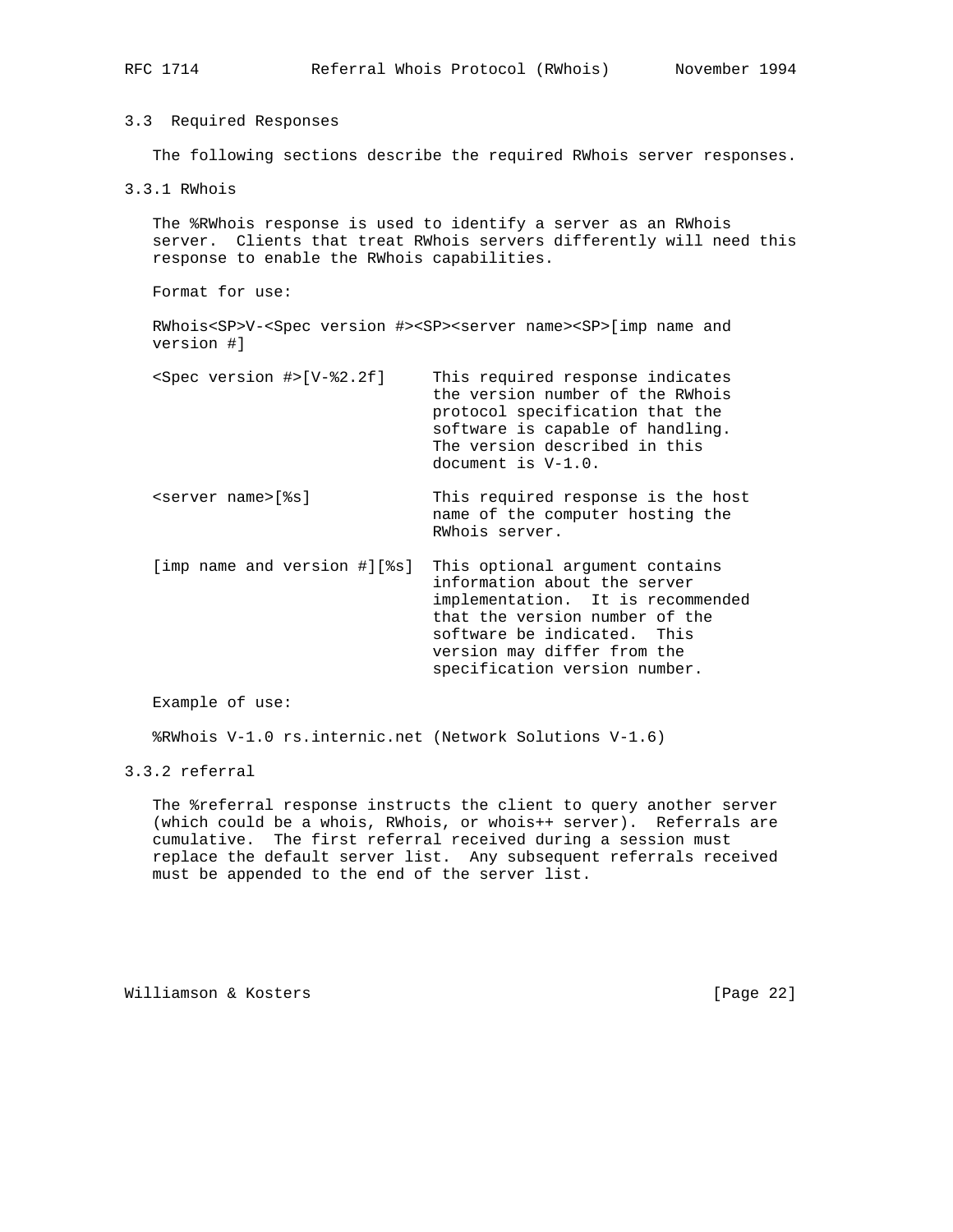In the non-Uniform Resource Location (URL) response format below, the authority area equals the reduced query. There are three types of referral. The type can be determined by the client evaluating the authority area which is part of the %referral response.

 If the authority area received from a referral response is equal to the original query, then it is a link type referral. If the authority area is not equal to the query, then it is a reduction type referral. If no authority area is sent, then it is a punt type referral. (Punt means the server is not a root and cannot answer the query and therefore is referring the client to a level up the tree or to a server that can better answer the query.) [NOTE: the punt type referral may be used to direct a client into the whois++ mesh type.]

 The client may receive multiple referrals from a single query. If the SOA for each of these referrals is the same, then the first referral is the primary server and all subsequent servers are secondary. Each of the servers will report the SOA for the authority area in question.

Format for use:

 %referral<SP><server>[:type]<SP>[authority area] %referral<SP>url:<url>

| <server>{%Mserver}</server> | This required argument identifies the    |
|-----------------------------|------------------------------------------|
|                             | server that the client should re-connect |
|                             | with.                                    |

- [type]{%Mstype} This optional argument identifies the server type. This could save wait time for the client trying to identify a server which is non-RWhois.
- <authority area>{%s} This optional argument identifies the authority area that caused the referral for the query in question. Using this value as the argument for the -soa directive to the referral server should result in a positive response. If this is not the case, the referral is considered bad.
- <url>{%Murl} This required argument defines the Uniform Resource Location (URL) string that points to the resource containing the information desired.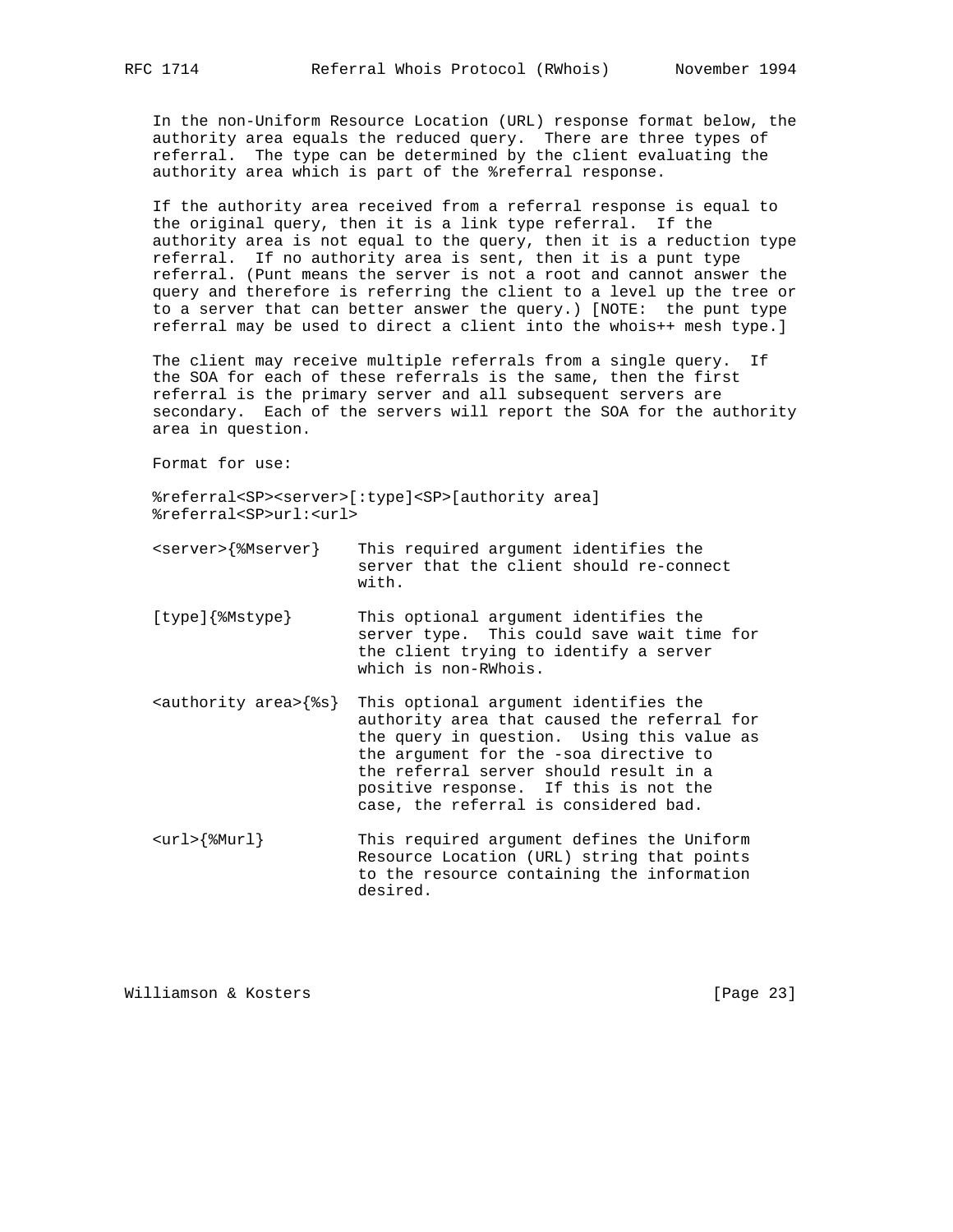%referral nic.ddn.mil:43 .mil %referral url:http://www.netsol.com/

3.3.3 ok

 The %ok response must be sent by the RWhois server at the completion of every task or to positively acknowledge a directive.

Format for use:

%ok

3.3.4 error

 The %error response is used to indicate an error condition to the client. Refer to Section 5 for details on the error reporting scheme. It is important to note that only the error number will be used to determine the client's action. The text message will only be used to make the error readable by humans connected using telnet or an old whois client. The only exception to this rule is the error message used to indicate problems with registration transactions. The format for these message can be found in Section 5.

Format for use:

%error<SP><error number><SP>[error text]

- <error number>{%d} This required argument is the error number identified in Section 5. The client can use this number to categorize errors.
- [error text]{%s} This optional argument is the text that describes the error message. This message must be consistent for each error. Variables should not be added to this message. This message is only to make the error message human readable. Message sent following an error code associated with the registration process will contain the line number of the attribute that is incorrect.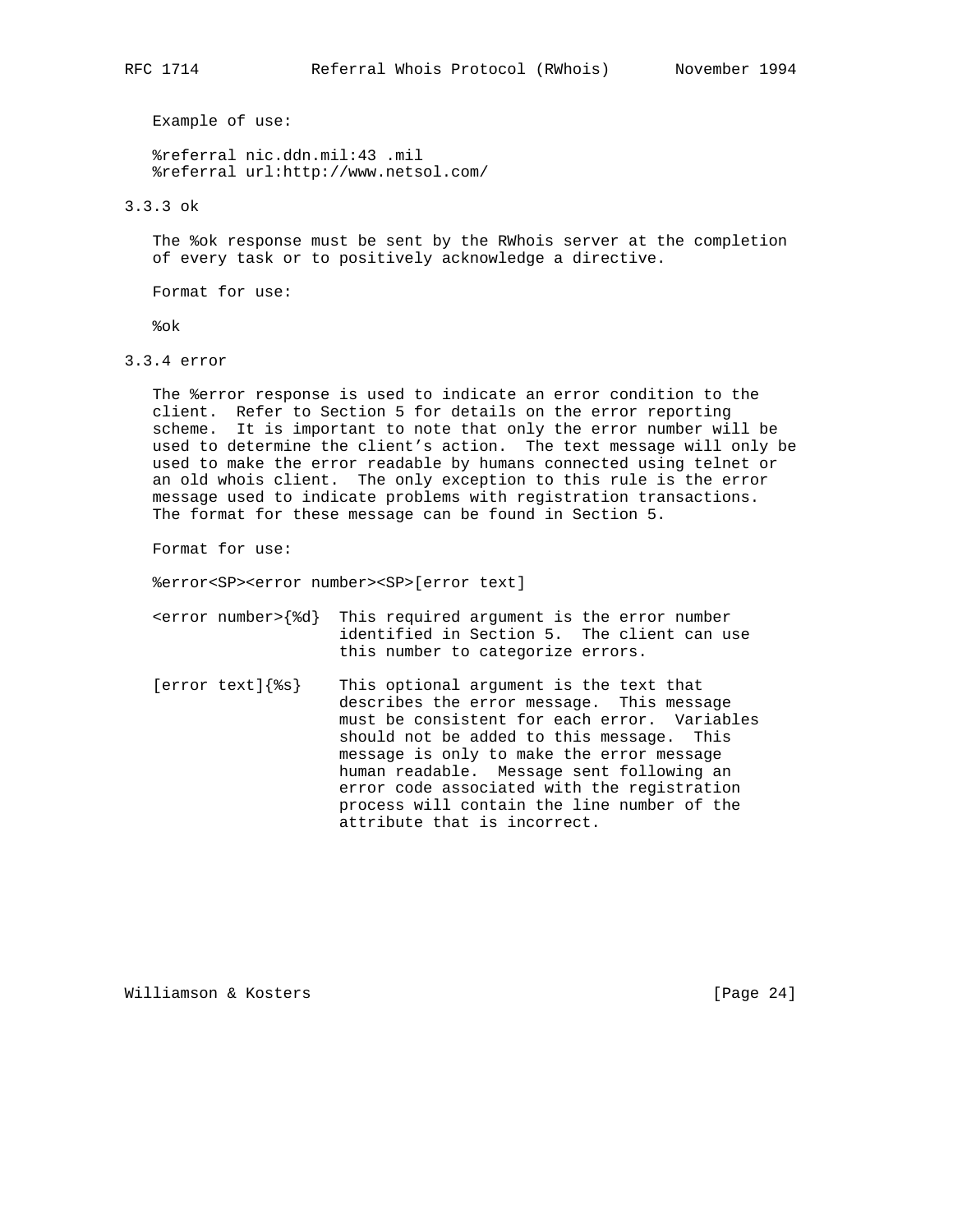%error<SP>400<SP>Invalid Server Directive

3.4 Optional Responses

The following are optional RWhois server responses.

3.4.1 see-also

 The %see-also response instructs the client to contact another server for additional information about the current query. See-also servers should be inserted into the server list just after the current server. If multiple see-alsos are received from a single query, each subsequent see-also should be inserted after any other see-alsos previously received. See-alsos should be additional information related to the current query.

 One example use for the see-also response is to display autonomous system information relating to an IP network number or router interface information relating to an IP host number.

Format for use:

 %see-also<SP><server>[:type]:<query> %see-also<SP>url:<url>

- <server>{%Mserver} This required argument identifies the server the client should reconnect with.
- [type]{%Mstype] This optional argument identifies the server type. This could save wait time for the client trying to identify a server which is non-RWhois.
- <query>{%s} This required argument sets the query that must be sent to the referred server. The query may be different from the original query sent to the referring server.
- <url>{%Murl} This required argument defines the Uniform Resource Location (URL) string that points to the resource containing the information desired.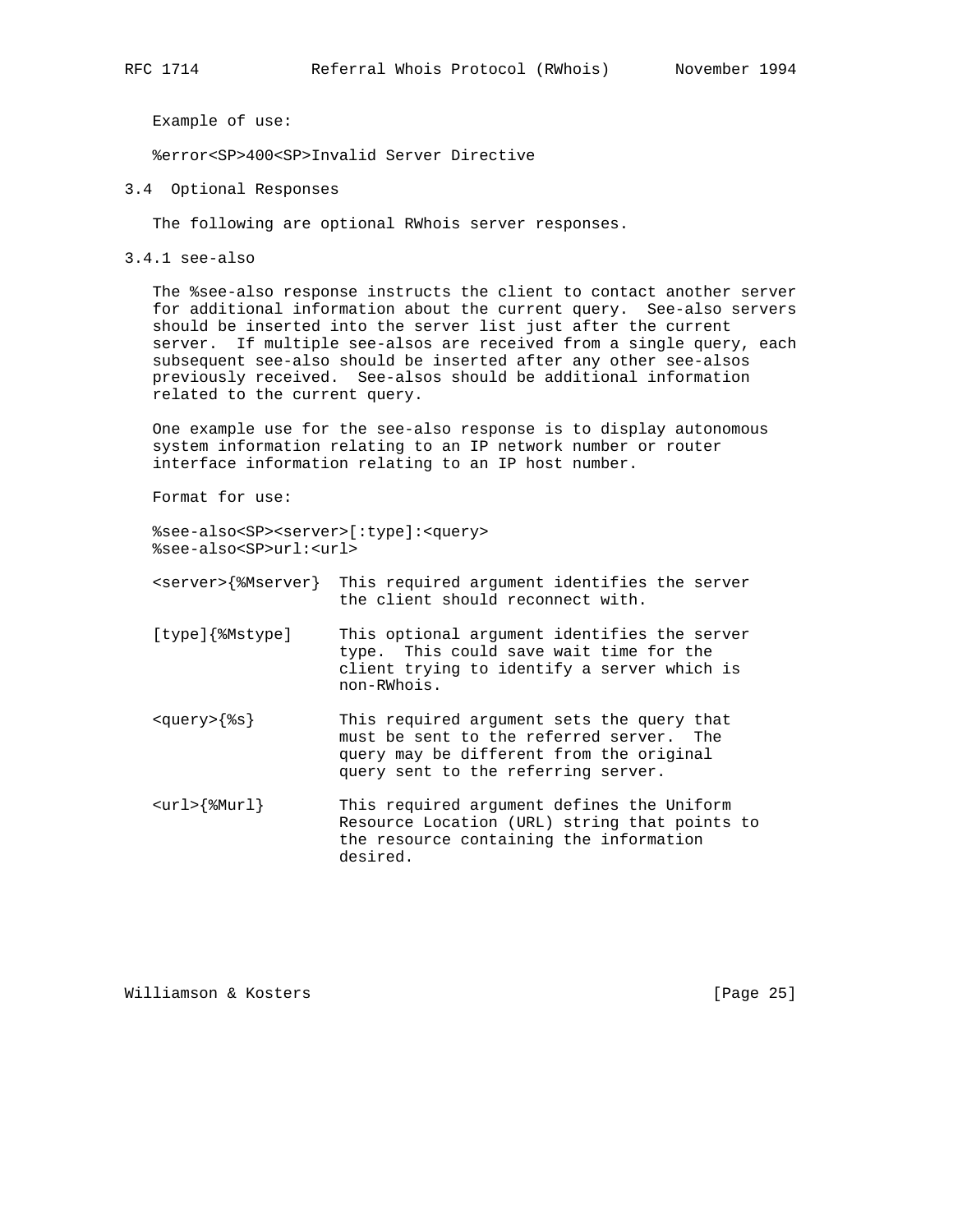%see-also prmd.merit.edu:43:handle=xxx %see-also url:http://www.netsol.com/

3.4.2 load

 The %load response returns the current and average load of the computer hosting the RWhois server. We realize that the measurement may be different depending on the implication of the system's load mechanism. This directive/response was implemented to allow experiments with sorting preferred servers to deliver better results to the user.

Format for use:

%load <SP><current><SP><average>

 <current>{%2.2f} This required argument delivers the current load on the system hosting the RWhois server.  $\langle$  <average> $\{$   $2.2f\}$  This required argument delivers the average load on the system hosting the RWhois server.

Example of use:

%load 5.68 1.32

## 3.4.3 soa

 The %soa response delivers information about the authority area in question. If the server does not contain the authority for the area in question, it must respond with the appropriate error message. The SOA data must never be cached. SOA records must originate on the server giving the answer. The increment and refresh attributes are used to provide for incremental updates of the secondary server. Deleted data will remain in the secondary server's cache until the refresh time has been reached. This will reduce the amount of data transferred and not require the primary server to retain deleted data. The following are the minimum attributes required for the soa object:

```
 object-type
 authority
 ttl
 serial
 refresh
 increment
```
Williamson & Kosters [Page 26]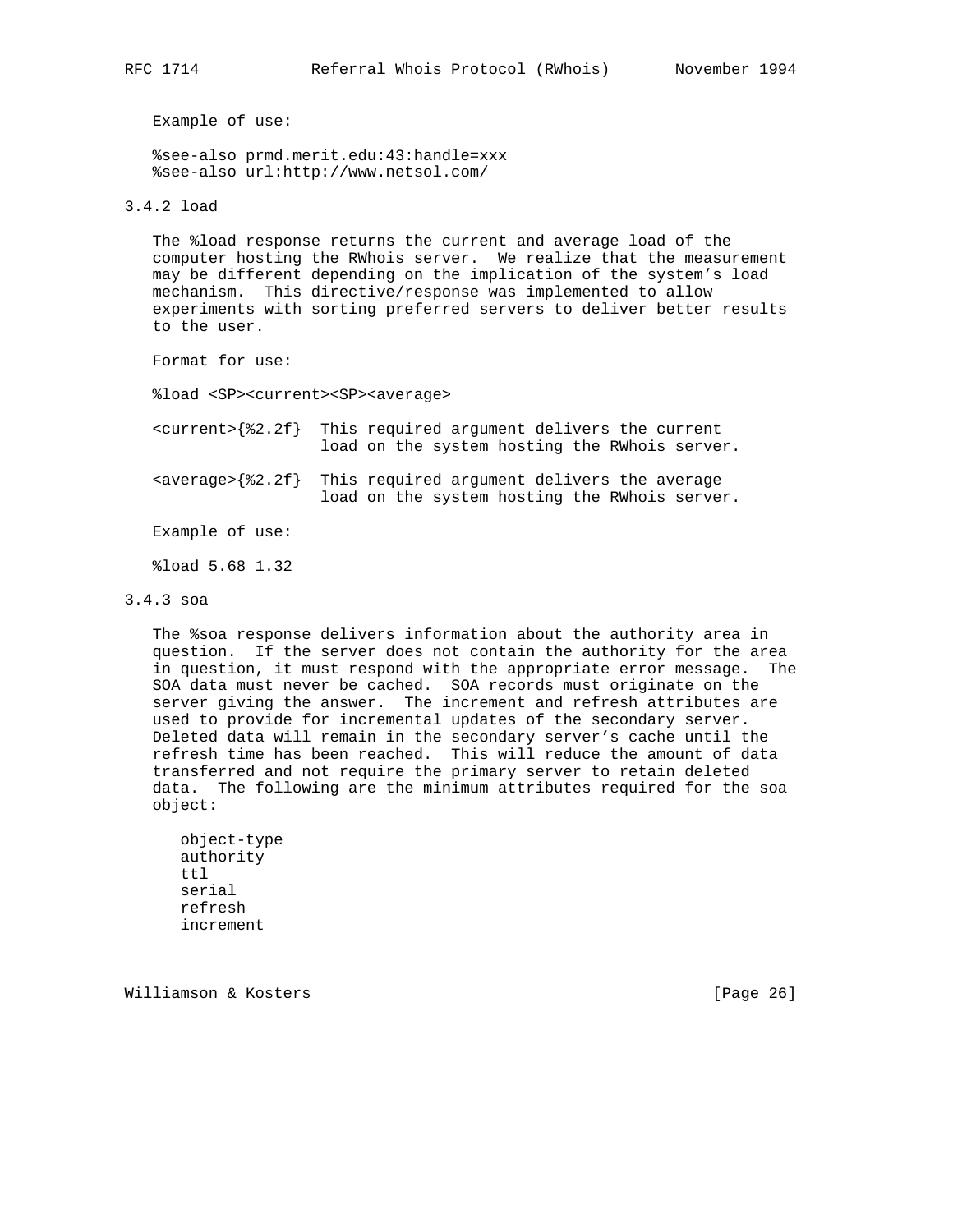```
 retry
    tech-contact
    admin-contact
    hostmaster
   primary
 Format for use:
 %soa<SP>authority:<SP><authority area>
 %soa<SP>ttl:<SP><ttl>
 %soa<SP>serial:<SP><serial>
 %soa<SP>refresh:<SP><refresh>
 %soa<SP>increment:<SP><incremental>
 %soa<SP>retry:<SP><retry>
 %soa<SP>tech-contact:<SP><tech-contact>
 %soa<SP>admin-contact:<SP><admin-contact>
 %soa<SP>hostmaster:<SP><hostmaster>
 %soa<SP>primary:<SP><primary>
\{\text{authority area} \} The authority name of the SOA. (Example:
                       internic.net or 198.41.0.0/24)
 <ttl>{%d} The time to live for data within this
                     authority area that another server may cache.
                     The server caching the data should consider
                     the data expired after storage for the number
                     of seconds identified by this attribute.
 <serial>{%Mserial} Serial number of the data contained in the
                     authority area. The serial number must be
                     incremented every time data in the authority
                     area has changed. It must be numeric.
 <refresh>{%d} The time to completely remove cached data and
                     transfer all data from the primary server.
 <increment>{%d} The time to wait before checking for
                     incremental updates from a primary server.
 <retry>{%d} The time to wait before retrying connection
                     to a server that appears to be out-of-service.
 <tech-contact>{%Memail} E-mail address of the person or role
                          account responsible for the operation of
                          the server.
```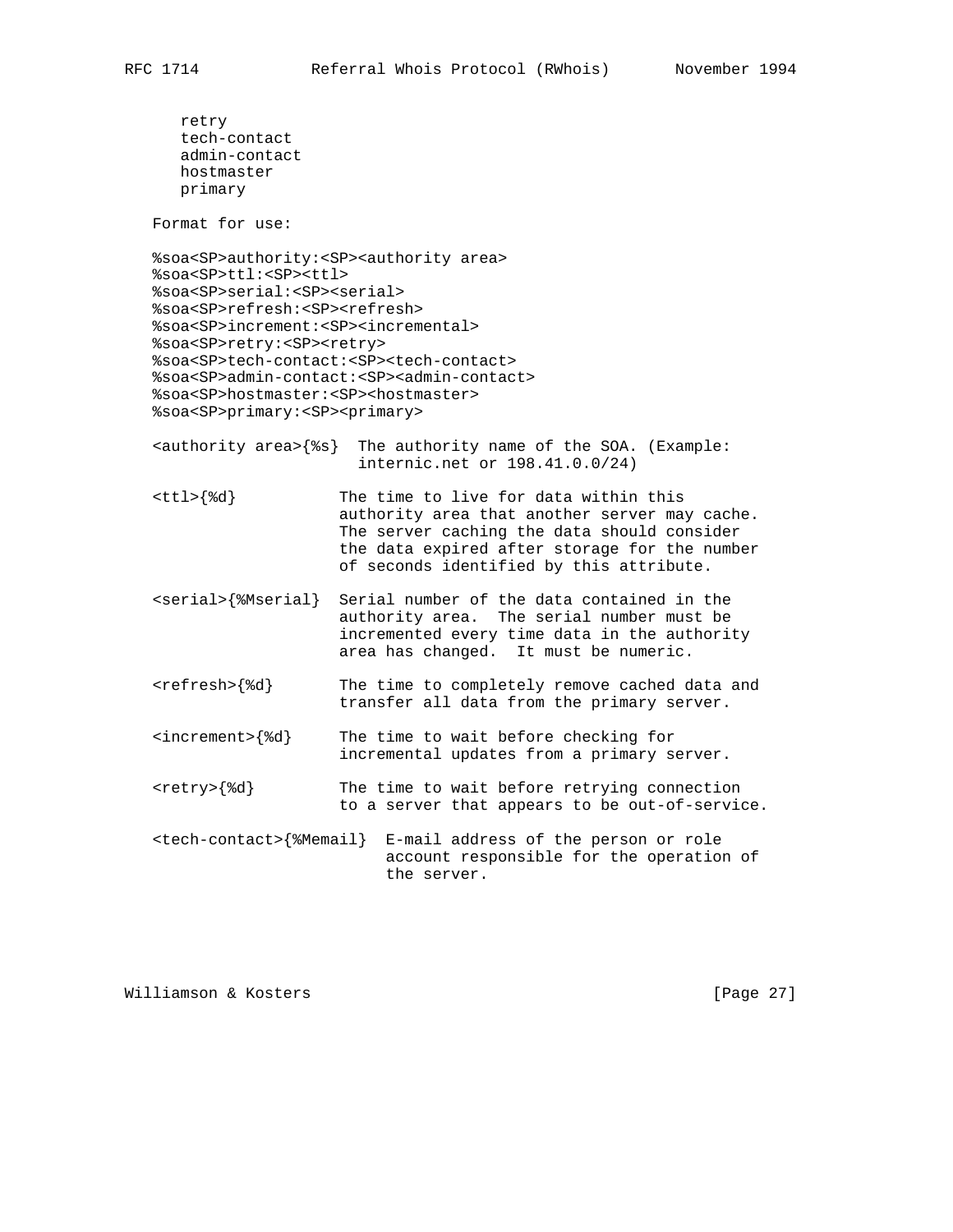<admin-contact>{%Memail} E-mail address of the person or role account responsible for the data contained on the server.  $<$ hostmaster> $\{$ %Memail} E-mail address to which changes of the server's data should be sent. A data edit tool can automatically send changes to update the data on the server via e-mail. <primary>{%Mperm} Primary server for authority area. Example of use: %soa authority: netsol.com

 %soa ttl: 7200 %soa serial: 19940606203030 %soa refresh: 7200 %soa increment: 60 %soa retry: 1200 %soa tech-contact: markk@netsol.com %soa admin-contact: stanb@netsol.com %soa hostmaster: hostmaster@netsol.com %soa primary: netman1.netsol.com:4343 %ok

## 3.4.4 status

 The %status response returns the status of several important flags or values. The response must contain the following elements.

| Limit: | Current limit set on the server. This value may   |
|--------|---------------------------------------------------|
|        | be changed using the -limit directive. This is    |
|        | not the maximum limit of the server. This value   |
|        | is not disclosed to prevent clients from          |
|        | automatically setting the highest limit possible, |
|        | causing degradation in performance of the server. |

Load: This is the current load of the host system.

Cache: Current status of the cache flag. (on or off)

 Holdconnect: Current status of the holdconnect flag. (on or off)

Forward: Current status of the forward flag. (on or off)

 Authority records: Number of authority records in server's database.

Williamson & Kosters [Page 28]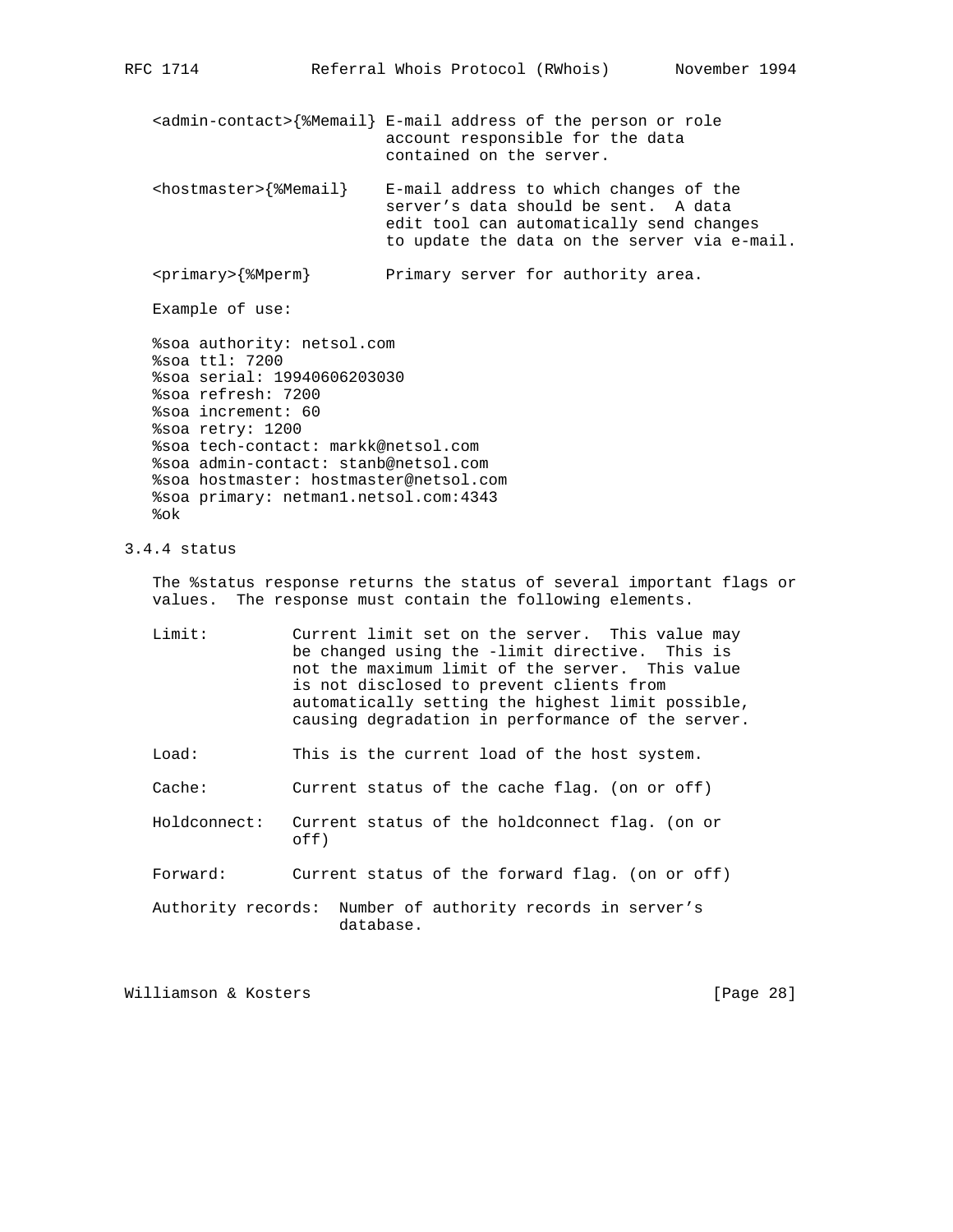```
 Cached records: Number of records in the server's cache
                     database.
 Display: Indicates the types of display modes the
                     server is using.
 Format for use:
 %status<SP>limit:<SP><current limit>
 %status<SP>load:<SP><current load>
 %status<SP>cache:<SP><cache>
 %status<SP>holdconnect:<SP><holdconnect>
 %status<SP>forward:<SP><forward>
 %status<SP>Authority:<SP><SOA number>
 %status<SP>Cached:<SP><cached number>
 %status<SP>Display<SP><mode>:<SP><type>
 See above for the description of these values.
 <current limit>{%d}
 <current load>{%2.2f}
<cache>\{on|off\}\{choldconnect\} {on \{off\}}
 <forward>{on|off}
 <SOA number>{%d}
 <cached number>{%d}
 <mode>{single|multi}
 <type>{%s}
 Example of use:
 %status limit: 1500
 %status load: 1.23
 %status cache: off
 %status holdconnect: on
 %status forward: off
 %status Authority:25
 %status Cached:200
 %status display multi: summary
```
RFC 1714 Referral Whois Protocol (RWhois) November 1994

3.4.5 xfer

 The %xfer response will send all instances of an object. This is in response to the -xfer directive. The transfer may be limited by the arguments to the directive. If there are no arguments, the server must send all of the objects in the database. Cached data must not be transferred using this method unless caching is turned on.

Williamson & Kosters [Page 29]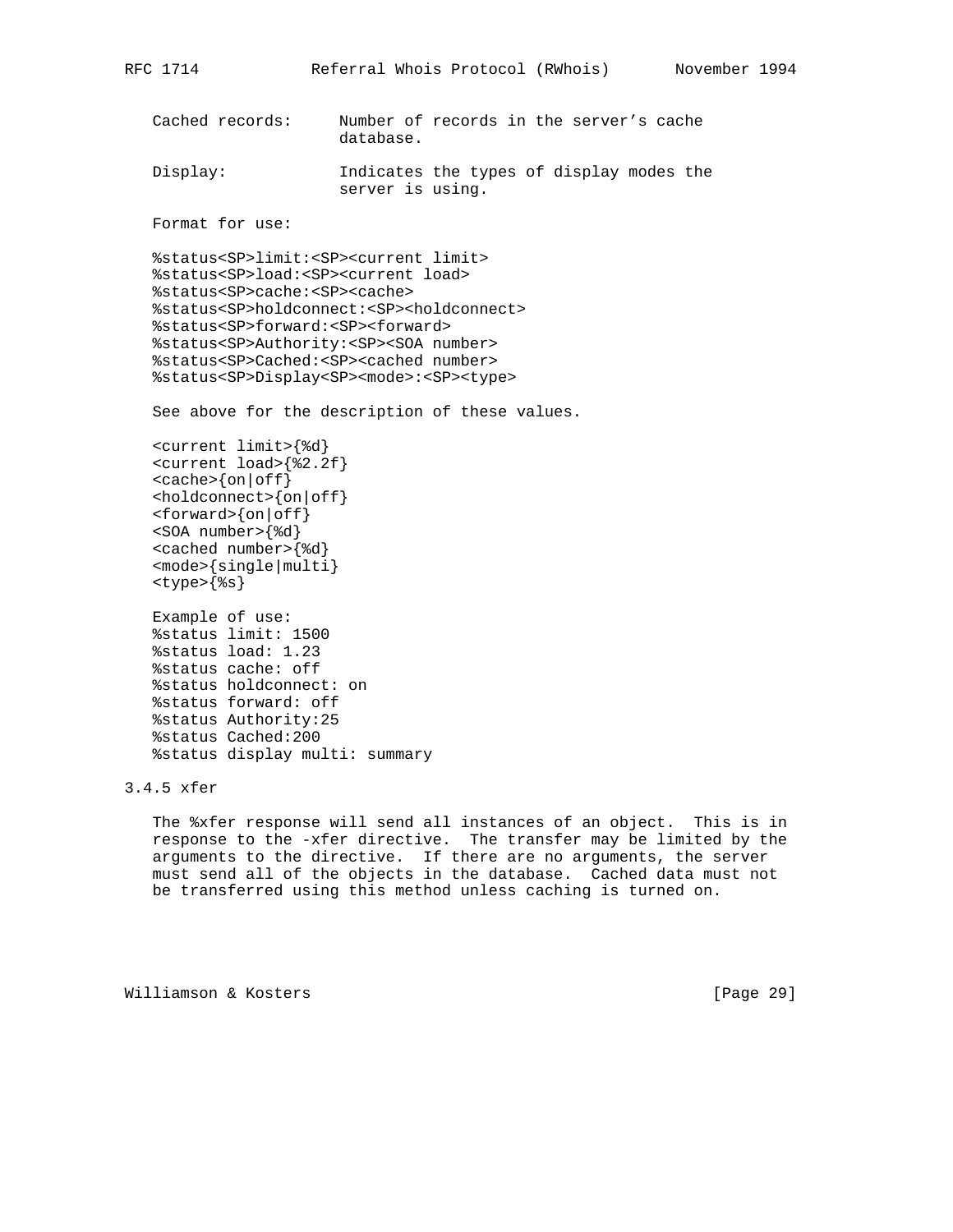Each object instance is sent with a blank %xfer response between instances.

Format for use:

%xfer<SP>[<object>:<attribute>:<value>]

 These arguments are not required if the current response is an object instance separator.

- <object>{%s} This required argument represents the name of the object being transferred.
- <attribute>{%s} This required argument identifies the attribute being sent.

 <value>{%s} This required argument contains the value of the attribute. If blank, the attribute value is blank.

Example of use:

```
 %xfer user:last-name:Kosters
 %xfer user:first-name:Mark
 %xfer user:organization-phone:703-555-1212
 %xfer
 %xfer user:last-name:Williamson
 %xfer user:first-name:Scott
 %xfer user:organization-phone:703-555-1212
 %xfer
```
3.4.6 schema

 The %schema response is used to describe the attributes of an object. This is in response to the -schema directive.

Each attribute is sent with a blank %schema as a separator.

Format for use:

```
 %schema<SP><object>:attribute:<attribute name>
 %schema<SP><object>:format:<format string>
 %schema<SP><object>:description:<descriptive string>
 %schema<SP><object>:indexed:<indexed>
 %schema<SP><object>:required:<required>
 %schema<SP><object>:multi-line:<multi-line>
 %schema<SP><object>:type:<type>
 %schema<SP><object>:primary:<primary>
```
Williamson & Kosters [Page 30]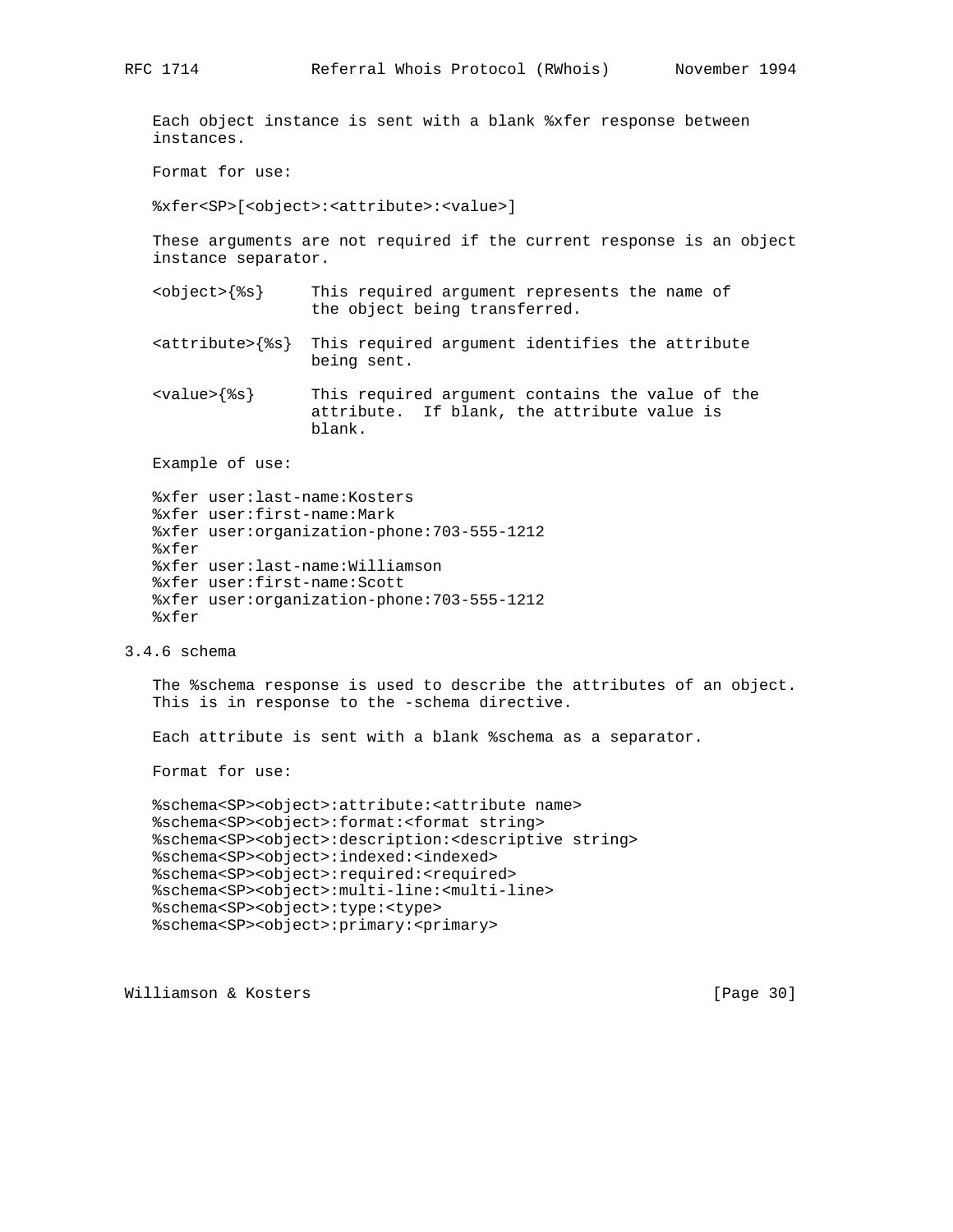```
 %schema
```

```
 These arguments are not required if the current response is an
 attribute separator.
 <attribute name>{%s} This required argument identifies the
                           name of the attribute being described.
 <format string>{%s} This required argument describes the
                           allowed format for the attribute.
 <descriptive string>{%s} This required argument describes the
                           attribute's use.
 <indexed>{on|off} This required argument identifies
                           attributes that are indexed.
<required>{on|off} This required argument identifies
                           attributes that are required.
\{\text{multi-line}\}\{\text{on}\ \text{off}\} This required argument indicates whether
                           the attribute can span multiple lines.
 <type>{text|MIME|see-also|PostScript}
                           This required argument identifies the
                           type of the attribute.
\langle \text{unique-key}\rangle {on | off} This required argument indicates whether
                           the attribute is a unique key.
 Example of use:
 %schema user:attribute:Object-Type
 %schema user:description:Name of the object
 %schema
 %schema user:attribute:Email
 %schema user:format:[%Memail]
 %schema user:description:RFC-822 compliant Email address
 %schema
 %schema user:attribute:Organization-Phone
 %schema user:format:[%3d[0-999]-%3d[0-999]-%4d[0-9999]]
 %schema user:description:Work phone number
```
%schema

Williamson & Kosters [Page 31]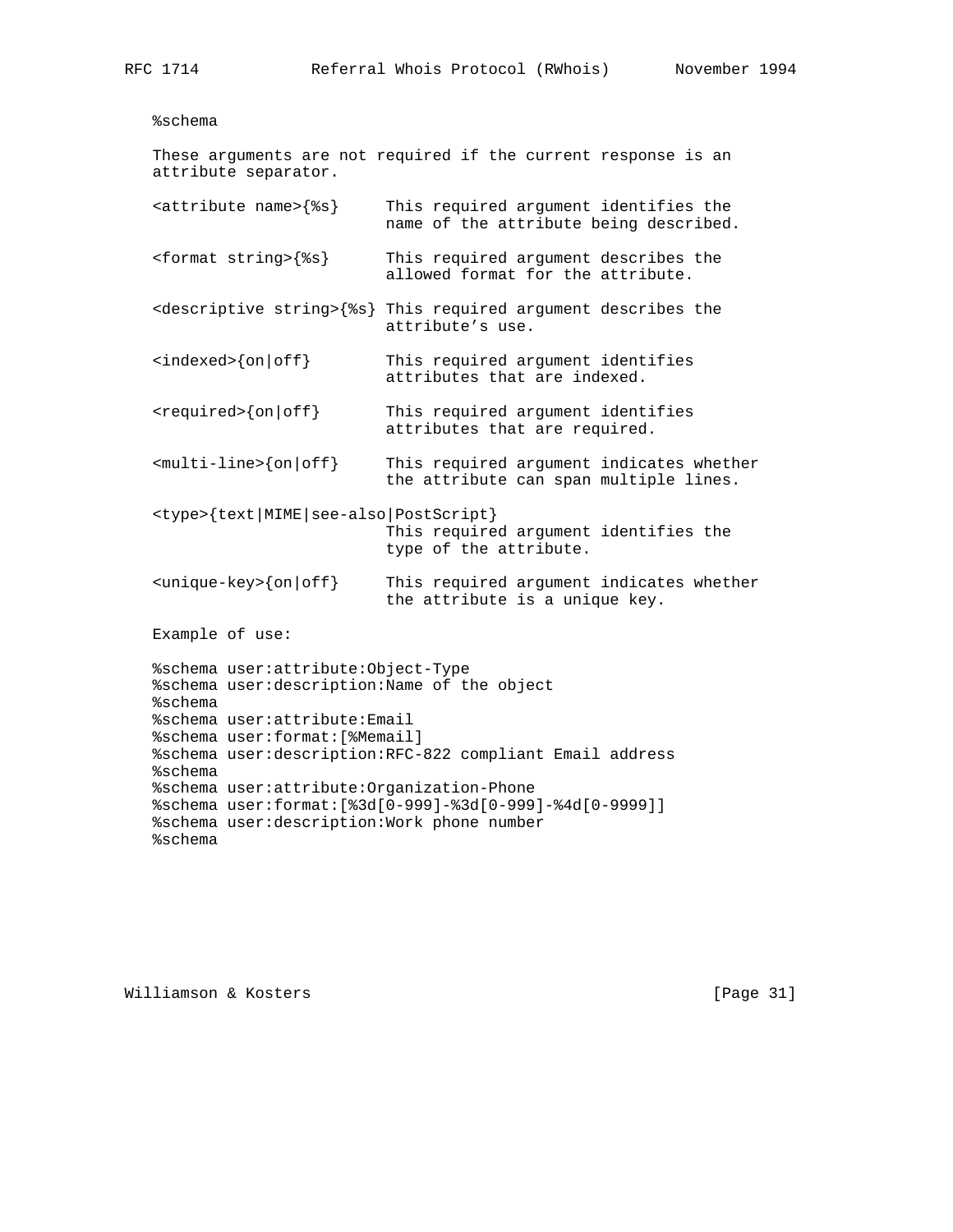3.4.7 define

 The %define response describes format macros to the client. All format macros used in the schema format definition string must be available to the client through the -define directive. Format macros may be nested. It is the client's responsibility to request all format strings that are unrecognized from a server. If the format strings change on a server, the serial number of the schemas that use the format must change.

Format for use:

%define<SP><macro name>:<[format string]>

 [NOTE: The brackets around the format string are required to ensure that spaces contained in the format string are interpreted correctly by the client.]

Example of use:

 %format server:[%s:%16Bd] %format email:[%s@%s]

3.4.8 object

 All visible objects on an RWhois server must be identified in response to a -object directive. The %object response either confirms the existence of an object or returns a complete list of all objects available to the currently connected user.

A blank %object line serves as an object separator.

Format for use:

 %object %object<SP><object name>:description:<object description> %object<SP><object name>:restrict:<restriction words>

| $object name$ $s$                        | the object.               | This required argument is the name of                                          |
|------------------------------------------|---------------------------|--------------------------------------------------------------------------------|
|                                          | of the object identified. | <object description="">{%s} This required argument is a description</object>   |
| <restriction words="">{%s}</restriction> | object.                   | This required argument is a list of<br>words used to restrict a search to this |

Williamson & Kosters [Page 32]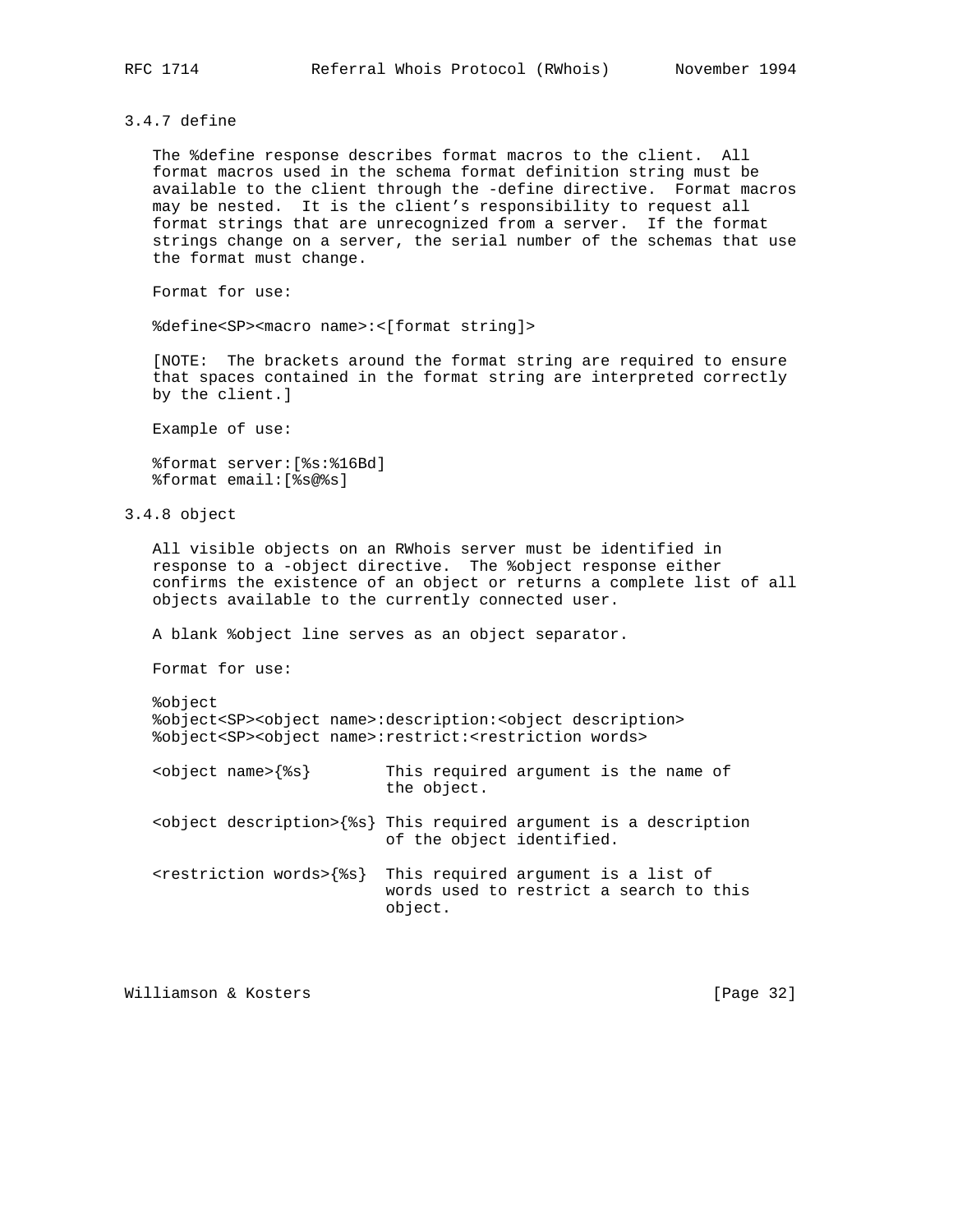%object user:description:user records for entity POC %object user:restrict:user %object user:restrict:person %object user:restrict:mailbox

3.4.9 directive

 The %directive response is used to display directives allowed on the connected server. The directive name, description and syntax attributes must be sent for each directive. If information about a single directive is requested then only information about that directive must be returned.

 A %directive response with no arguments must be sent between directives.

Format for use:

 %directive<SP>directive:<directive> %directive<SP>description:<description> %directive<SP>syntax:<format> %directive

The arguments below are required except when separating directives.

- <directive>{%s} This required argument indicates the name of the directive.
- <description>{%s} This required argument describes the directive.
- <format>{%s} This required argument defines the format of the directive.

Example of use:

```
 %directive directive:schema
 %directive description:displays schema attributes
 %directive syntax:schema<SP>[%s]
 %directive
 %directive directive:xfer
 %directive description:transfer all object[authority area]
 %directive syntax:xfer<SP>[%s]<SP>[%s]
```
Williamson & Kosters [Page 33]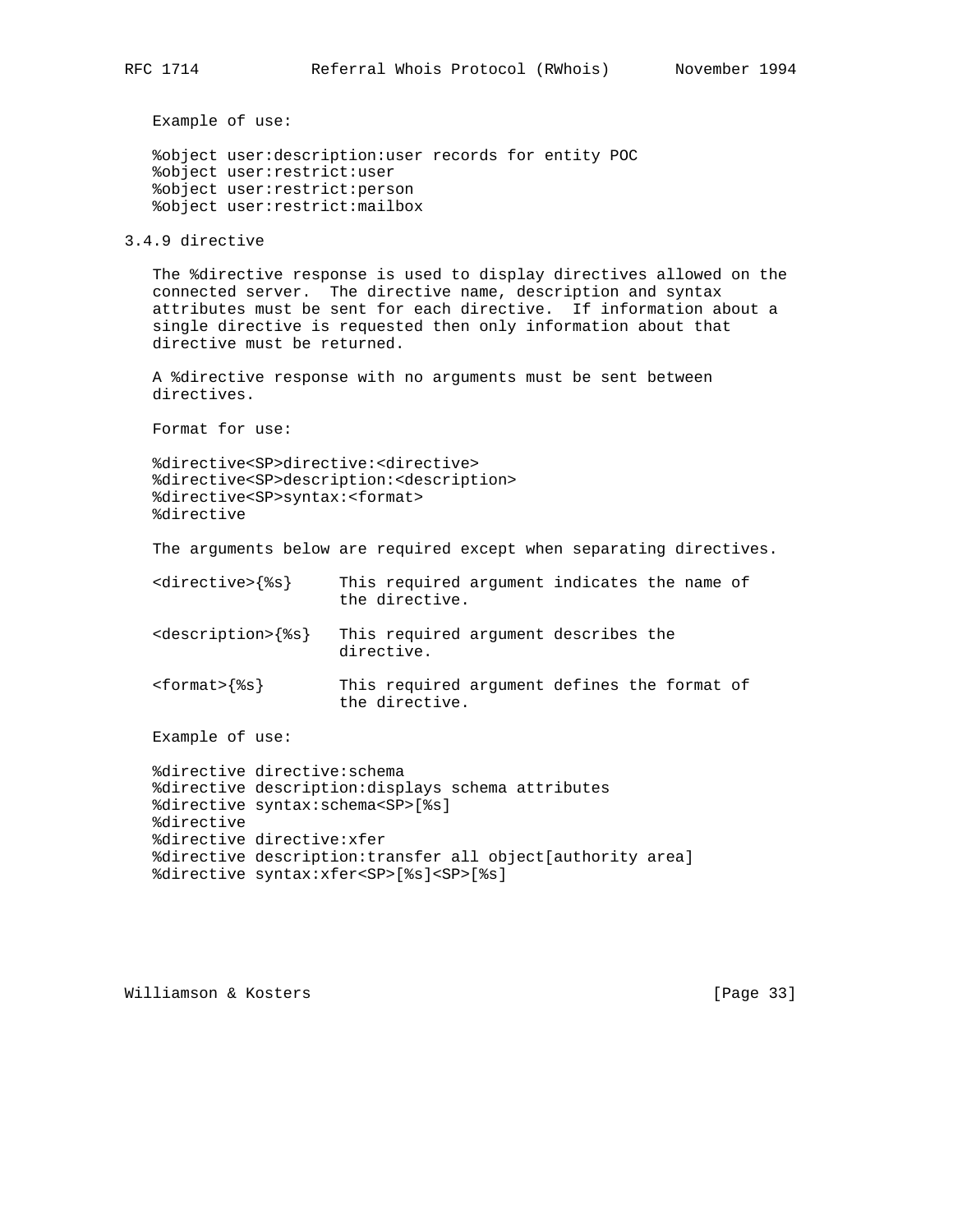3.4.10 info

 The %info response is used to give the user of the client a message. This response is not initiated by any directive. The information between the %info on and the %info off should be presented to the user of the client. An ideal use of this response is to present a Message of The Day (MOTD) to the user.

Format for use:

%info<SP><mode>

 $<sub>mode</sub>$  {on | of f }</sub>

 on: Turns the passthru mode on. off: Turns the passthru mode off.

Example of use:

 %info on As of 3/24/1994 at 9:00 EST this server will no longer be in service. If you have this server in your configuration file we recommend that you change it to rs.internic.net:4343. You will automatically be redirected there following this message. %info off

## 3.4.11 display

 The %display response is used to inform the client that the data following this response is using the indicated method. The method selected will continue to be active until a %display response is sent without any arguments. The server must send an error message to clients that have been identified as non-RWhois clients. This response allows the use of display methods such as MIME [RFC 1521] or other special character sets such as those used in the Japanese language.

Format for use:

%display<SP>extended:<extended>

 %display<SP>name:<name> %display<SP>length:<length> %display<SP>description:<description> %display<SP>command-line-option:<mode>

 <extended> This optional argument identifies if the display method is extended, i.e., RWhois specific.

Williamson & Kosters [Page 34]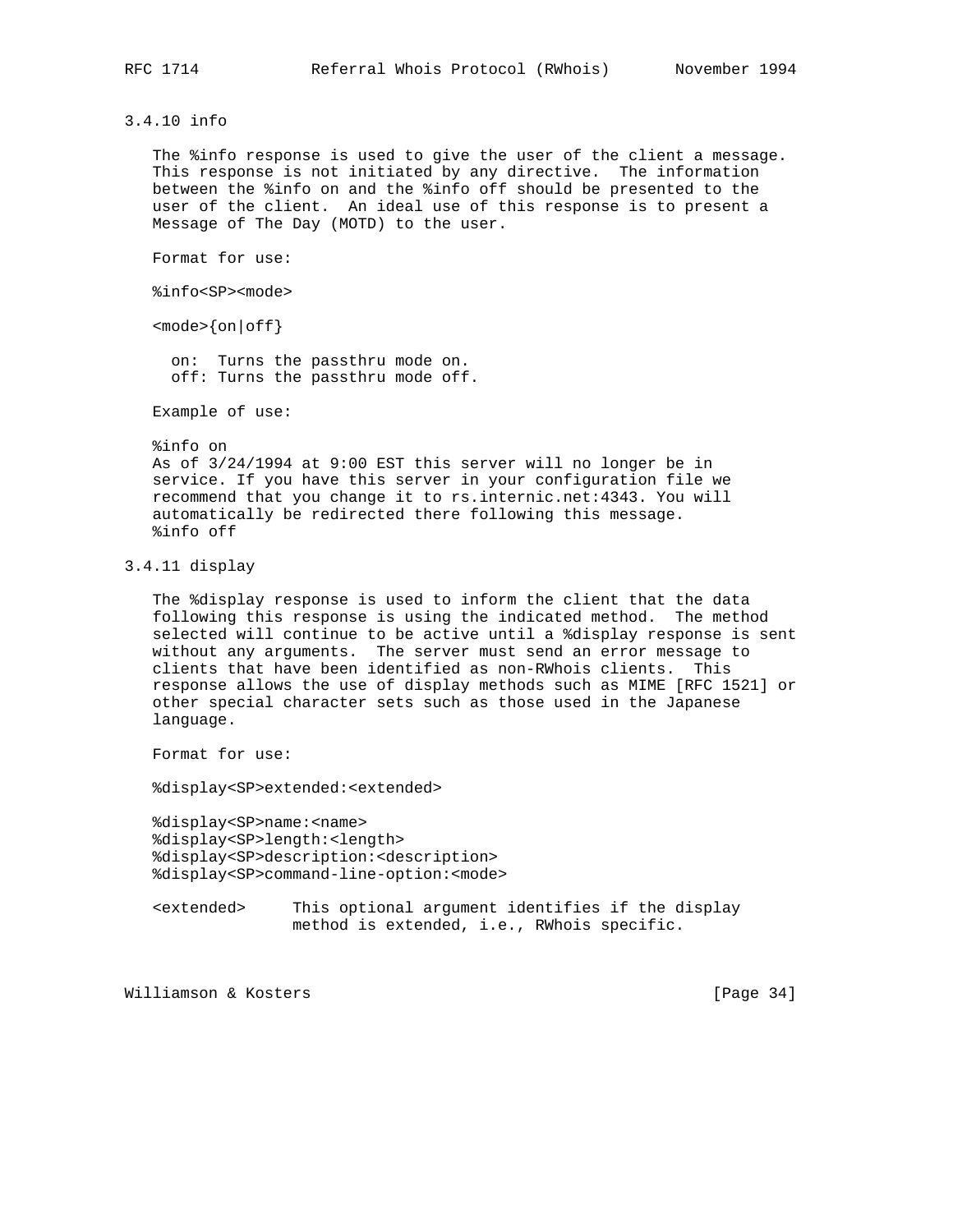```
 %display extended:mime
 MIME-Version:1.0
 Content-type: image/gif
 Content-Transfer-Encoding: base64
 ...data...
 %display
```
3.4.12 X-

 The %X- response represents extended responses. The client must have prior knowledge of this response.

Format for use:

%X-<response><SP>[arguments]

<response>{%s} This required argument contains the response name.

Example of use:

 %X-extstatus numusers:500 %X-extstatus avalslots:200

 [NOTE: The above examples are not implemented in the current RWhois prototype software. They are only examples of the %X response to a -X- directive. X6X error codes are used when problems are encountered in relation to the -X- directives contained on the server. Details can be found in Section 5.]

## 3.4.13 language

 The %language response is used to inform the client that the data following this response will be sent in the indicated language. The language selected will continue to be active until a %language response is sent without any arguments, at which time the server will revert back to English, the default. The server must send an error message to clients that have been identified as non-RWhois clients.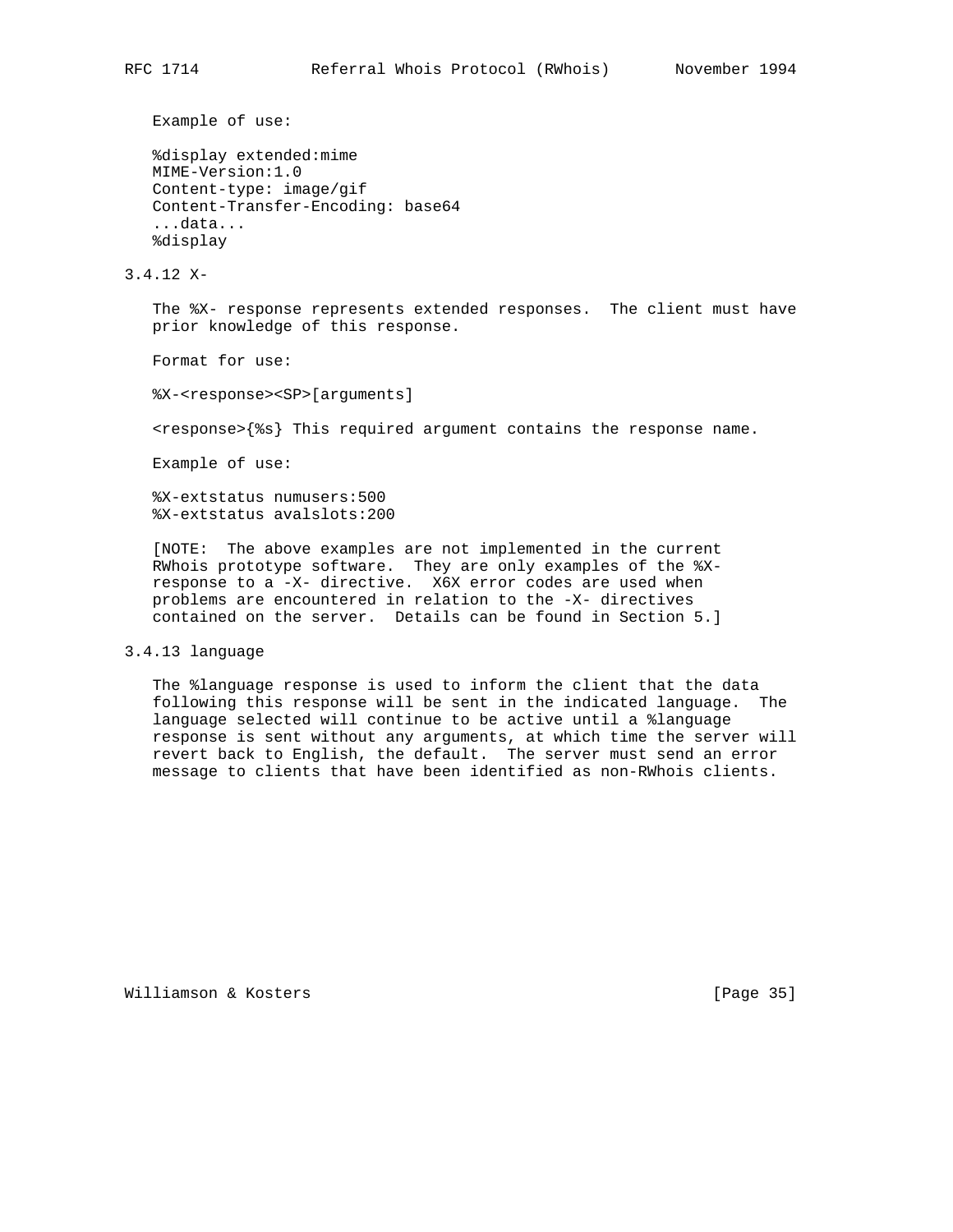Format for use: %language:<SP><language> Example of use: %language: german RWhois Deutsche Version: 1.0 %language 3.5 Query Reduction The critical component of the RWhois server is the ability to reduce the query to find a server that is closer to the data. The search algorithm of the server is the following:

 1) accept a query 2) find any local matches - display them 3) find any referrals - display them 4) if no local or referral hits, reduce the query and goto step 3 Here is an example of the query ietf.cnri.reston.va.us: 1) query whois for ietf.cnri.reston.va.us 2) search rs.internic.net for information (no hits). 3) search referrals for ietf.cnri.reston.va.us (no hits). 4) search referrals for cnri.reston.va.us (no hits). 5) search referrals for reston.va.us (no hits). 6) search referrals for va.us (no hits).

 7) search referrals for us (referral found) - referral to isi.edu.

[currently on rs.internic.net:4343 for proof of concept].

#### 3.6 Determining Authority

 Authority areas are a major part of the RWhois protocol. If an authoritative response is required, turning the cache off is the first step. The client can also determine if the server connected has authority over the name/number space of interest by sending the -soa <authority area> directive. If the server has authority for the area requested, it must return important information about the authority area. The exchange below is a client determining if the server is an authority for abc.net or no.net.

 S wait for connection C connect to rs.internic.net port 4343 S %RWhois V-1.0 rs.internic.net (Network Solutions, Inc. V-1.0)

Williamson & Kosters [Page 36]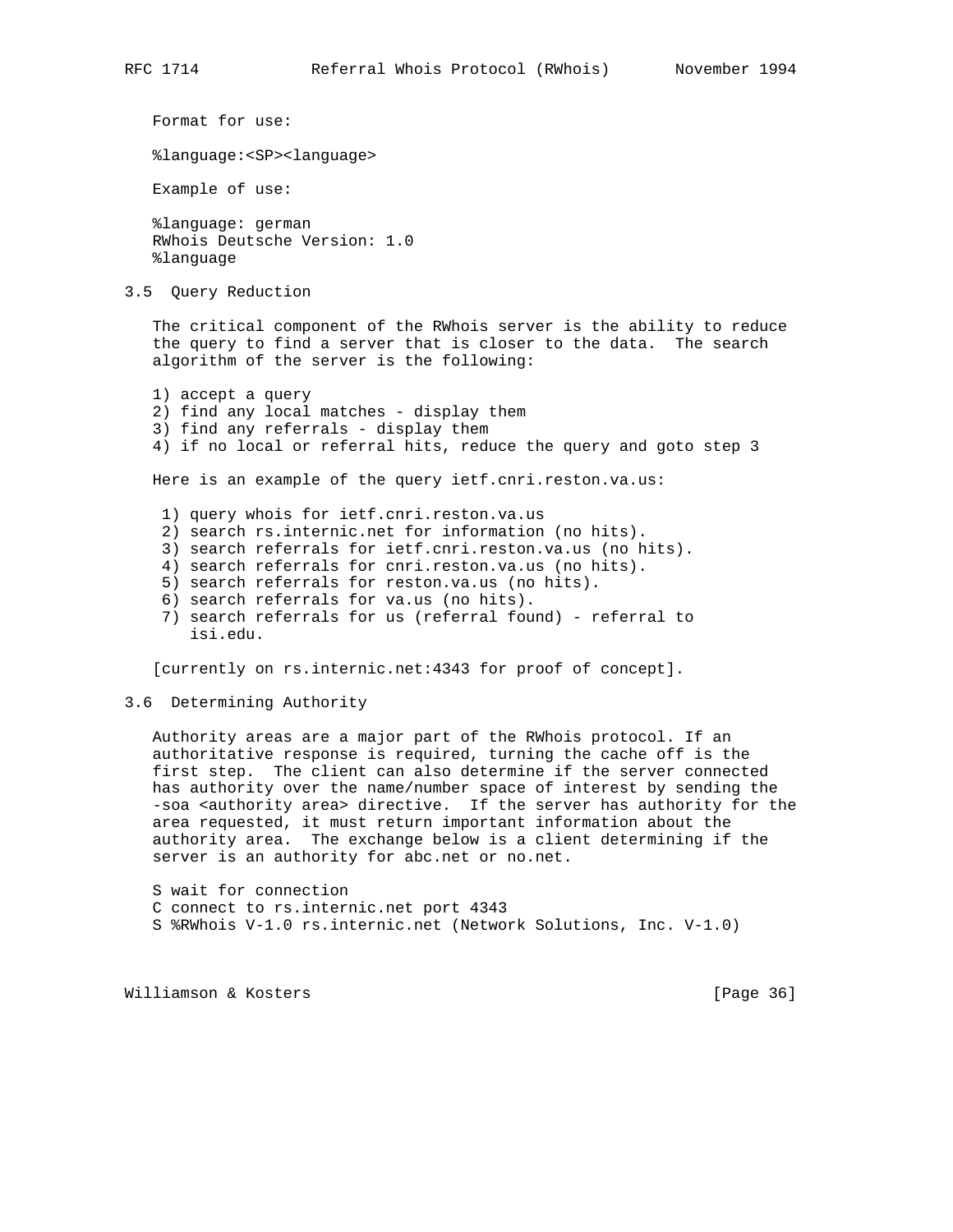C -RWhois V-1.0 (Network Solutions, Inc. V-1.0) S %ok C -cache off S %ok C -soa abc.net S %error<SP>333<SP>Not SOA for requested authority area S %ok C -soa no.net S %soa authority: no.net S %soa ttl: 7500 S %soa serial: 45 S %soa refresh: 3600 S %soa retry: 3600 S %soa tech-contact: markk@no.net S %soa admin-contact: stanb@no.net S %soa hostmaster: hostmaster@no.net S %ok

3.7 Secondary Server Interaction

 A server that operates as a secondary will report an authoritative SOA for the authority area of the data it contains. Below is the interaction between the primary and secondary server. In reality the secondary operation would be performed using a client specifically designed for this purpose.

 S wait for connection C connect to slam.internic.net port 4343 S %RWhois V-1.0 slam.internic.net (Network Solutions Inc. V-1.0) C -RWhois V-1.0 (Network Solutions Inc. V-1.0) S %ok C -soa internic.net S %soa authority: internic.net S %soa ttl: 7500 S %soa serial: 45 S %soa refresh: 3600 S %soa retry: 3600 S %soa tech-contact: markk@internic.net S %soa admin-contact: stanb@internic.net S %soa hostmaster: hostmaster@rs.internic.net S %ok C -xfer domain internic.net S ... all data for domain object in the internic.net authority area transferred S%ok C -notify inssec netman1.netsol.com:4343:domain:internic.net S %ok C -quit

Williamson & Kosters [Page 37]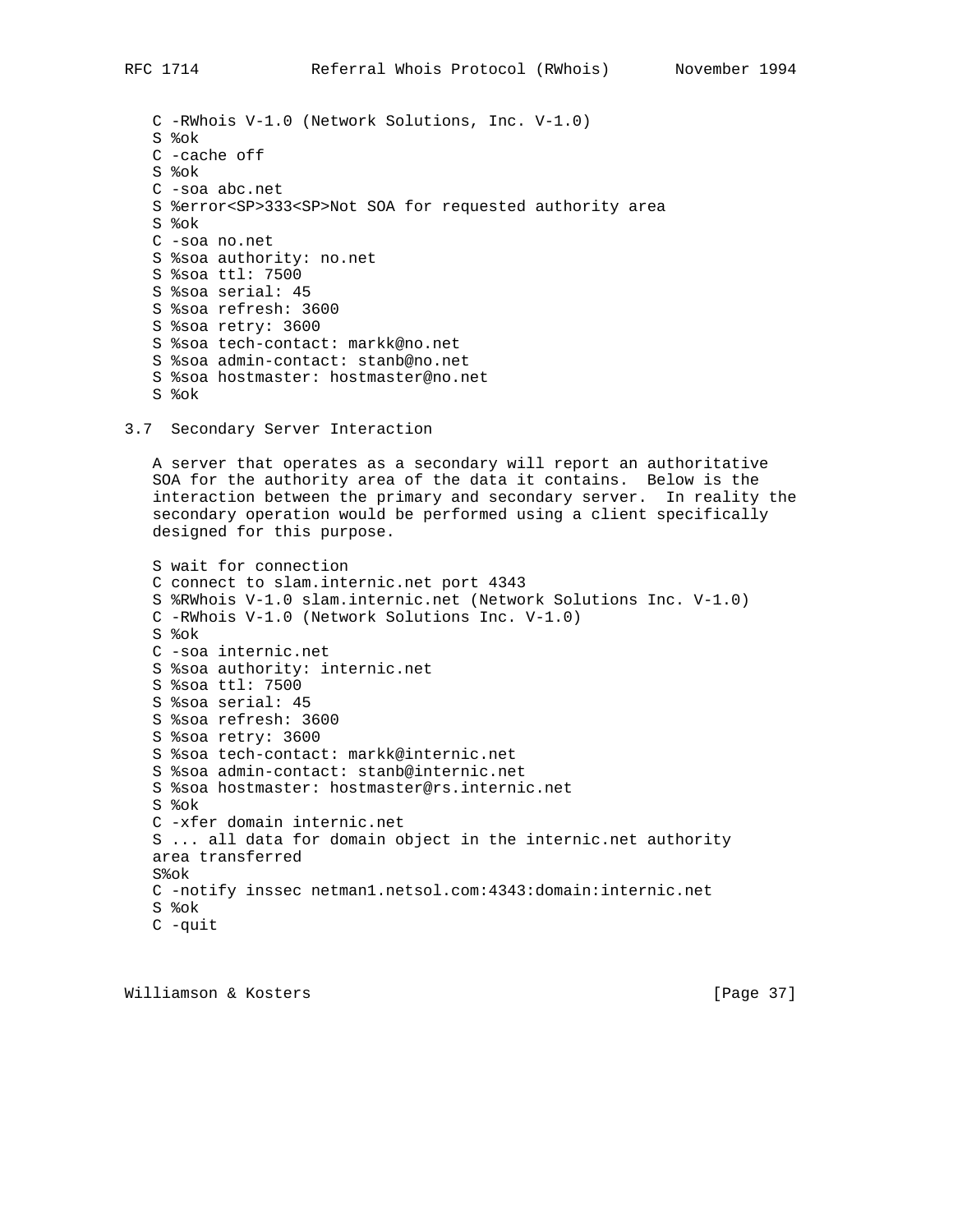```
 S close connection
 C close connection
```
## 3.8 Registration Process

 The following is the interaction that occurs when a server accepts a registration from a client.

 S wait for connection C connect to slam.internic.net port 4343 S %RWhois V-1.0 slam.internic.net (Network Solutions Inc. V-1.0) C -RWhois V-1.0 (Network Solutions Inc. V-1.0) S %ok C -soa internic.net S %soa authority: internic.net S %soa ttl: 7500 S %soa serial: 45 S %soa refresh: 3600 S %soa retry: 3600 S %soa tech-contact: markk@internic.net S %soa admin-contact: stanb@internic.net S %soa hostmaster: hostmaster@rs.internic.net S %ok C -private auth password 98uuuts S %ok C -register on add scottw@netsol.com 98uuuts S %ok C ... send all attributes for object to register S %error 120 Registration not processed... will process hours:24 C %quit

### 3.9 Out-of-Service

 Servers that are being taken out of service should automatically refer the client back into the tree. Of course, this is not possible if the system which hosts the server is out of service. In this case, the client's robustness must be relied upon to return to the referrer and notify that server that the referral was bad. If the system will still be available on the Internet, the following exchange is recommended:

 S wait for connection C connect to slam.internic.net port 3636 S %RWhois V-1.0 slam.internic.net (Network Solutions Inc. V-1.0) C -RWhois V-1.0 (Network Solutions Inc. V-1.0) S %info on S This server will no longer be in service. You should S change your configuration file to reflect the new root

Williamson & Kosters [Page 38]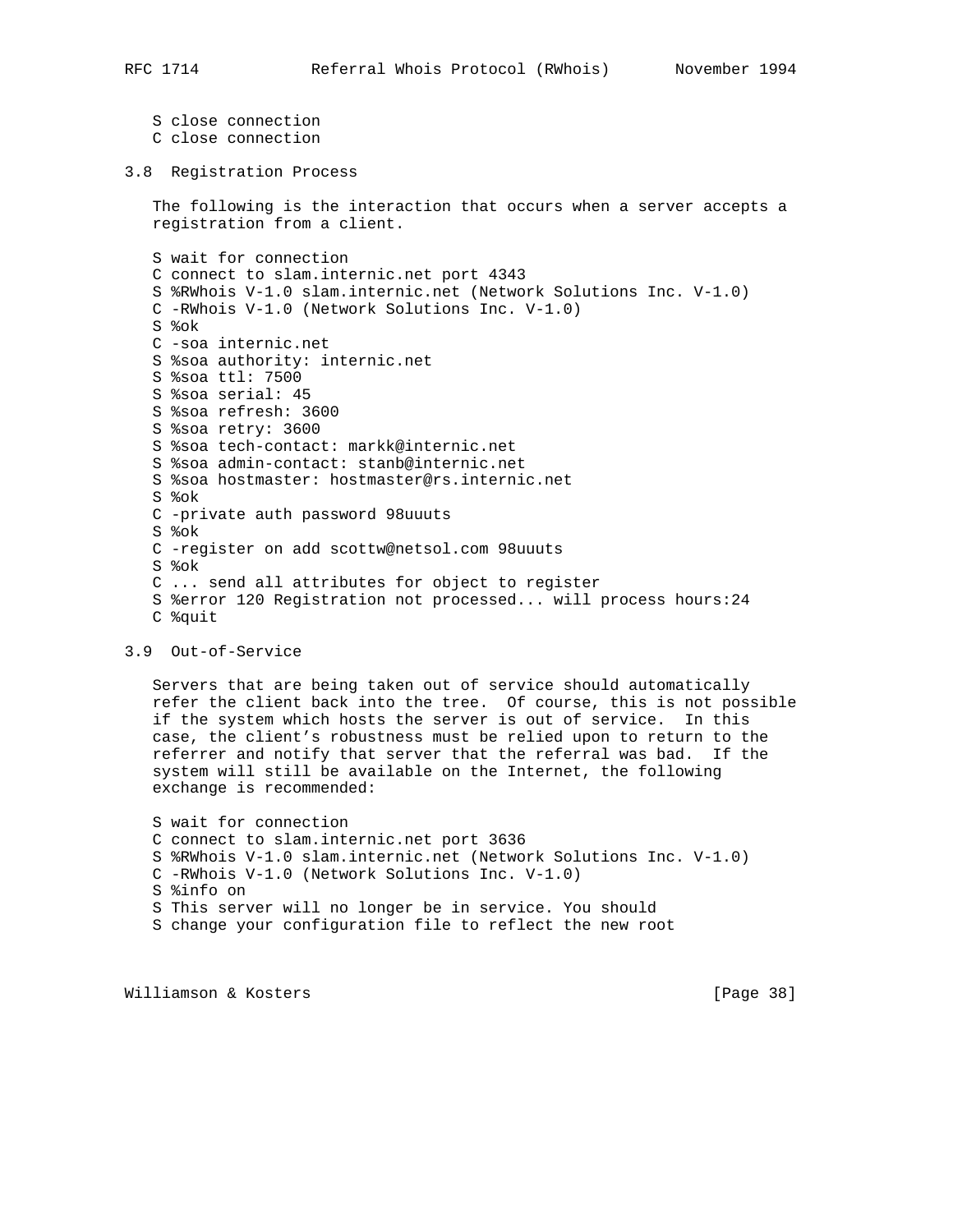S server at rs.internic.net:4343. You will automatically be S referred to the new root. S %error 200 Service not available referral to follow S %referral rs.internic.net:4343 S close connection C close connection

4. Interaction: Client Directives and Acceptable Server Responses

 This section describes the responses to the various client directives.

4.1 General

 The responses below are general responses that can occur as a result of any directive. Therefore, they will not be repeated under each directive.

#### %ok

 %error<SP>400<SP>Invalid Server Directive %error<SP>100<SP>Get Peer Name query failed %error<SP>500<SP>Memory Allocation Problem %error<SP>401<SP>Not authorized for directive %error<SP>402<SP>Unidentified error... continue %error<SP>502<SP>Unrecoverable error... goodbye %error<SP>503<SP>Idle time exceeded... goodbye

4.2 On Connection

 These responses will only occur following successful connection to the server's host and start-up of the application:

 %RWhois %error<SP>501<SP>Service not available %referral %error<SP>503<SP>Idle time exceeded... goodbye

#### 4.3 <QUERY>

These responses may occur following a query:

 <answer> %referral %see-also %error<SP>334<SP>Pre-query directive not implemented %error<SP>230<SP>No Records Found %error<SP>130<SP>Not authority for answer... TTL good %error<SP>231<SP>Not authority for answer... TTL expired

Williamson & Kosters [Page 39]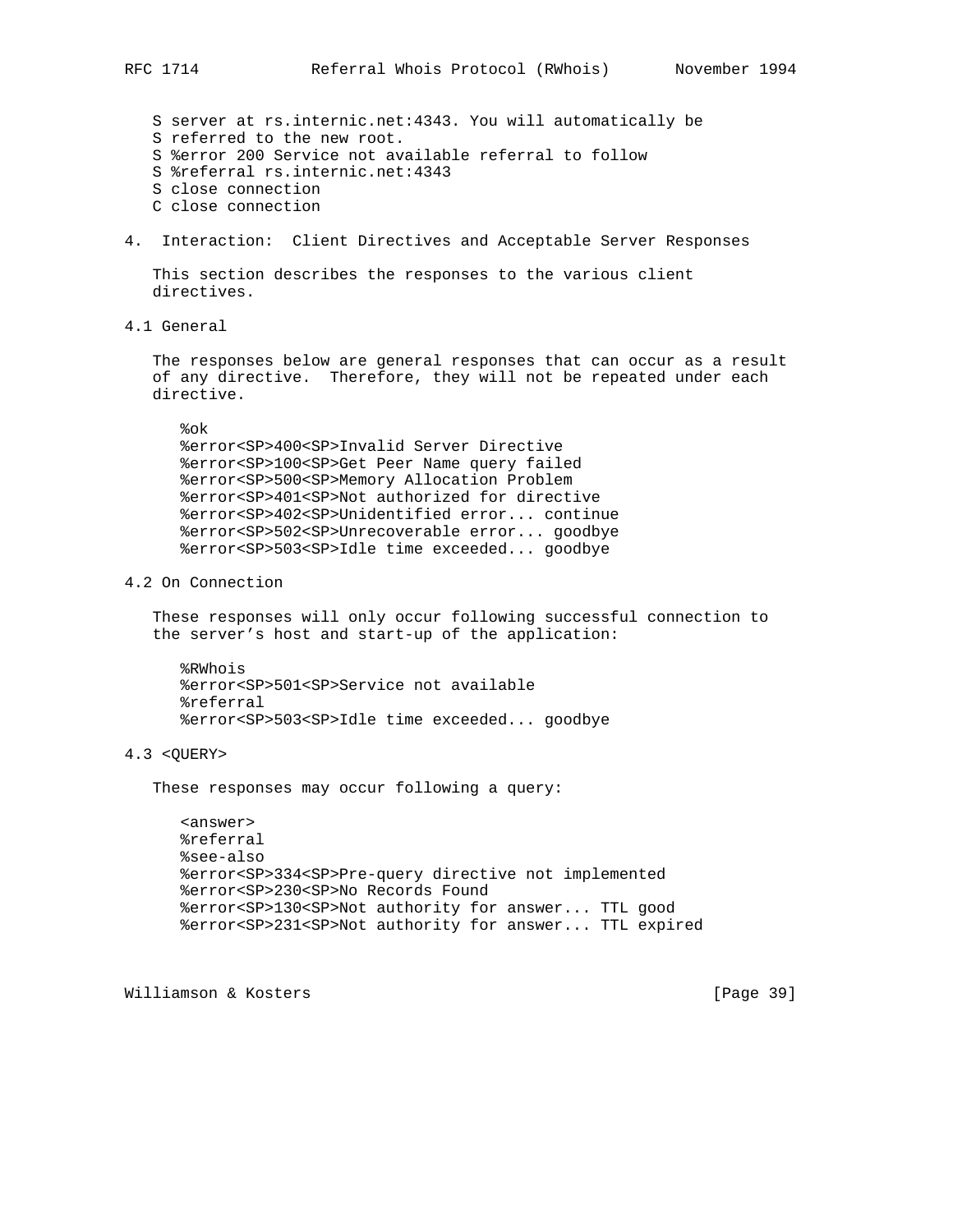## 4.4 -RWhois

%error<SP>300<SP>Not compatible with that version number

## 4.5 -load

 %load %error<SP>335<SP>System's load not available

4.6 -limit<SP>< value >

 %limit %error<SP>330<SP>Exceeded Max Records Limit %error<SP>331<SP>Invalid Max Records Size

4.7 -schema<SP>[object]

 %schema %error<SP>337<SP>Object's schema not found

## 4.8 -xfer<SP>[object]

 %xfer %error<SP>332<SP>Nothing to transfer %error<SP>337<SP>Object's schema not found

# 4.9 -quit

%ok

4.10 -cache<SP><on/off>

%error<SP>232<SP>Cache disabled

4.11 -status

%status

4.12 -forward

 %error<SP>431<SP>Not authorized to forward %error<SP>433<SP>Bad reference on forward

4.13 -soa

 %soa %error<SP>333<SP>Not SOA for requested authority area

Williamson & Kosters [Page 40]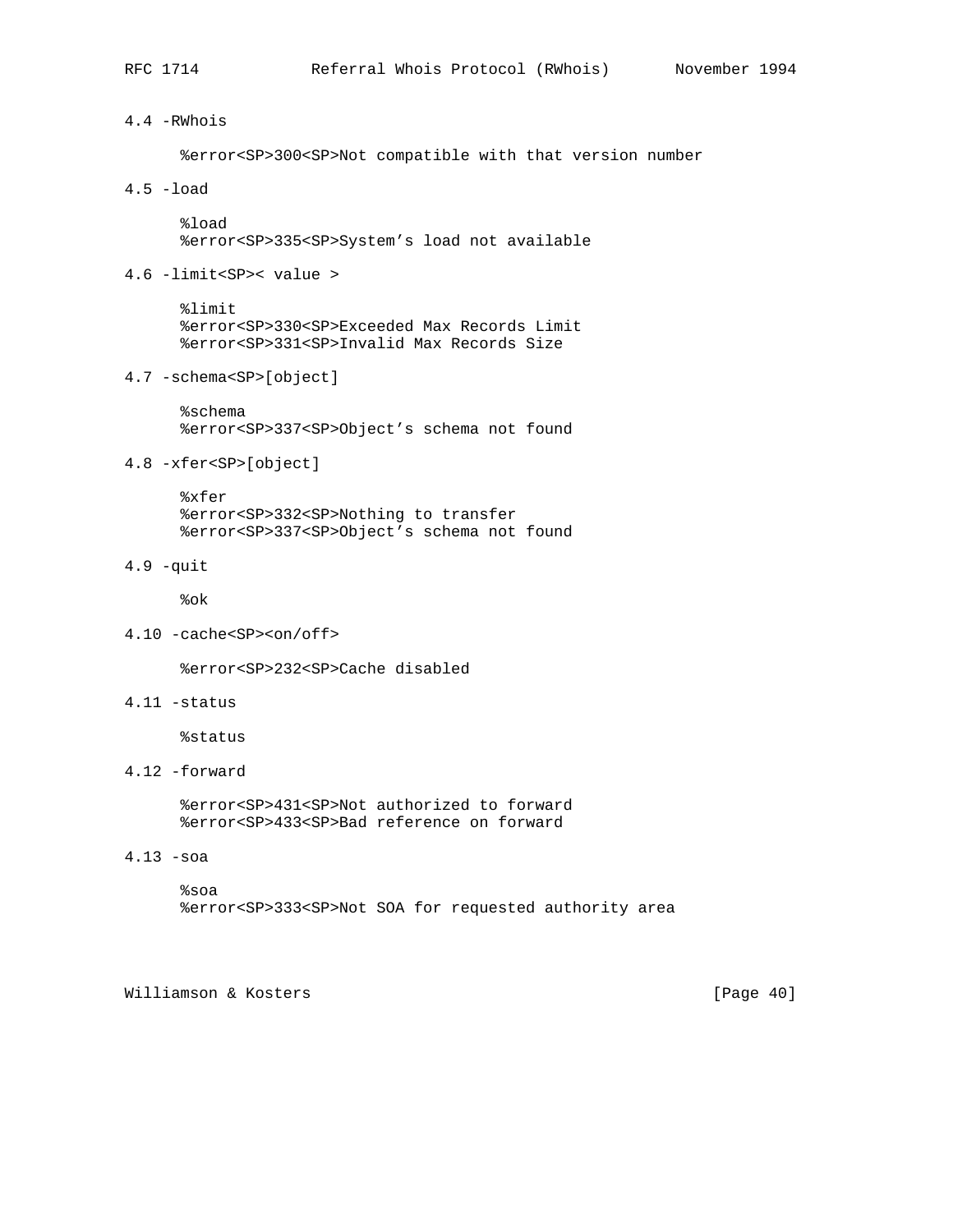## 4.14 -notify

 %error<SP>434<SP>Referral does not exist on this server %error<SP>530<SP>Not authorized as secondary

## 4.15 -register

 %error<SP>120<SP>Registration not processed... will process hours:<hours> %error<SP>320<SP>Invalid attribute line:<line number> %error<SP>321<SP>Invalid format line:<line number> %error<SP>322<SP>Required attribute missing name:<attribute name> %error<SP>323<SP>Required related object missing name:<object name> %error<SP>324<SP>Primary key not unique %error<SP>420<SP>Registration not authorized %error<SP>421<SP>Not authorized to change object:<object name><SP>key:<key>

#### 4.16 -holdconnect

4.17 -object

 %object %error<SP>336<SP>Object not defined

4.18 -define

 %define %error<SP>435<SP>Macro not defined

4.19 -X-

 $8X-$  %error<SP>460<SP>Extended directive not recognized %error<SP>461<SP>Extended directive not authorized

4.20 -display

 %display %display<SP>436<SP>Display mode not allowed

4.21 -language

%language<SP>437<SP>Language not supported

Williamson & Kosters [Page 41]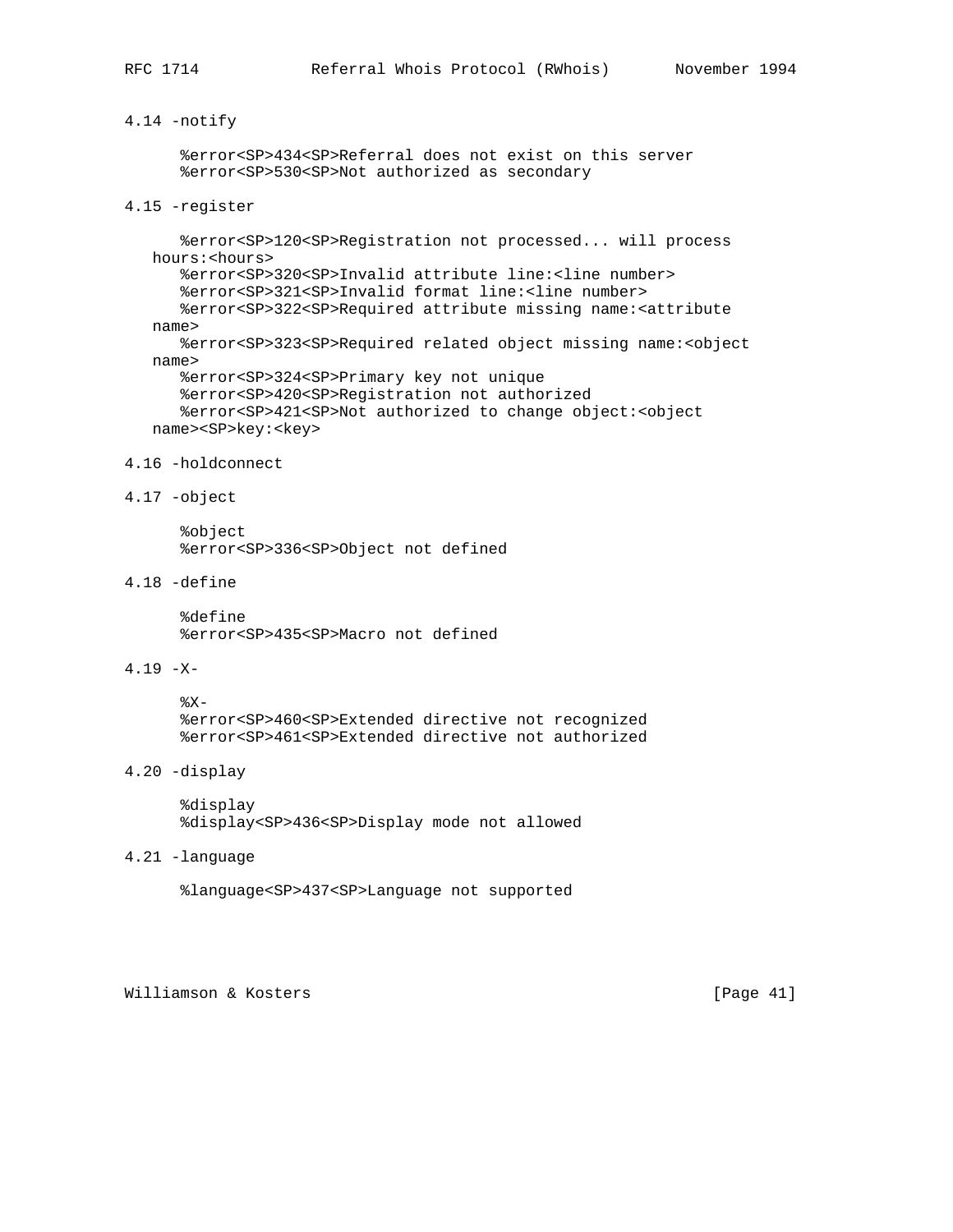## 5. Error Codes

 The error code immediately follows the %error response from the RWhois server. The definitions of the error codes are below. The error codes are descriptive so that the client can group the error messages in order to determine group action that must be taken before taking error specific action. Error codes should remain consistent without variable extensions except for messages associated with the registration process. If a client receives a '6' in the second position of the error code and the client does not support the extended code received, the client must act on the first position code. (Example: If a client received %error 561 and the client did not support the extended error codes for the server currently connected, the client would exit based on the '5' in the first position of the error code.)

X00

| information only, no action required |  |  |
|--------------------------------------|--|--|
|--------------------------------------|--|--|

- 2 information, action required
- 3 Specific command error, retry that command or try another directive
- 4 Serious for current directive, may correct with another directive
- 5 Fatal, must disconnect

#### 0X0

| $0(1) -$   | System wide, no specific directive  |
|------------|-------------------------------------|
| $2 -$      | Registration error                  |
| $3(4.5) -$ | Specific directive                  |
| $6 -$      | Extended message (version specific) |

## 00X

Sequential order

#### 5.1 Error Code List

 Below is an ordered list of RWhois error codes. These codes may be extended with implementation specific codes. These extended codes will have a '6' in the second position of the code.

 100 Get Peer Name query failed 120 Registration not processed... will process hours:<hours> 130 Not authority for answer... TTL good 200 Service not available... Referral to follow 230 No Records Found

Williamson & Kosters [Page 42]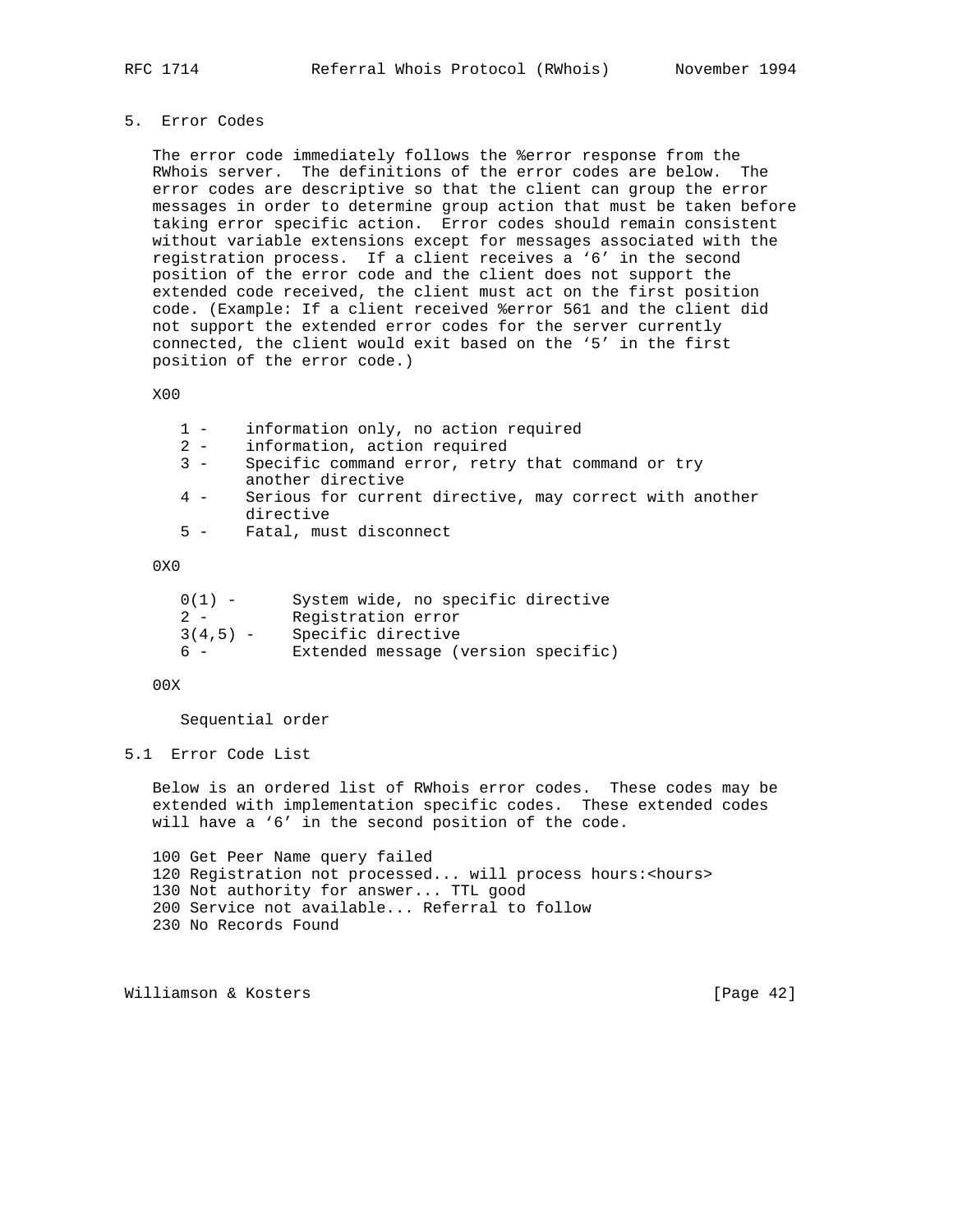231 Not authority for answer... TTL expired 232 Cache disabled 300 Not compatible with that version number 320 Invalid attribute line:<line number> 321 Invalid format line:<line number> 322 Required attribute missing name:<attribute name> 323 Required related object missing name:<object name> 324 Primary key not unique 330 Exceeded Max Records Limit 331 Invalid Max Records Size 332 Nothing to transfer 333 Not SOA for requested authority area 334 Pre-query directive not implemented 335 System's load not available 336 Object not defined 337 Object's schema not found 400 Invalid Server Directive 401 Not authorized for directive 402 Unidentified error... continue 420 Registration not authorized 421 Not authorized to change object:<object name><SP>key:<key> 431 Not authorized to forward 432 Not authorized to transfer 433 Bad reference on forward 434 Referral does not exist on this server 435 Macro not defined 436 Display mode not allowed 437 Language not supported 460 Extended directive not recognized 461 Extended directive not authorized 500 Memory Allocation Problem 501 Service not available 502 Unrecoverable error... goodbye 503 Idle time exceeded... goodbye 530 Not authorized as secondary

## 6. Attribute Format

 The format for all attributes for objects in the RWhois server must be specified using a format specifier. This definition will allow the client software to interpret the received data correctly. The RWhois format specifier closely follows the 'C' language scanf syntax with macro extensions.

Format specifiers must follow this pattern:

Williamson & Kosters [Page 43]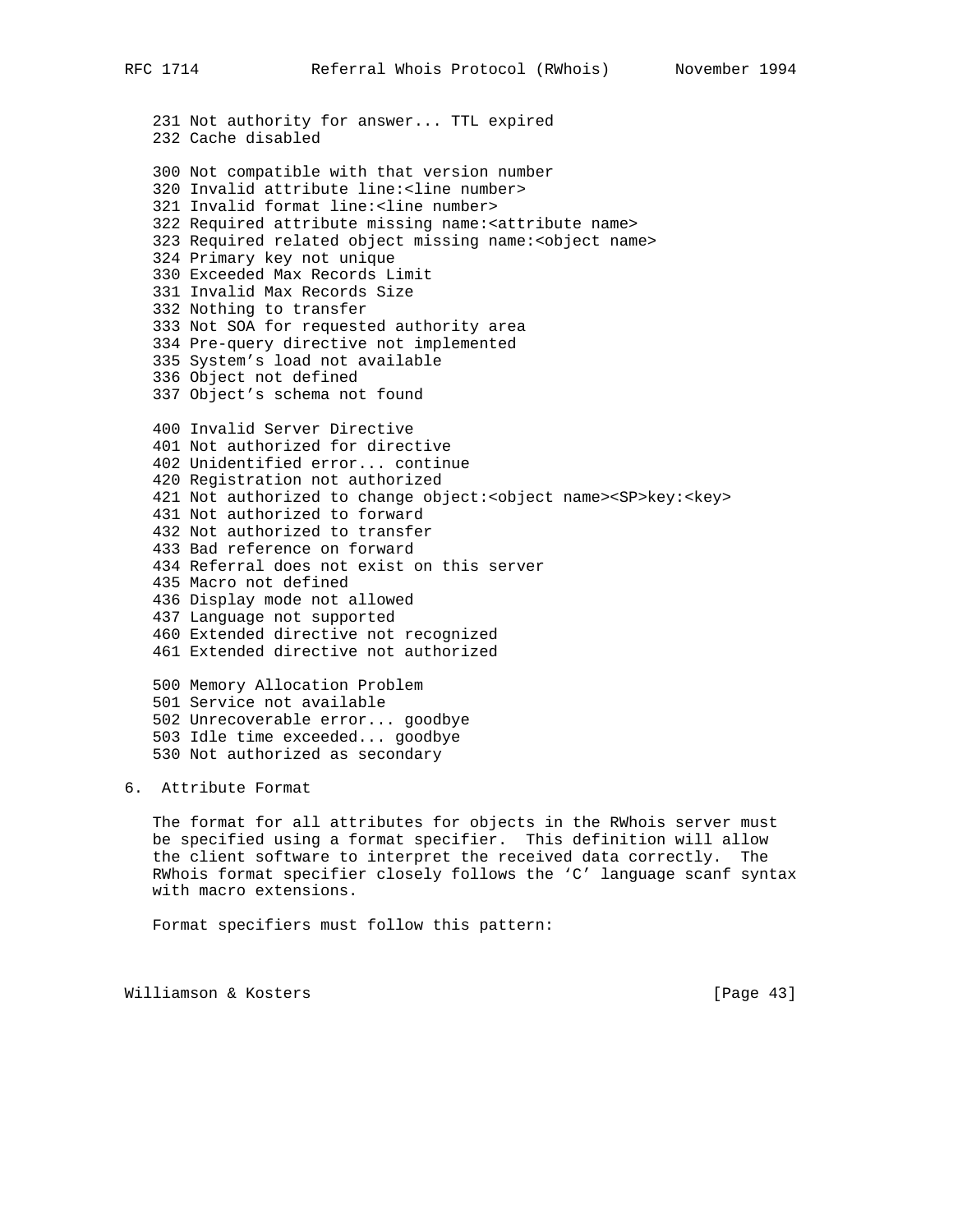%[alignment][length restriction]<type>[range restriction] [alignment] '-' = left justified '.' = right justified [length restriction] <value> = number of bytes allowed <value>B = number of bits allowed <type> This is the only required part of the format specifier. Below are the allowed format type values. The length of these values are not specified. These restrictions will be on the left of the [length restriction]. %c Character %s String %d Integer %x Hex Integer %o Octal Integer %f Float %e Scientific %M defined macro [range restriction] The range restriction will limit the allowed values. This may specify a number, character, or string range. Examples: %-3s["ON","OFF"] = Defines a string with 3 characters left aligned and limited to the strings ON or OFF.  $\$16Bd[0-50]$  = 16 bit integer between 0 and 50 %4.2f[0-2500.50] = Defines a floating point number limited to 4 digits before and 2 after the decimal with a value between 0 and 2500.50.

6.1 Format Specification Macros

 Format specifications may be presented as macros. Format specification macros may be defined using the following format.

%M<macro name>=<format string or earlier macro>

The following macros are pre-defined in this RWhois specification:

```
 Month/Day/Year formats:
 %MM=[%-2d[0-12]]
 %MD=[%-2d[0-31]]
```
Williamson & Kosters [Page 44]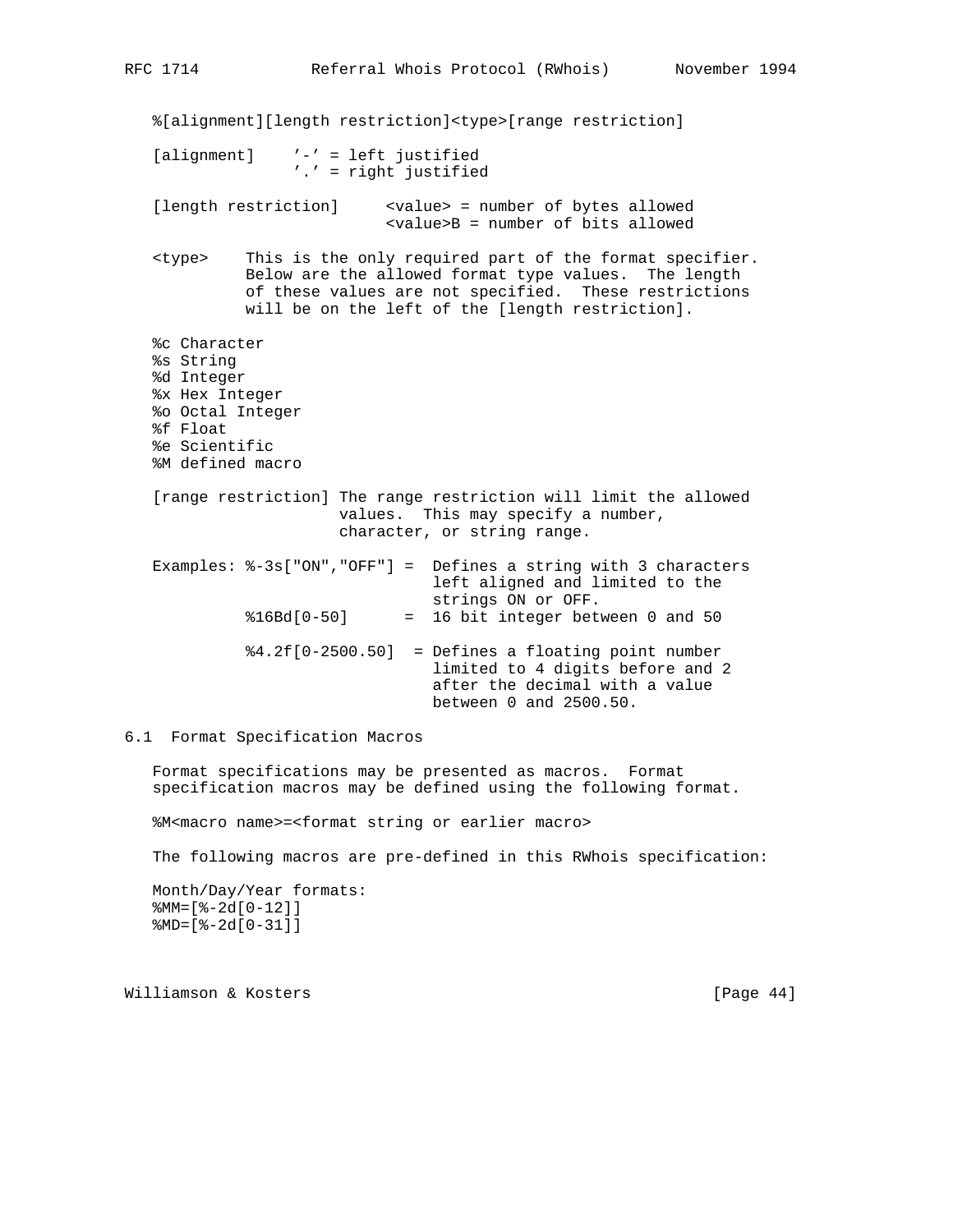```
 %MY2=[%-2d[0-99]]
 %MY4=[%-4d[0-9999]]
%MN = [ -3s[ "JAN", "FEB", "MAR", "APR", "MAY", "JUN", "JUL", "AUG", "SEP", \setminus "OCT","NOV","DEC"]]
 Date formats:
 %Mdate1=[%MM/%MD/%MY2]
 %Mdate2=[%MM/%MD/%MY4]
 %Mdate3=[%MD-%MMs-%MY2]
 %Mdate4=[%MD-%MMs-%MY4]
 %Mdate5=[%MY4%MM%MD]
 Hour/Minute/Second formats:
 %MTH=[%-2d[0-24]]
 %MTM=[%-2d[0-59]]
 %MTS=[%-2d[0-59]]
 Time formats:
 %Mtime1=[%MTH:%MTM:%MTS]
 %Mtime2=[%MTH%MTM%MTS]
 Miscellaneous formats:
 %Mserver=[%s:%16Bd]
```
 %Mipnumber=[%8Bd.%8Bd.%8Bd.%8Bd] %Memail=[%s@%s]

 %Mserial=[%Mdate5%Mtime2] %Mstype=[RWHOIS/WHOIS/WHOIS++/OTHER] %Murl=[%s://%s]

 Macro definitions may be obtained by sending the -define directive to the server. For client efficiency, definitions can be remembered. If the definition of a macro changes, the serial number of all schemas using that macro must change, allowing the client to reacquire the schema and format specifier macros.

```
7. Quick Query (RWhois using UDP)
```
 The overhead incurred by establishing a TCP connection and interacting with an RWhois server may be unnecessary if the client only wishes to ask one question. A separate document will describe the UDP facility for RWhois. Adjustments to the query must be made to make this a practical option. The only function allowed while utilizing UDP is a single query.

Williamson & Kosters [Page 45]